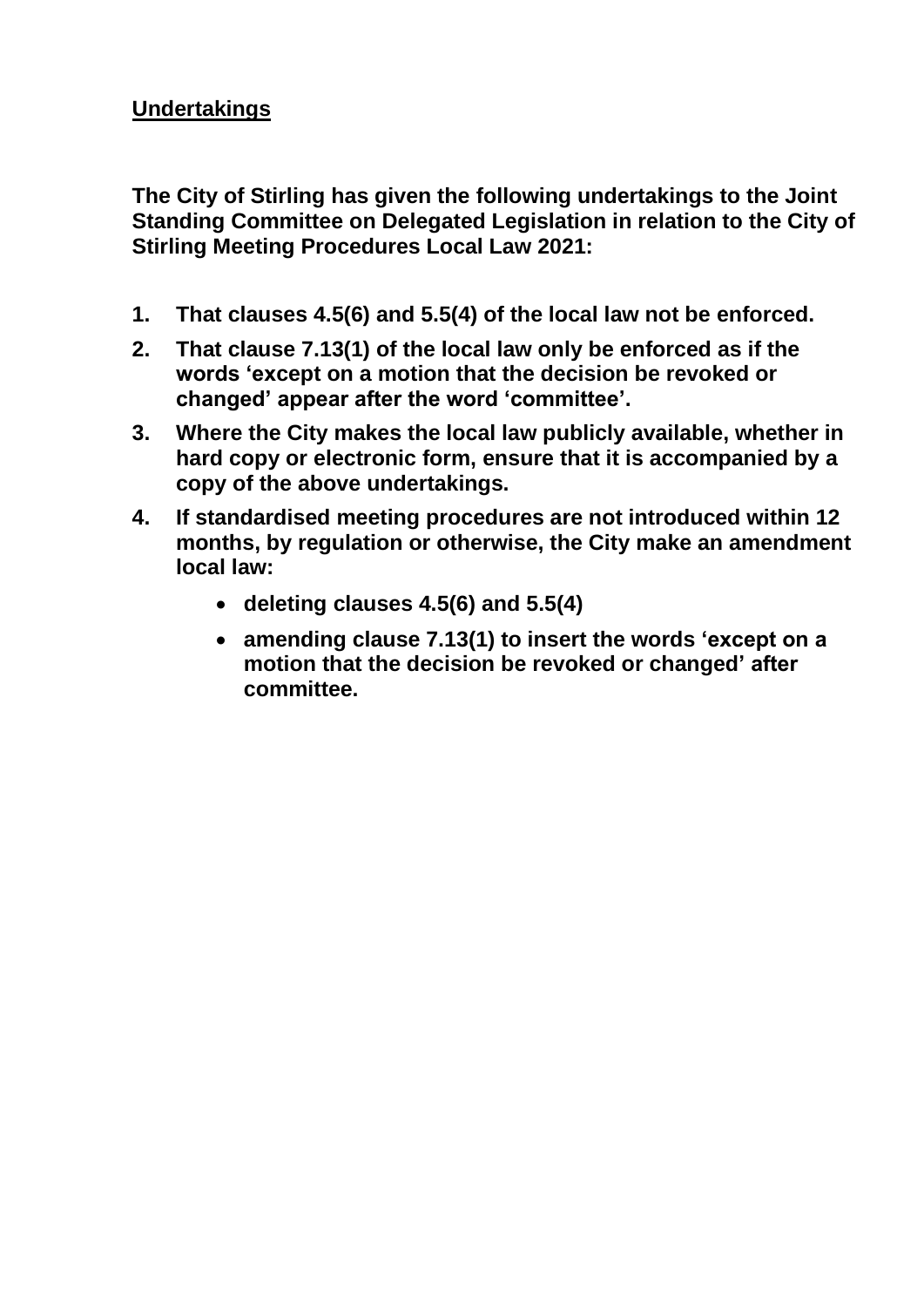# **MEETING PROCEDURES LOCAL LAW 2021**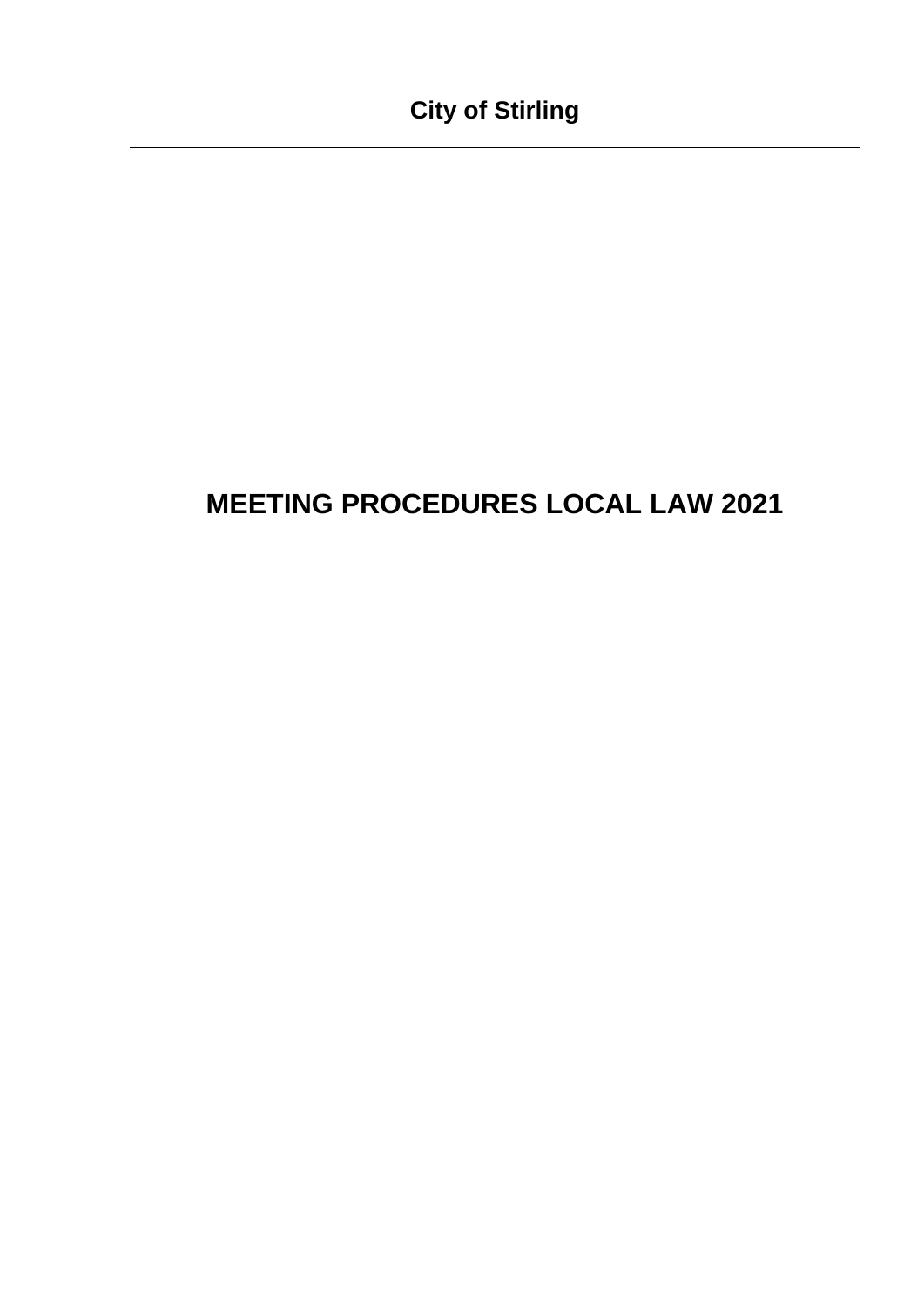**Local Government Act 1995** 

## **City of Stirling**

# **Meeting Procedures Local Law 2021**

## **CONTENTS**

|     | <b>Part 1 - Preliminary</b>         |                         |
|-----|-------------------------------------|-------------------------|
| 1.1 |                                     |                         |
| 1.2 |                                     |                         |
| 1.3 |                                     |                         |
| 1.4 |                                     |                         |
| 1.5 |                                     |                         |
|     | <b>Part 2 - Meetings of Council</b> | 3                       |
| 2.1 |                                     |                         |
| 2.2 |                                     |                         |
| 2.3 |                                     |                         |
|     |                                     |                         |
|     | Part 3 - Quorum                     | $\boldsymbol{\Delta}$   |
| 3.1 |                                     |                         |
| 3.2 |                                     |                         |
|     | Part 4 - Business of a meeting      | $\overline{\mathbf{4}}$ |
| 4.1 |                                     |                         |
| 4.2 |                                     |                         |
| 4.3 |                                     |                         |
| 4.4 |                                     |                         |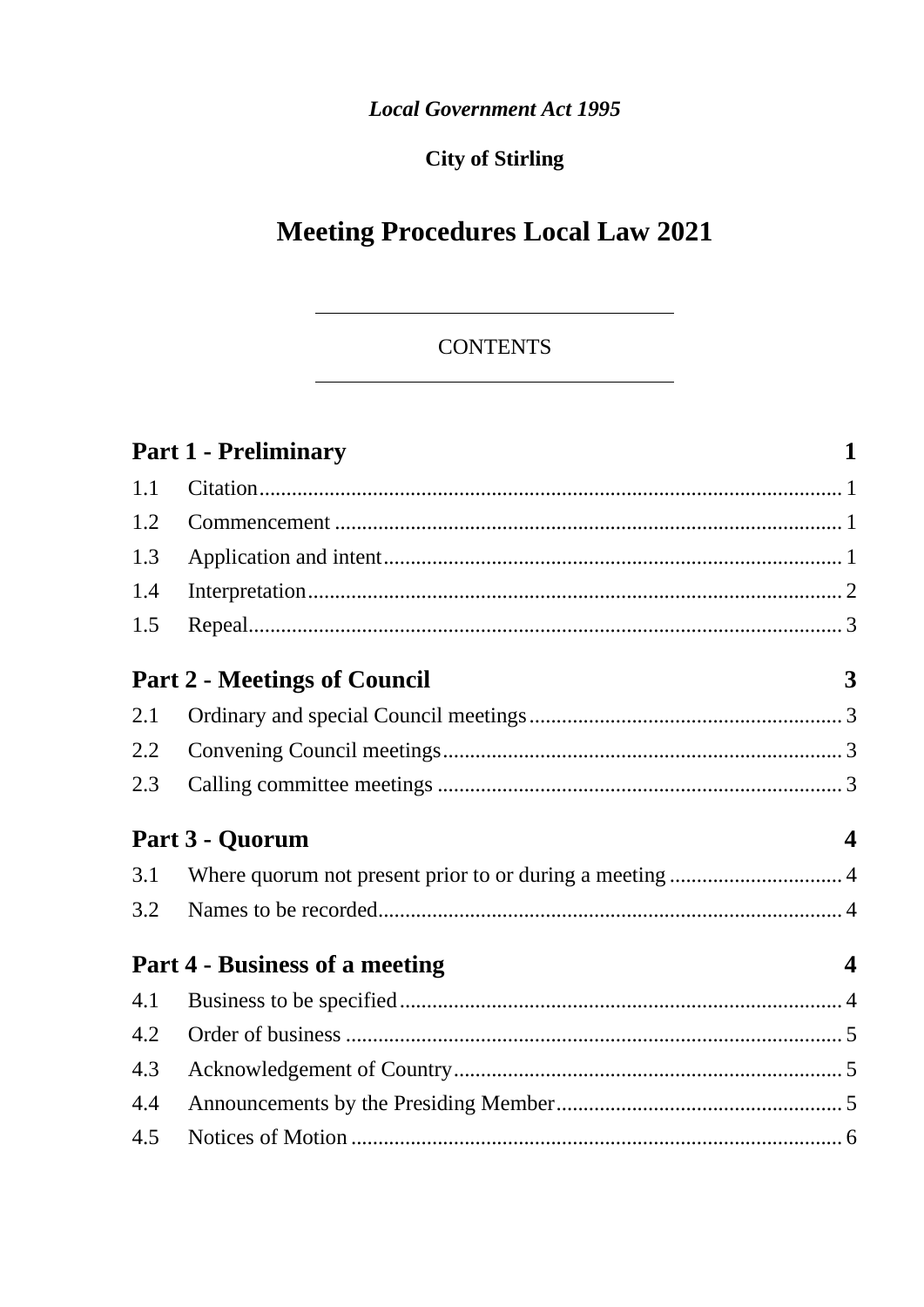| 4.6  |                                      |    |
|------|--------------------------------------|----|
| 4.7  |                                      |    |
| 4.8  |                                      |    |
|      | <b>Part 5 - Public participation</b> | 10 |
| 5.1  |                                      |    |
| 5.2  |                                      |    |
| 5.3  |                                      |    |
| 5.4  |                                      |    |
| 5.5  |                                      |    |
| 5.6  |                                      |    |
| 5.7  |                                      |    |
| 5.8  |                                      |    |
|      | <b>Part 6 - Questions by members</b> | 17 |
| 6.1  |                                      |    |
| 6.2  |                                      |    |
| 6.3  |                                      |    |
|      | <b>Part 7 - Conduct of members</b>   | 19 |
| 7.1  |                                      |    |
|      |                                      |    |
| 7.3  |                                      |    |
| 7.4  |                                      |    |
| 7.5  |                                      |    |
| 7.6  |                                      |    |
| 7.7  |                                      |    |
| 7.8  |                                      |    |
| 7.9  |                                      |    |
| 7.10 |                                      |    |
| 7.11 |                                      |    |
| 7.12 |                                      |    |
| 7.13 |                                      |    |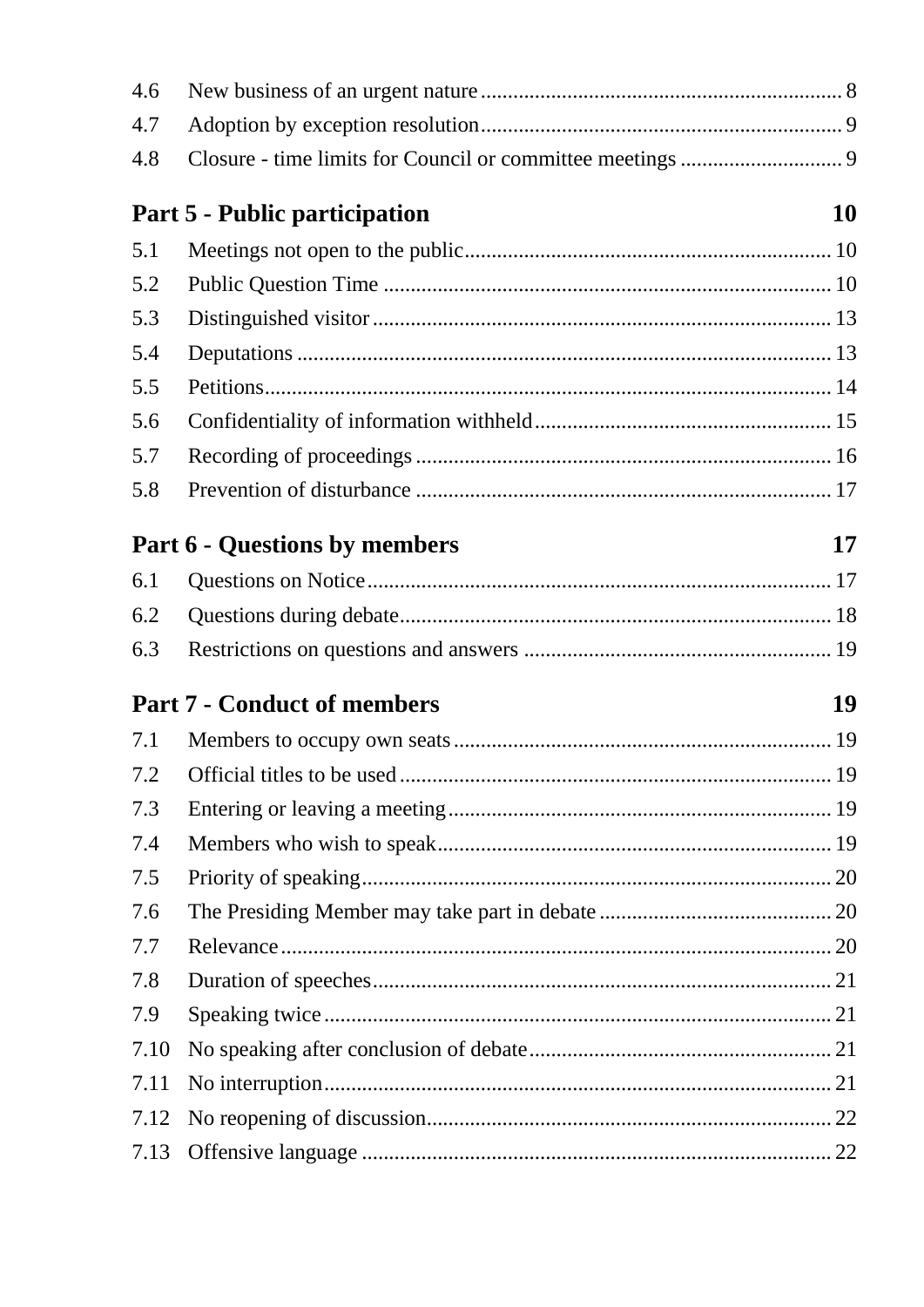| 7.14 |                                                     |
|------|-----------------------------------------------------|
| 7.15 |                                                     |
| 7.16 |                                                     |
|      | Part 8 - Preserving order<br>23                     |
| 8.1  |                                                     |
| 8.2  |                                                     |
| 8.3  |                                                     |
| 8.4  |                                                     |
| 8.5  |                                                     |
|      | <b>Part 9 - Debate of substantive motions</b><br>24 |
| 9.1  |                                                     |
| 9.2  |                                                     |
| 9.3  |                                                     |
| 9.4  |                                                     |
| 9.5  |                                                     |
| 9.6  |                                                     |
| 9.7  |                                                     |
| 9.8  |                                                     |
| 9.9  |                                                     |
| 9.10 |                                                     |
| 9.11 |                                                     |
| 9.12 |                                                     |
| 9.13 |                                                     |
| 9.14 |                                                     |
| 9.15 |                                                     |
| 9.16 |                                                     |
|      | <b>Part 10 - Procedural motions</b><br>28           |
| 10.1 |                                                     |
| 10.2 |                                                     |
| 10.3 |                                                     |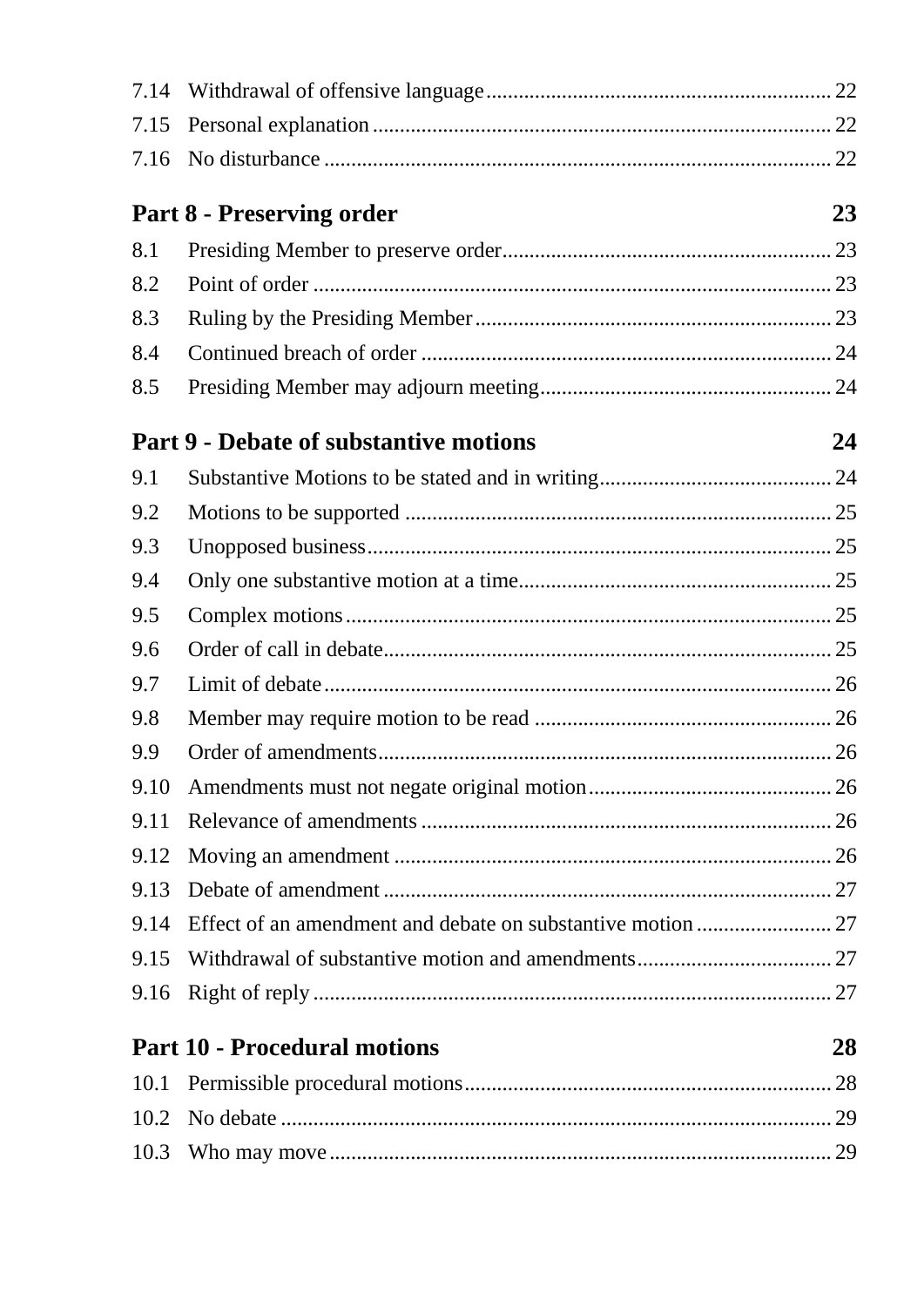| 10.4 |                                                                          |    |
|------|--------------------------------------------------------------------------|----|
| 10.5 |                                                                          |    |
| 10.6 |                                                                          |    |
| 10.7 |                                                                          |    |
| 10.8 |                                                                          |    |
| 10.9 |                                                                          |    |
|      |                                                                          |    |
|      | <b>Part 11 - Disclosure of interests</b>                                 | 31 |
| 11.1 |                                                                          |    |
|      | Part 12 - Voting                                                         | 31 |
| 12.1 |                                                                          |    |
|      |                                                                          |    |
|      | <b>Part 13 - Minutes</b>                                                 | 32 |
| 13.1 |                                                                          |    |
| 13.2 |                                                                          |    |
|      | <b>Part 14 - Implementing decisions</b>                                  | 32 |
| 14.1 |                                                                          |    |
|      |                                                                          |    |
| 14.3 |                                                                          |    |
|      | <b>Part 15 - Suspension and non-application of Meeting Procedures 34</b> |    |
| 15.1 |                                                                          |    |
| 15.2 |                                                                          |    |
|      | <b>Part 16 - Committees</b>                                              | 35 |
| 16.1 |                                                                          |    |
| 16.2 |                                                                          |    |
| 16.3 |                                                                          |    |
| 16.4 |                                                                          |    |
| 16.5 |                                                                          |    |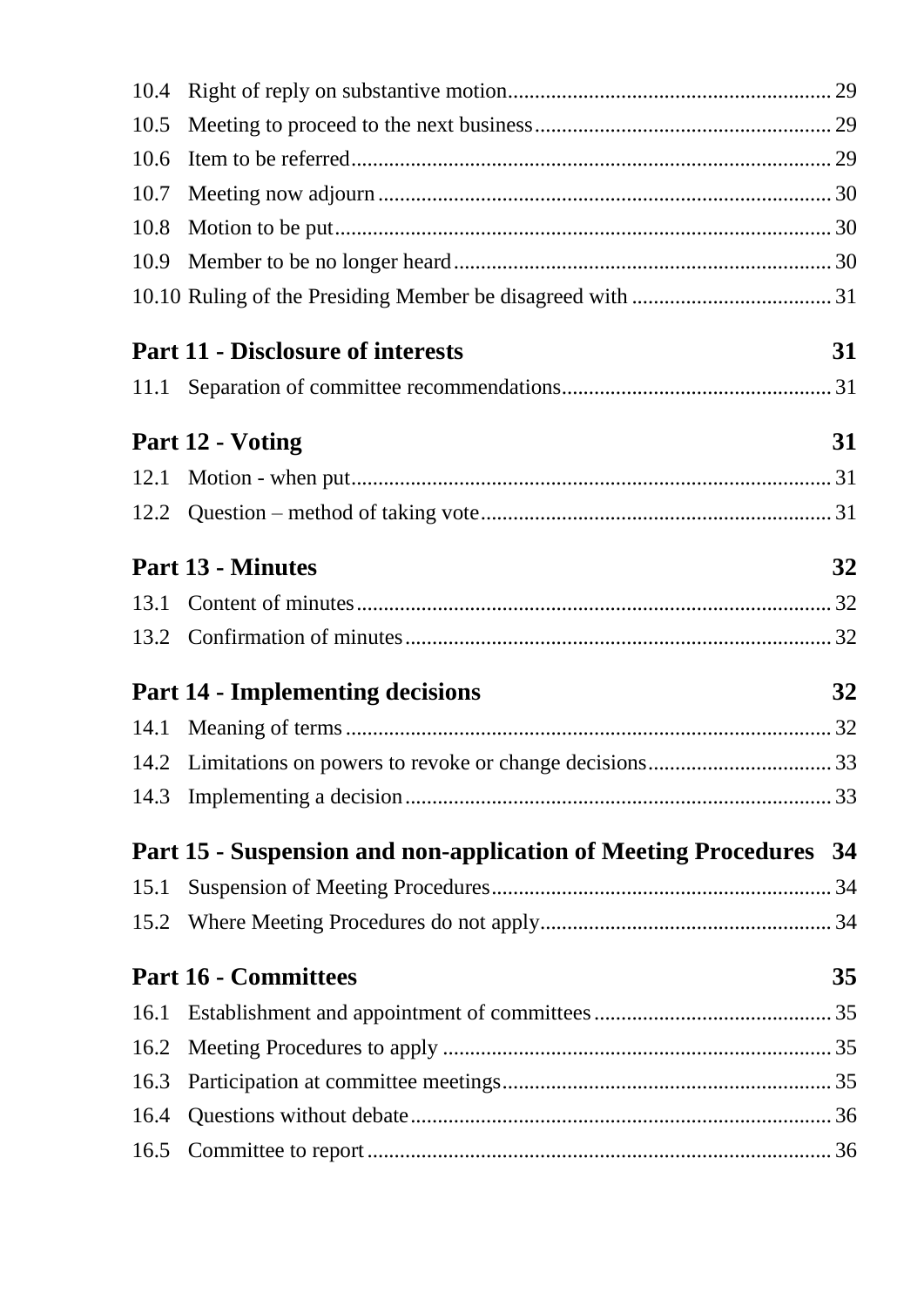| Part 17 - Meeting of electors | 37 |
|-------------------------------|----|
|                               |    |
|                               |    |
|                               |    |
| <b>Part 18 - Enforcement</b>  | 38 |
|                               |    |
| Part 19 - Common Seal         | 38 |
|                               |    |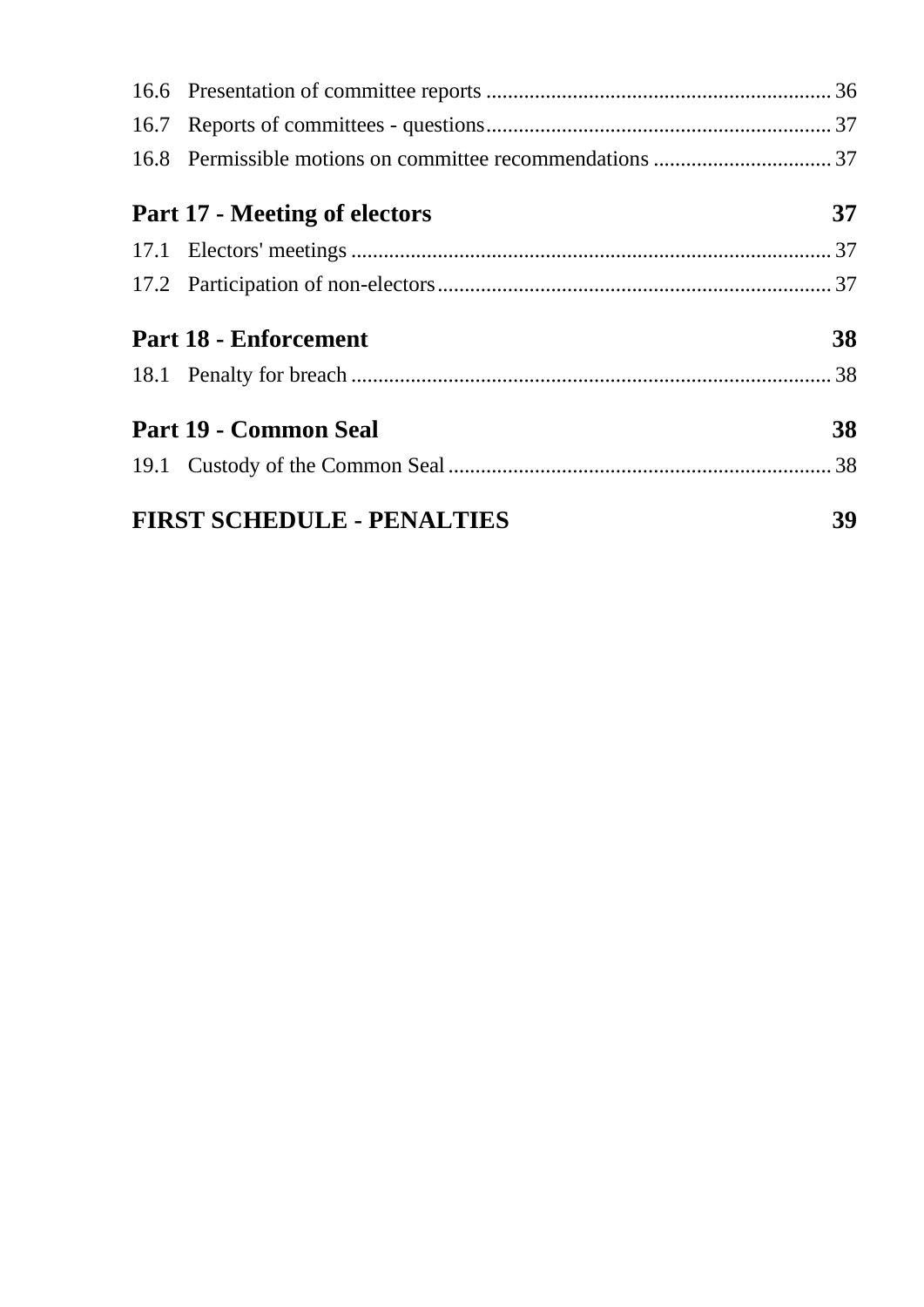#### *Local Government Act 1995*

## **City of Stirling**

## **Meeting Procedures Local Law 2021**

Under the powers conferred by the *Local Government Act 1995* and under all other powers enabling it, the Council of the City of Stirling resolved on 3 August 2021 to make the following local law.

## **Part 1 - Preliminary**

#### **1.1 Citation**

- (1) This local law is the *City of Stirling Meeting Procedures Local Law 2021.*
- (2) This local law is referred to as "the" or "this" "Local Law."

#### **1.2 Commencement**

This local law commences on 17 October 2021.

#### **1.3 Application and intent**

- (1) This Local Law contains the rules that apply to the conduct of meetings of the Council and its committees and to meetings of electors.
- (2) All meetings are to be conducted in accordance with the *Act*, the Regulations and this Local Law.
- (3) This Local Law is intended to result in
	- (a) greater public access to the City's decision-making process;
	- (b) better decision making by the Council and its committees;
	- (c) the orderly conduct of meetings dealing with Council business;
	- (d) better understanding of the process of conducting meetings; and
	- (e) more efficient and effective use of time at meetings.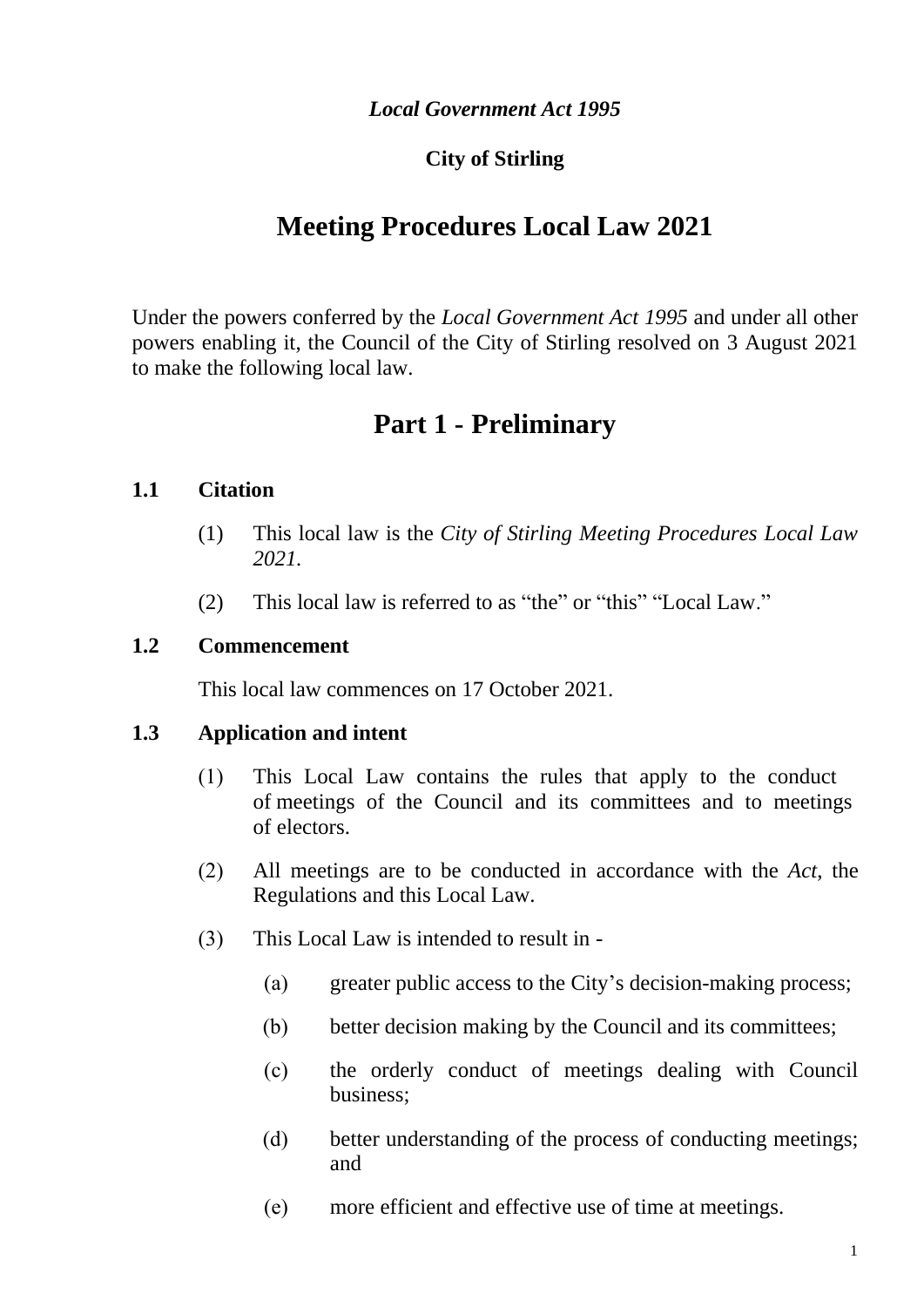## **1.4 Interpretation**

In this Local Law, unless the context requires otherwise -

**"broadcast"** has the meaning given in Section 36C of the *Evidence Act 1906;*

**"clause"** means a clause of this Local Law;

**"Council"** means the Council of the City of Stirling;

**"district"** means the district of the local government;

**"meeting"** means a meeting of the Council or of a committee, or an electors' meeting, as the context requires;

**"member" -**

- (a) has the same meaning given to it in the *Act*; and
- (b) includes a person who is a member of a committee listed under Section 5.9 of the *Act.*

**"minor amendment"**, in relation to a motion, means an amendment which does not alter the basic intent of the motion to which the amendment applies;

**"Local Government"** means the City of Stirling;

**"Presiding Member"** means -

- (a) in respect of the Council, the person presiding under Section 5.6 of the *Act*; and
- (b) in respect of a committee, the person presiding under Sections 5.12, 5.13 and 5.14 of the *Act*; and
- (c) in respect of an Electors' Meeting the person presiding under Section 5.30 of the *Act.*

**"Regulations"** means the *Local Government (Administration) Regulations 1996*;

**"simple majority"** means more than 50% of the members present and voting;

**"substantive motion"** means an original motion, or an original motion as amended, but does not include an amendment motion or a procedural motion.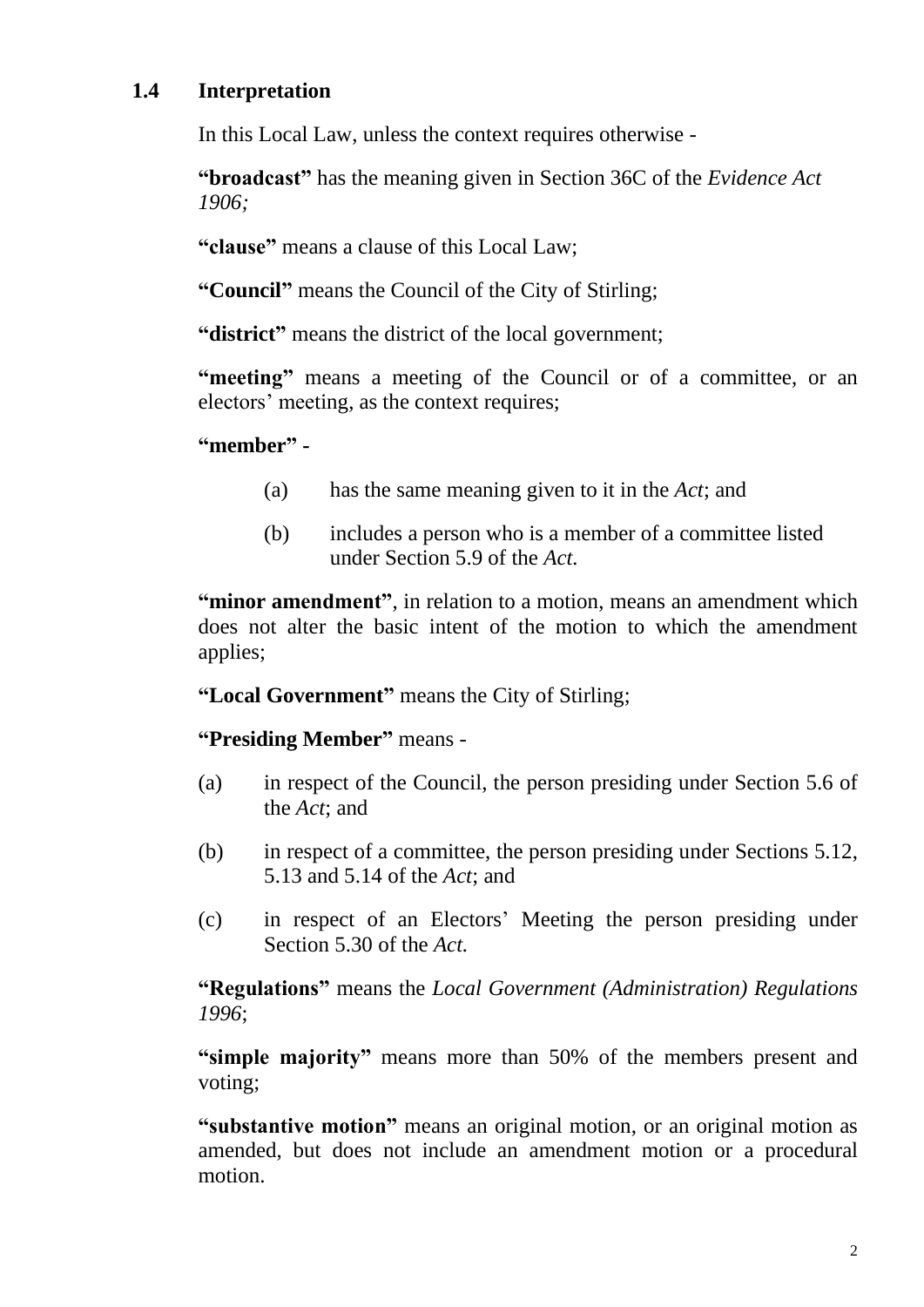#### **1.5 Repeal**

The *City of Stirling Meeting Procedures Local Law 2009* published in the *Government Gazette* on 16 April 2009, and the *City of Stirling Meeting Procedures Amendment Local Law 2012* published in the *Government Gazette* on 18 May 2012, are repealed.

## **Part 2 - Meetings of Council**

#### **2.1 Ordinary and special Council meetings**

- (1) An ordinary meeting of the Council, held as determined by the Council, is for the purpose of considering and dealing with the ordinary business of the Council.
- (2) A special meeting of the Council is held for the purpose of considering and dealing with Council business that is urgent, complex in nature, for a particular purpose or confidential.

#### **2.2 Convening Council meetings**

- (1) Subject to subclause (2), the CEO is to give at least 72 hours' notice, for the purposes of Section 5.5 of the *Act*, in convening a special meeting of the Council.
- (2) Where, in the opinion of the Mayor or at least 1/3 of members, there is a need to meet urgently, the CEO may give a lesser period of notice of a special meeting of the Council.

#### **2.3 Calling committee meetings**

A meeting of a committee is to be held -

- (a) if called for in a verbal or written request to the CEO by the Mayor or the Presiding Member of the committee, advising the date and purpose of the proposed meeting;
- (b) if called for by at least 1/3 of the members of the committee in a notice to the CEO, setting out the date and purpose of the proposed meeting; or
- (c) in accordance with a decision of the Council or the committee.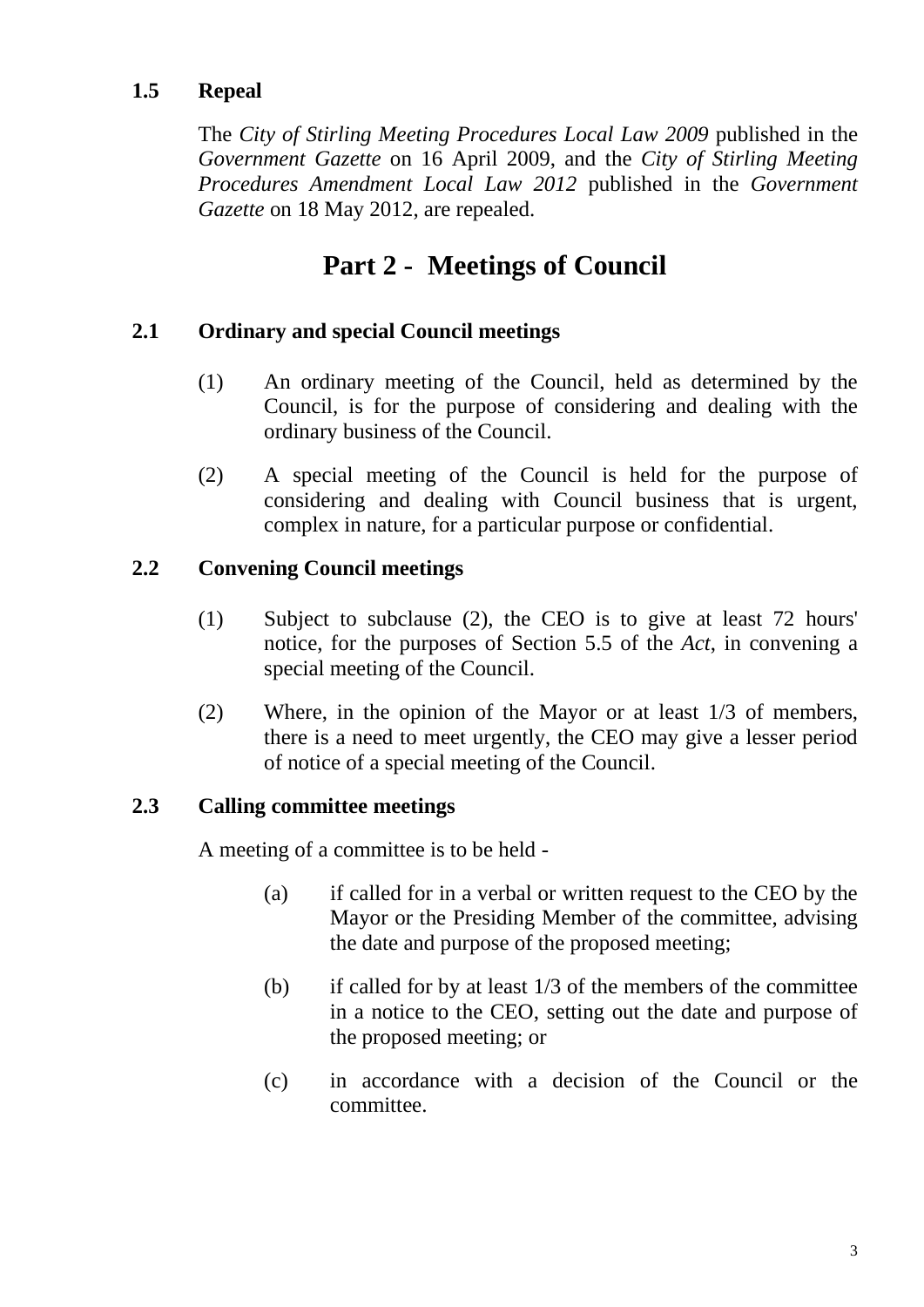# **Part 3 - Quorum**

#### **3.1 Where quorum not present prior to or during a meeting**

If at any time prior to or during a meeting a quorum is not present -

- (a) the Presiding Member must delay or suspend the proceedings of the meeting for a period of up to 15 minutes;
- (b) if a quorum is not present at the expiry of the delay or suspension period under subclause (a), the Presiding Member may either adjourn the meeting to some future time or date, or may extend the delay or suspension period for a further period up to 30 minutes; and
- (c) if a quorum is not present at the expiry of the extended period of delay or suspension under subclause (b), the Presiding Member must adjourn the meeting to a later time on the same day or to another day.

## **3.2 Names to be recorded**

At any meeting which is adjourned for want of a quorum, the names of the members then present must be recorded in the minutes.

# **Part 4 - Business of a meeting**

## **4.1 Business to be specified**

- (1) No business is to be transacted at any ordinary meeting of Council other than that specified in the agenda, without the approval of the Presiding Member or a decision of the Council.
- (2) No business is to be transacted at a special meeting of Council other than that given in the notice of the meeting as the purpose of the meeting.
- (3) No business is to be transacted at a committee meeting other than that specified in the agenda, or in the notice of the meeting as the purpose of the meeting, without the approval of the Presiding Member or a decision of the committee.
- <span id="page-10-0"></span>(4) Where a Council meeting is adjourned to the next ordinary meeting of the Council, the business unresolved at the meeting that is adjourned is to be given precedence at that meeting.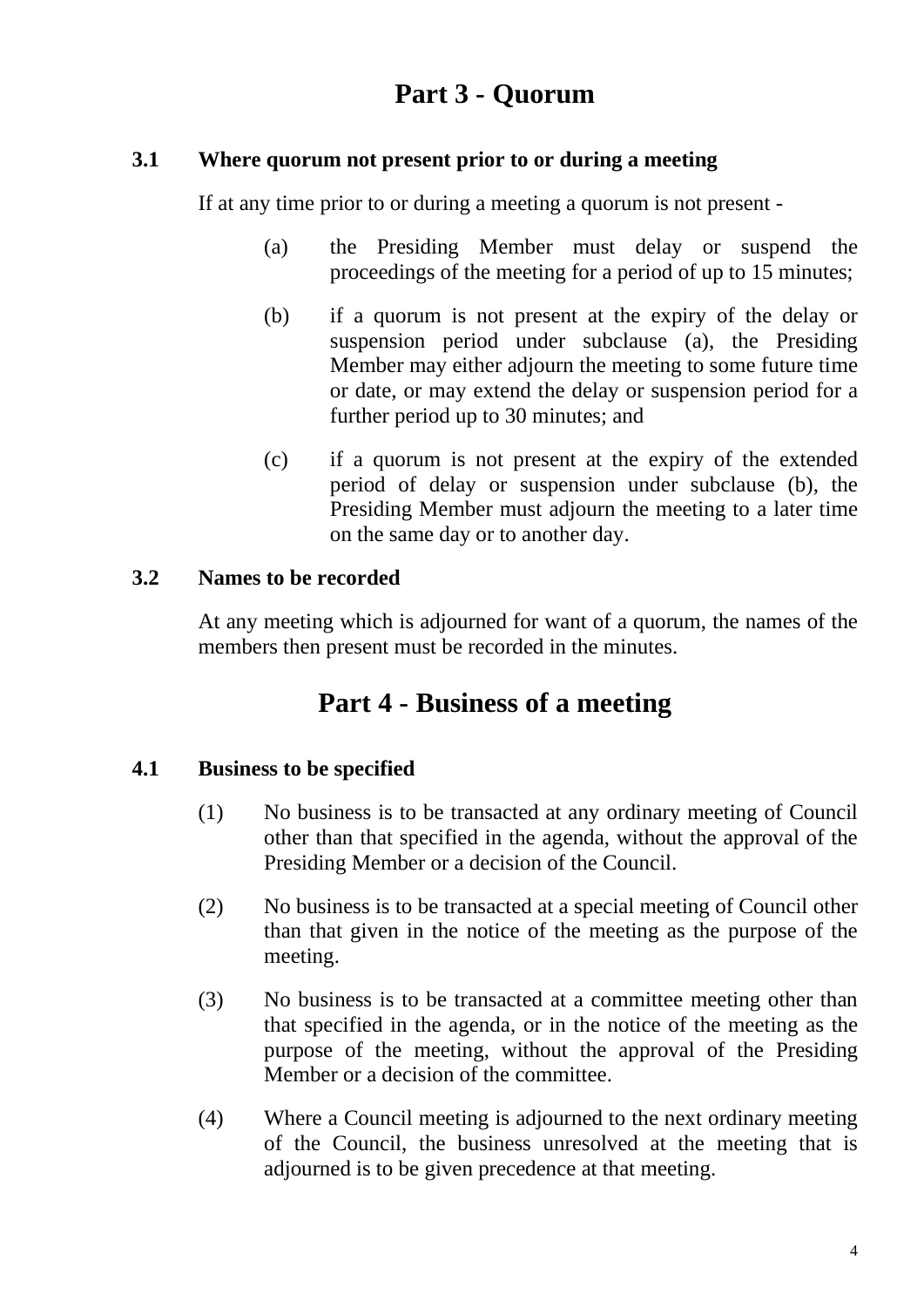- <span id="page-11-0"></span>(5) Where a committee meeting is adjourned to the next committee meeting, the business unresolved at the meeting that is adjourned is to be given precedence at that meeting.
- (6) Where a Council or committee meeting is adjourned to a meeting not described in subclause [\(4\)](#page-10-0) or [\(5\),](#page-11-0) no business is to be transacted at that later meeting other than that -
	- (a) specified in the notice of the meeting that is adjourned; and
	- (b) which remains unresolved.

## **4.2 Order of business**

- (1) Unless otherwise decided, the order of business at any ordinary meeting of Council is to be as determined by the Presiding Member.
- (2) Unless otherwise decided, the order of business at any committee meeting is to be as determined by the Presiding Member.
- (3) Unless otherwise decided, the order of business at any special meeting of the Council is to be as determined by the Presiding Member.
- (4) Notwithstanding subclauses (1), (2) and (3), the CEO may include on the agenda of a Council or committee meeting, in an appropriate place within the order of business, any matter which the CEO considers is appropriate to be considered or decided by that meeting.

## **4.3 Acknowledgement of Country**

At every ordinary and special meeting of Council, the Presiding Member must ensure that there is an Acknowledgement of Country recognising the traditional owners of the land on which the meeting is being held, the Wadjak People of the Nyoongar Nation.

## **4.4 Announcements by the Presiding Member**

Announcements by the Presiding Member or a person nominated by the Presiding Member must -

- (a) be limited to informing the meeting of official duties performed, or functions attended, by a member or employee, or of other matters of importance to the meeting, of which it has not previously been informed;
- (b) be as brief and concise as practicable; and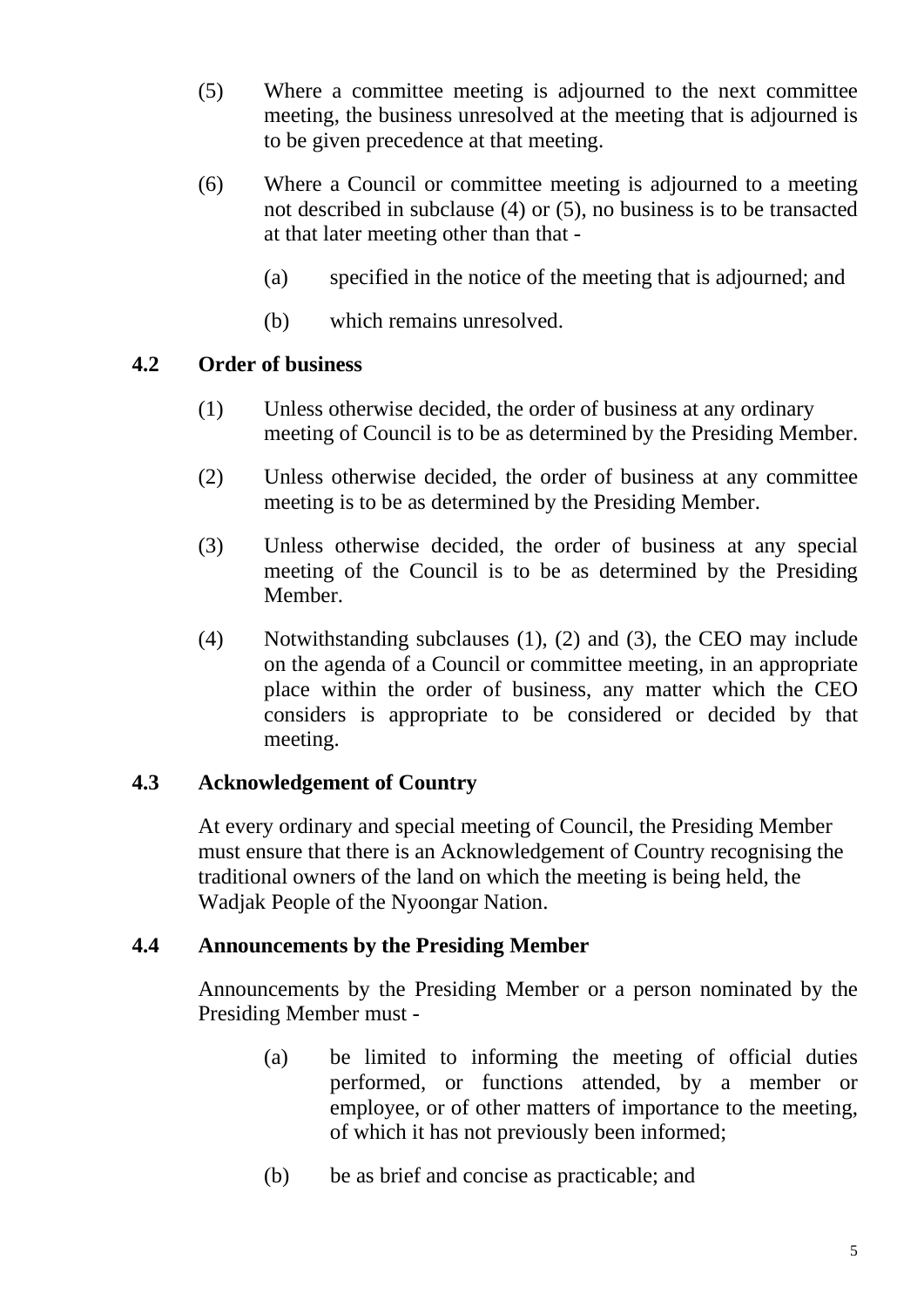(c) unless the meeting resolves otherwise, be completed within 10 minutes.

#### **4.5 Notices of Motion**

- (1) Unless the Act, Regulations or this Local Law otherwise provide, a member may move a motion at a Council meeting which must relate to the good governance of persons in the district, and of which notice has been given to the CEO under this clause**.**
- (2) A Notice of Motion under subclause (1) must
	- (a) be in writing;
	- (b) be given at least 5 clear working days before the meeting at which the motion is moved;
	- (c) call for a further report to be submitted at an ordinary Council meeting no less than 15 clear working days after the meeting at which the motion is moved; and
	- (d) include a rationale as to how the Notice of Motion relates to the good governance of the district.
- (3) A Notice of Motion that does not comply with subclause  $(2)(c)$  may be approved by -
	- (a) the CEO in agreement with the Presiding Member in circumstances that have the same meaning as **"cases of extreme urgency or other special circumstances"** as defined in clause 4.6(1)(b); or
	- (b) Council in any circumstance.
- (4) The CEO
	- (a) with the agreement of the Presiding Member, may rule a Notice of Motion out of order where it -
		- (i) is offensive or defamatory in nature;
		- (ii) makes unsubstantiated claims regarding the City, members, City employees, stakeholders or relevant organisations;
		- (iii) is similar in intent or substance to a Notice of Motion or motion which has been previously raised or resolved;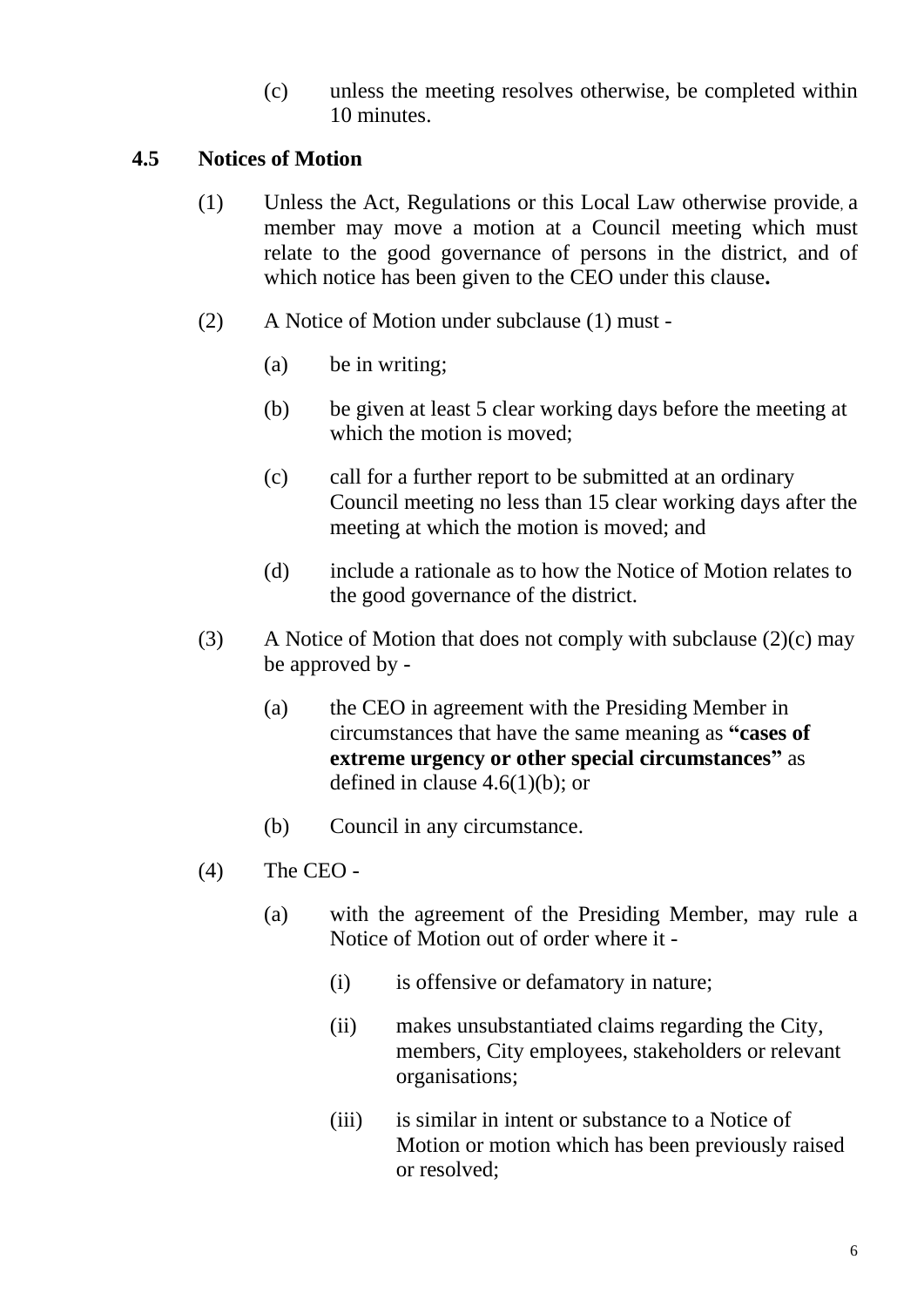- (iv) relates to matters that are administrative or operational; or
- (v) may breach this Local Law or any other law.
- (b) may make minor corrections and amendments to the motion, without altering the intent or substance of the motion.
- (5) If a Notice of Motion is ruled out of order under subclause (4), the Mayor or CEO must provide the reason for its exclusion to the member who gave notice of the motion as soon as practicable.
- (6) A member must not submit a Notice of Motion at a meeting dealing with a matter that is wholly or substantially outside of the member's Ward unless prior written agreement has been obtained from -
	- (a) one Ward member from the Ward to which the matter relates; and
	- (b) the remaining Ward member or the Presiding Member.
- (7) At the meeting at which the report required by the Notice of Motion is to be considered, the CEO may provide relevant material facts and circumstances including -
	- (a) strategic and risk implications;
	- (b) financial implications;
	- (c) sustainability implications; and
	- (d) policy and legal implications.
- (8) A Notice of Motion lapses unless
	- (a) the member moves the motion and it is seconded;
	- (b) the member submits a written request to the Presiding Member prior to the meeting to defer consideration of the Notice of Motion to a specified later meeting and the Presiding Member consents to the deferral;
	- (c) the member who gave notice of it authorises another member in writing to move the Notice of Motion when called upon by the Presiding Member; or
	- (d) the Council or committee resolves to defer consideration of the motion to a later stage or date.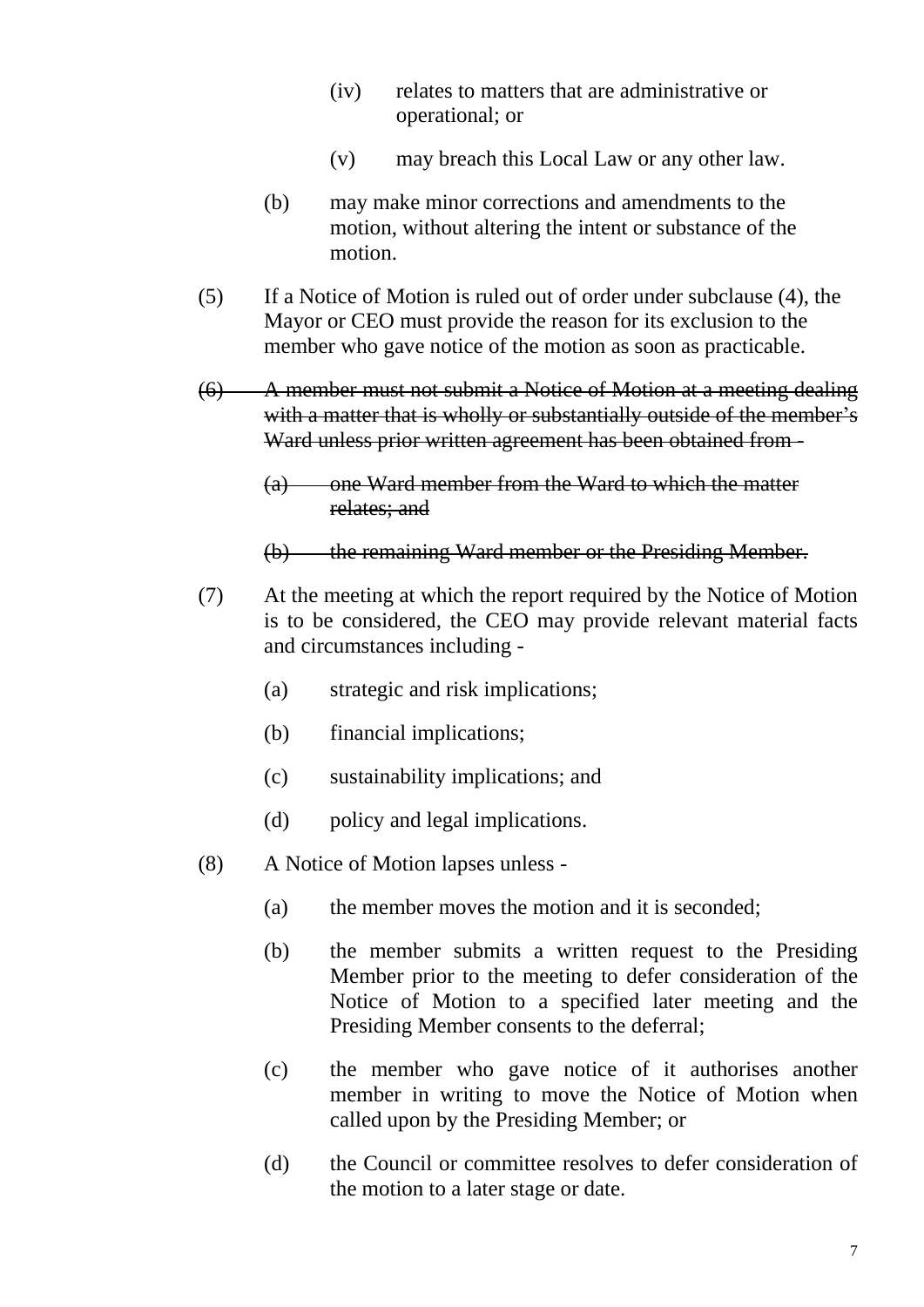- (9) An amendment, to a motion of which notice has been given under this clause, must not be considered at a meeting unless -
	- (a) in the case of an amendment that is not a minor amendment, written notice of the amendment is received by the CEO no later than 12.00pm on the last working date preceding the day of the meeting at which the relevant motion is to be considered; or
	- (b) in the case of a minor amendment, the mover and seconder consent to the minor amendment.
- (10) The Presiding Member
	- (a) may determine whether an amendment is a minor amendment; and
	- (b) must make that determination on the basis that a minor amendment is one which, in the Presiding Member's opinion, does not alter the basic intent of the primary motion.

#### **4.6 New business of an urgent nature**

- (1) In this clause, **"cases of extreme urgency or other special circumstances"** means matters -
	- (a) that have arisen after the preparation of the agenda that are of such importance and urgency that they cannot be dealt with administratively by the City and must be considered and dealt with by the Council before the next meeting; and
	- (b) that, if not dealt with at the meeting, are likely to
		- (i) have a significant adverse effect (financially or otherwise) on the City or the community; or
		- (ii) result in a contravention of a written law.
- (2) In cases of extreme urgency or other special circumstances, the Presiding Member may rule to -
	- (a) raise a matter without notice; and
	- (b) enable Council to consider and decide on the matter.
- (3) Before debate begins on a matter under this clause that is not the subject of a written employee report to the meeting, the CEO is to give a verbal report to the meeting.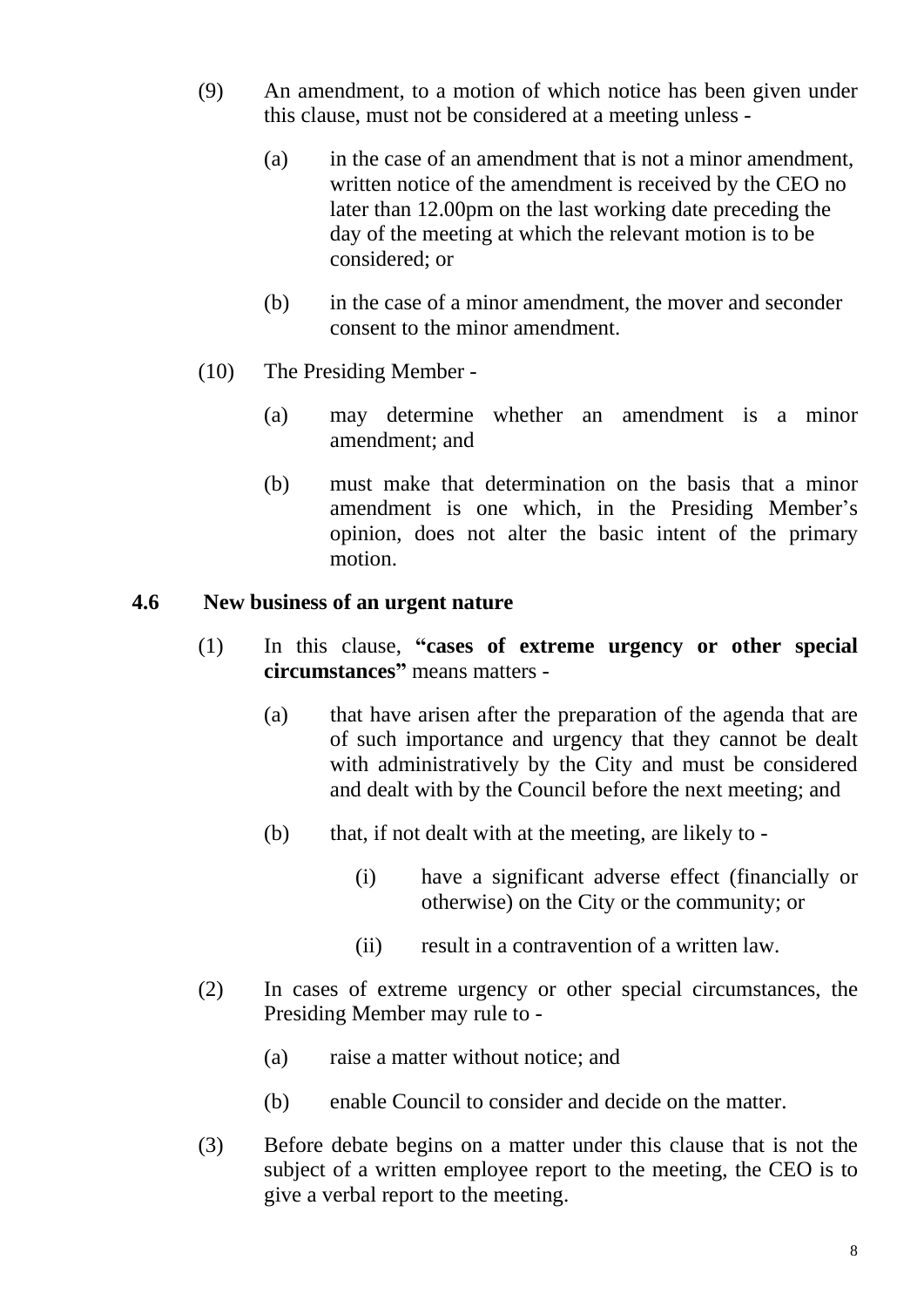- (4) The minutes of the meeting must include
	- (a) a summary of the verbal report and any recommendations of the CEO; and
	- (b) the reasons for any decision made at the meeting that is significantly different from any recommendations of the CEO.

#### <span id="page-15-0"></span>**4.7 Adoption by exception resolution**

- (1) In this clause **"adoption by exception resolution"** means
	- (a) a resolution of the Council that has the effect of adopting, for each of a number of specifically identified reports, the committee recommendation, or if there is no committee recommendation, the employee recommendation, as the Council resolution; and
	- (b) a resolution of a committee that has the effect of adopting, for each of a number of specifically identified reports, the employee recommendation as the committee recommendation.
- (2) Council or a committee may pass an adoption by exception resolution.
- (3) An adoption by exception resolution may not be used for a matter
	- (a) in which a financial or proximity interest has been disclosed;
	- (b) on which a member wishes to make a statement; or
	- (c) on which a member wishes to move a motion that is different to the recommendation.

#### **4.8 Closure - time limits for Council or committee meetings**

- (1) Subject to subclause (2), a meeting is to proceed for no longer than three hours after its commencement.
- (2) The Presiding Member may rule to extend a meeting three hours after its commencement.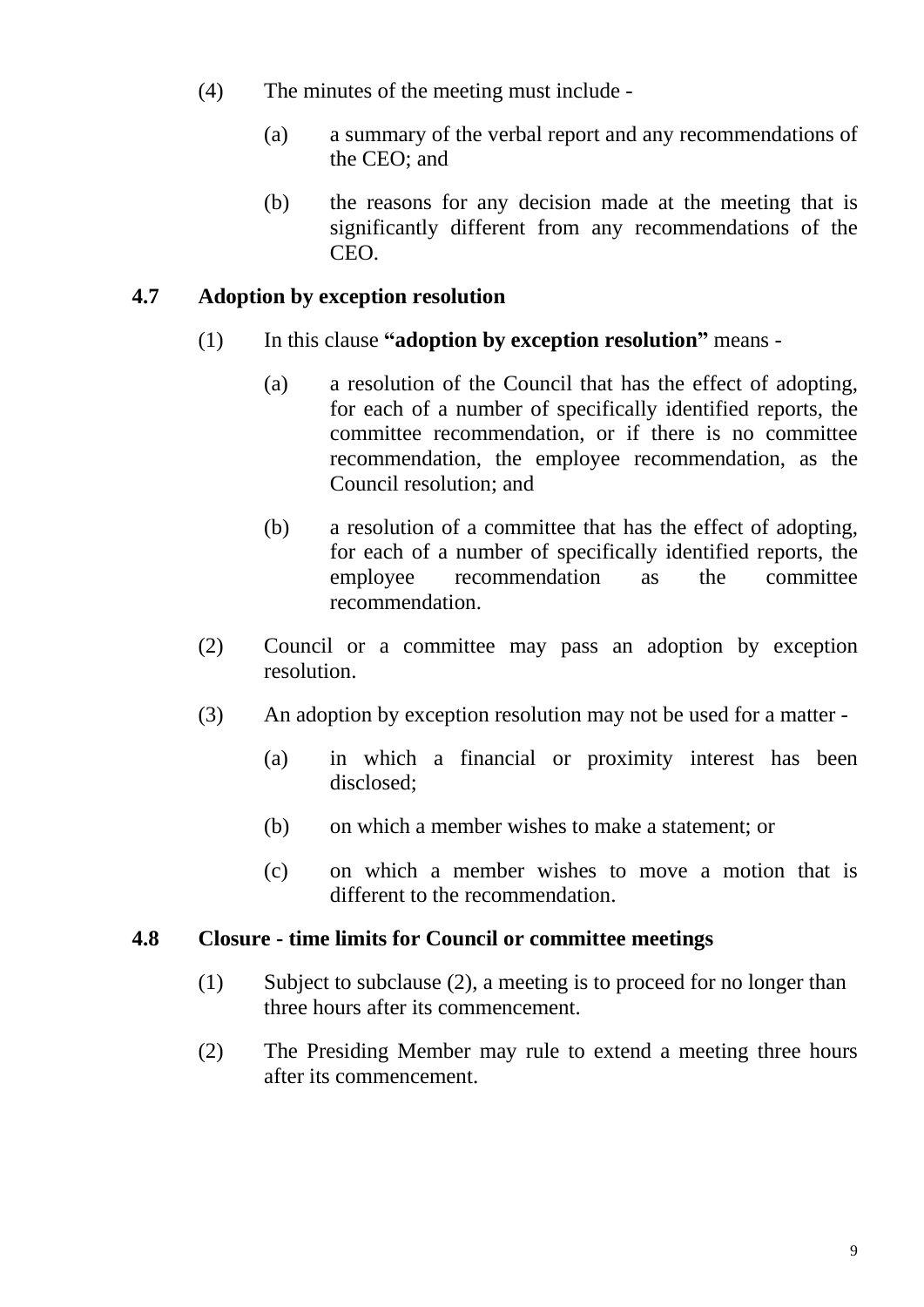# **Part 5 - Public participation**

#### <span id="page-16-0"></span>**5.1 Meetings not open to the public**

- (1) The CEO may, at any time, recommend that a meeting or part of a meeting be closed to members of the public (other than any person specified in a resolution).
- (2) If a motion to close a meeting or part of a meeting to members of the public is carried -
	- (a) the Presiding Member is to direct everyone to leave the meeting except -
		- (i) members;
		- (ii) any City employee who is required to be in attendance or is specified in a resolution; and
		- (iii) any other person specified in a resolution.
	- (b) the meeting is to be closed to the public until, at the conclusion of the matter or matters, the Council or the committee resolves to reopen the meeting.
- (3) A person who fails to comply with a direction under subclause (3) may, by order of the Presiding Member, be removed from the meeting.
- (4) A resolution under this clause may be made without notice of the relevant motion.
- (5) Unless the Council or the committee resolves otherwise, once the meeting is reopened, and if any of members of the public return to the meeting, the Presiding Member must ensure that -
	- (a) any resolution of the Council or committee made while the meeting was closed is read out; and
	- (b) the vote of a member or members is recorded in the minutes.

## **5.2 Public Question Time**

(1) In this clause -

**"question in advance"** means a written question or questions submitted by members of the public to the City by 9:00am the day before the meeting; and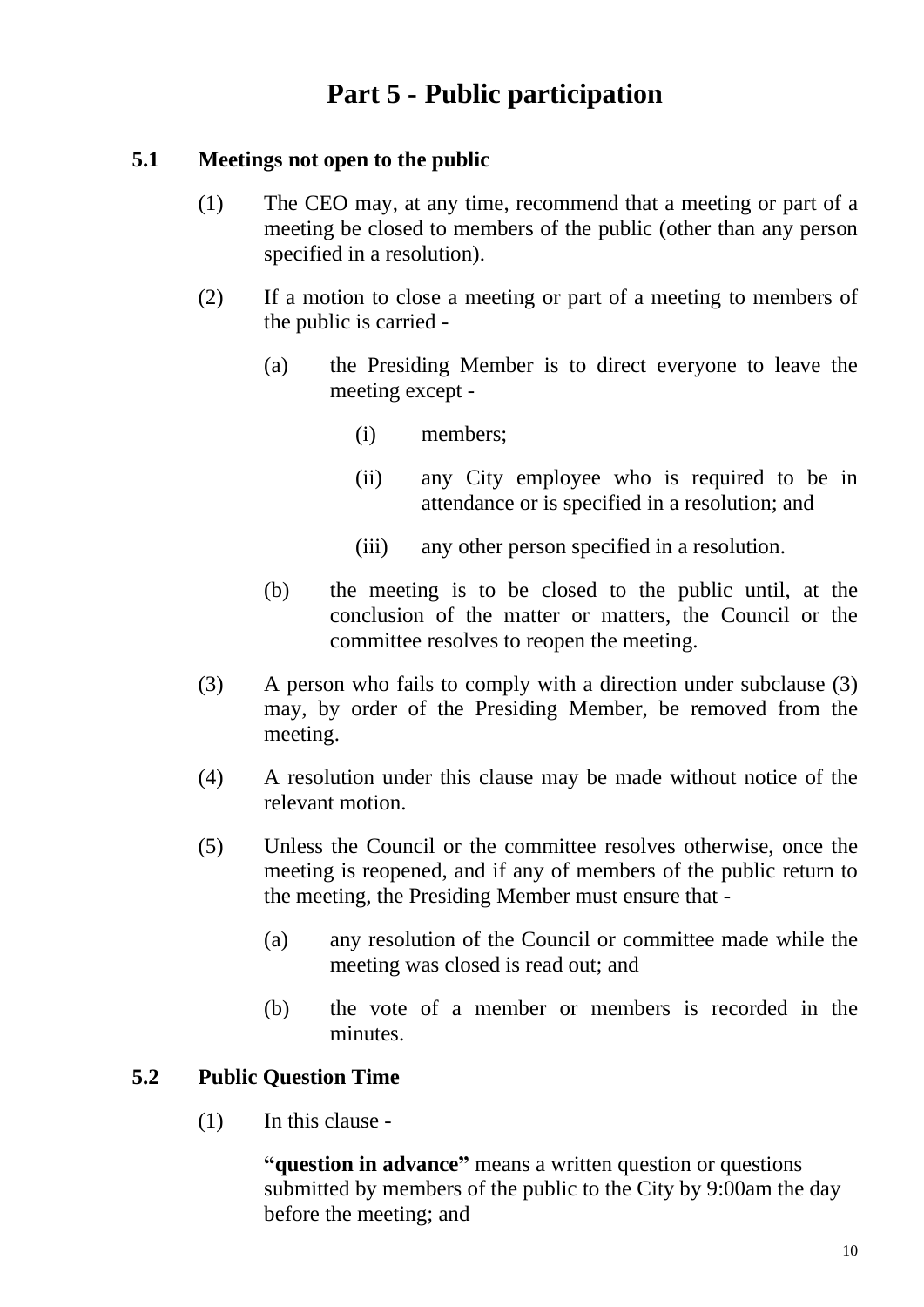**"question at the meeting"** means all other questions submitted by members of the public prior to or at the meeting.

- (2) The Presiding Member is responsible for the conduct of Public Question Time.
- (3) A member of the public asking a question during Public Question Time must -
	- (a) first state their name and suburb;
	- (b) direct the question to the Presiding Member;
	- (c) ask the question briefly and concisely;
	- (d) limit any preamble to matters directly relevant to the question; and
	- (e) ensure that the question is not accompanied by any expression of opinion, statement of fact or other comment, except where necessary to explain the question.
- (4) Each member of the public who wishes to ask a question in advance is entitled to ask up to three questions before other members of the public will be invited to ask their questions.
- (5) Each member of the public who wishes to ask a question at the meeting is entitled to ask up to three questions before other members of the public will be invited to ask their questions.
- (6) Unless the Presiding Member rules otherwise, the priority order of Public Question Time is to be -
	- (a) a question in advance;
	- (b) a question at the meeting related to an agenda item;
	- (c) if time permits, a question at the meeting unrelated to an agenda item.
- (7) Nothing in this Local Law permits a person to ask both a question in advance and a question at the meeting unless the minimum time for public questions is not completed.
- (8) A question may be taken on notice for later response if
	- (a) the Presiding Member or the CEO determines; or
	- (b) the question is unrelated to an agenda item.
- (9) When a question is taken on notice, the CEO must ensure that -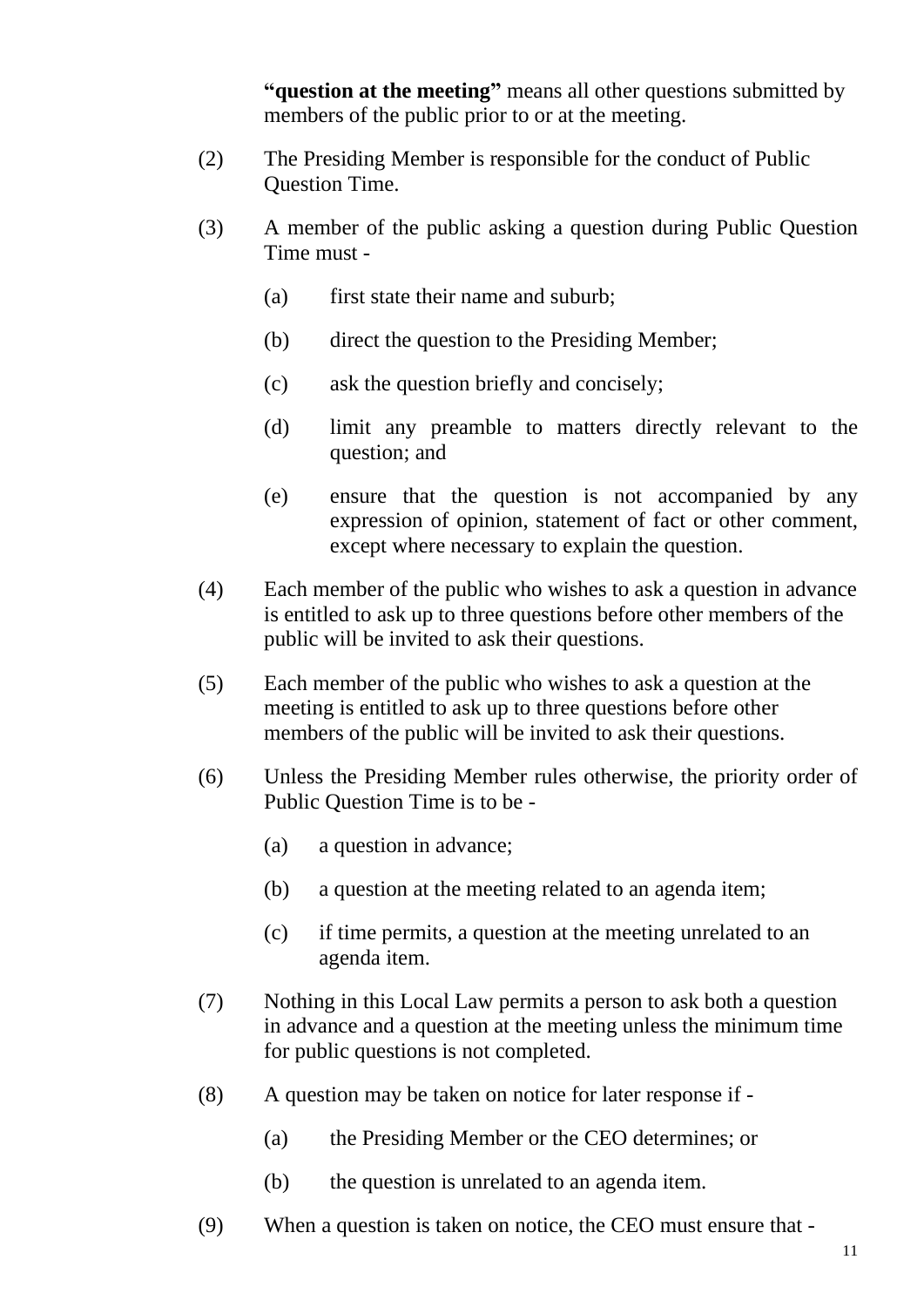- (a) a written response is provided to the person who asked the question; and
- (b) a summary of the response is included in the minutes of the meeting or the agenda for the next meeting of the Council.
- (10) A question may be taken on notice if the person who gave prior written notice of it is not in attendance at the meeting.
- (11) Prior to the meeting a person may request that their question be read to the meeting by the Presiding Member or an employee.
- (12) A response to a question must
	- (a) be brief and concise; and
	- (b) not be the subject of any discussion, except that if in the opinion of a member, false information or any adverse reflection is contained in any question asked or comments made by a member of the public, then (through the Presiding Member) the member may correct or clarify the matter.
- (13) The Presiding Member may decide that a question is not to be responded to where -
	- (a) the same or similar question was asked at a meeting, a response was provided and the person who asked the question is directed to the minutes of the meeting at which the response was provided;
	- (b) it is in the form of a statement, provided that the Presiding Member has taken reasonable steps to assist the person to phrase the statement as a question; or
	- (c) the question
		- (i) is offensive or defamatory in nature provided that the Presiding Member has taken all reasonable steps to have the member of the public phrase the question in a manner that is not offensive or defamatory;
		- (ii) may compromise the integrity of the City;
		- (iii) may adversely reflect upon the City, members, City employees, stakeholders or relevant organisations;
		- (iv) requires a speculative answer;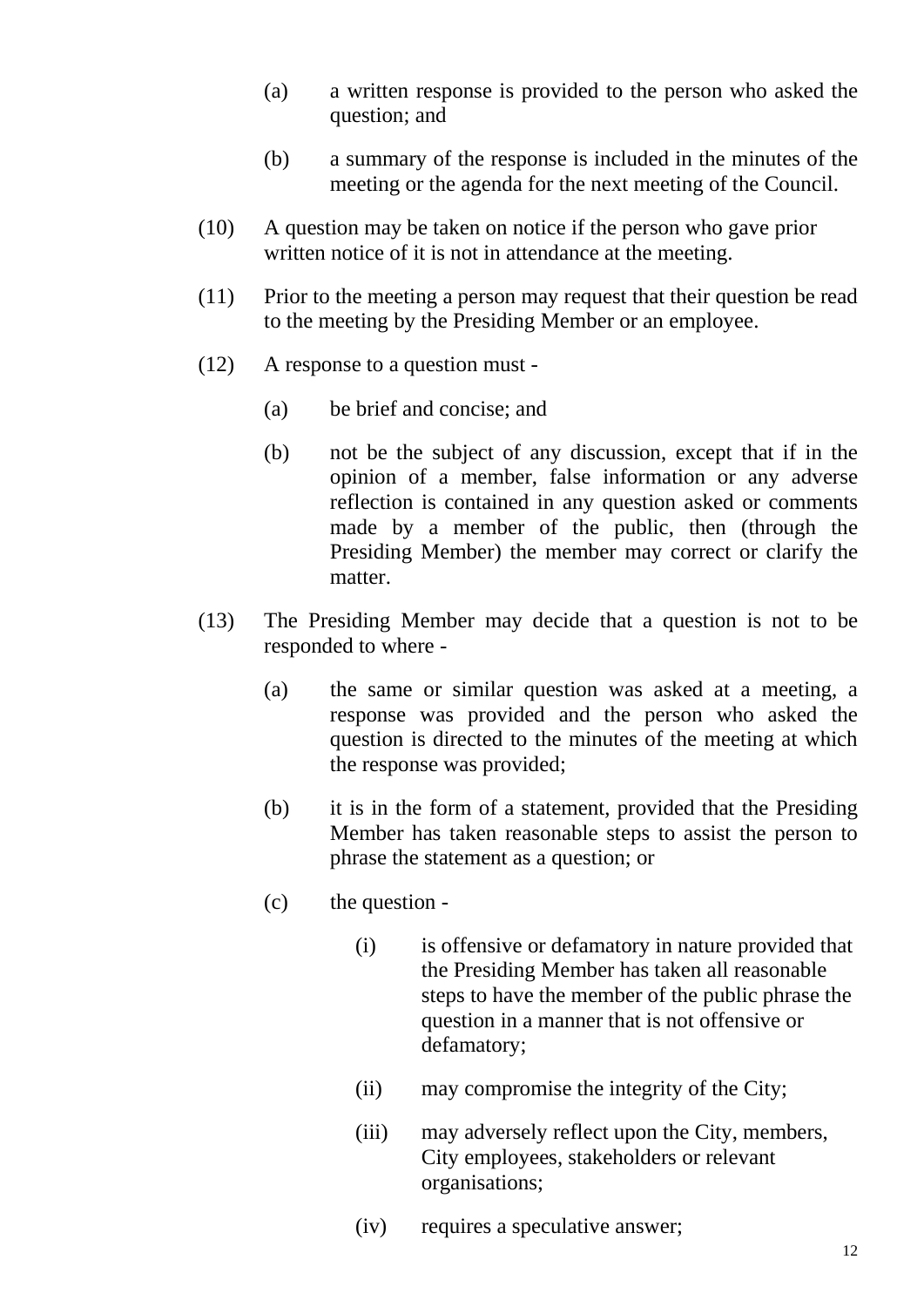- (v) makes unsubstantiated claims or expression of opinions; or
- (vi) may breach this Local Law or any other law.
- (14) The Presiding Member may rule to extend public question time.

#### **5.3 Distinguished visitor**

If a distinguished visitor is present at a meeting of the Council or a committee, the Presiding Member -

- (a) may acknowledge the presence of the distinguished visitor at an appropriate time during the meeting; or
- (b) may direct that the presence of the distinguished visitor be recorded in the minutes.

#### **5.4 Deputations**

- (1) A deputation may be made to a committee in accordance with this clause.
- (2) A person or group who wish to make a deputation to a committee must -
	- (a) apply in writing to the City on the form provided;
	- (b) state the agenda item that is to be the subject of the deputation; and
	- (c) state if the deputation is 'in favour' of, or 'opposed' to the report recommendation.
- (3) The CEO must refer to the Presiding Member a copy or summary of the application.
- (4) A deputation may be made for up to four minutes.
- (5) The Presiding Member may allow that period of four minutes to be shared between participants of the deputation and, in the absence of agreement, the Presiding Member must determine which participants are to address the committee and for how long within the total period of four minutes.
- (6) Any matter which is the subject of a deputation to the committee must not be decided by the committee until the deputation is completed.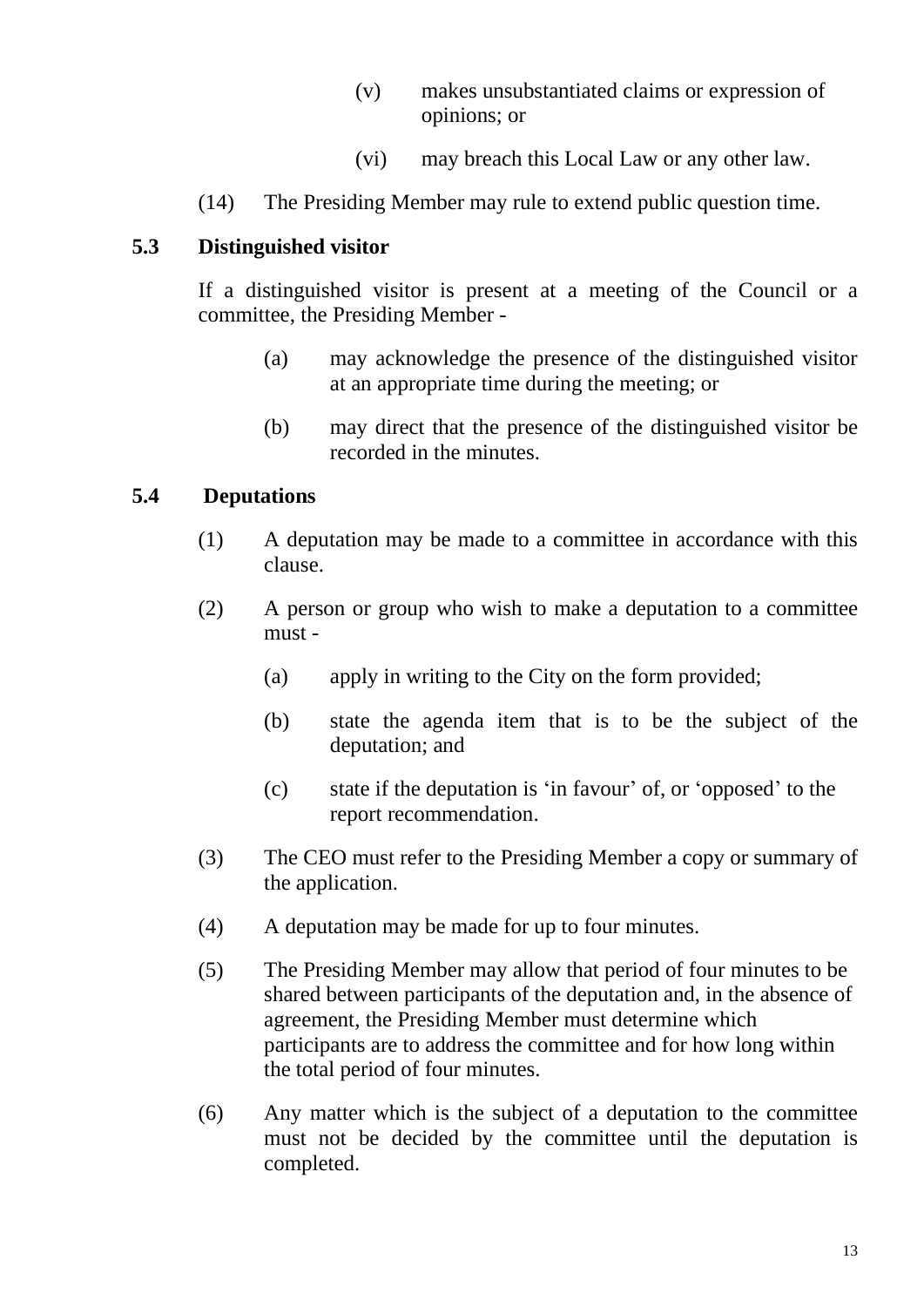- (7) Where a deputation is received by the committee, the participant must address the meeting through the Presiding Member.
- (8) The Presiding Member may change the order of business to bring forward any item of business that is the subject of a deputation at a committee meeting
- (9) Following a deputation, the Presiding Member may allow members to ask questions of the participant.
- (10) The Presiding Member may rule a question asked under subclause (9) out of order where it -
	- (a) is not relevant to the deputation or the report subject;
	- (b) is considered offensive or defamatory in nature;
	- (c) adversely reflects upon the City, members, City employees, stakeholders or relevant organisations;
	- (d) makes unsubstantiated claims or expressions of opinions
	- (e) requires a speculative answer; or
	- (f) may breach this Local Law or any other law.

#### **5.5 Petitions**

- (1) A petition may be submitted
	- (a) online using the ePetition module on the City's website; or
	- (b) in hard copy form.
- (2) A signatory to an ePetition submitted under subclause  $(1)(a)$  must -
	- (a) be made by an elector of the City;
	- (b) state their full name; and
	- (c) agree to the terms and conditions on the City's website.
- (3) A hard copy petition must
	- (a) be addressed to the Mayor, a member or the CEO;
	- (b) be made by electors of the district;
	- (c) state the full request and a summary of the reasons for the petition on each page;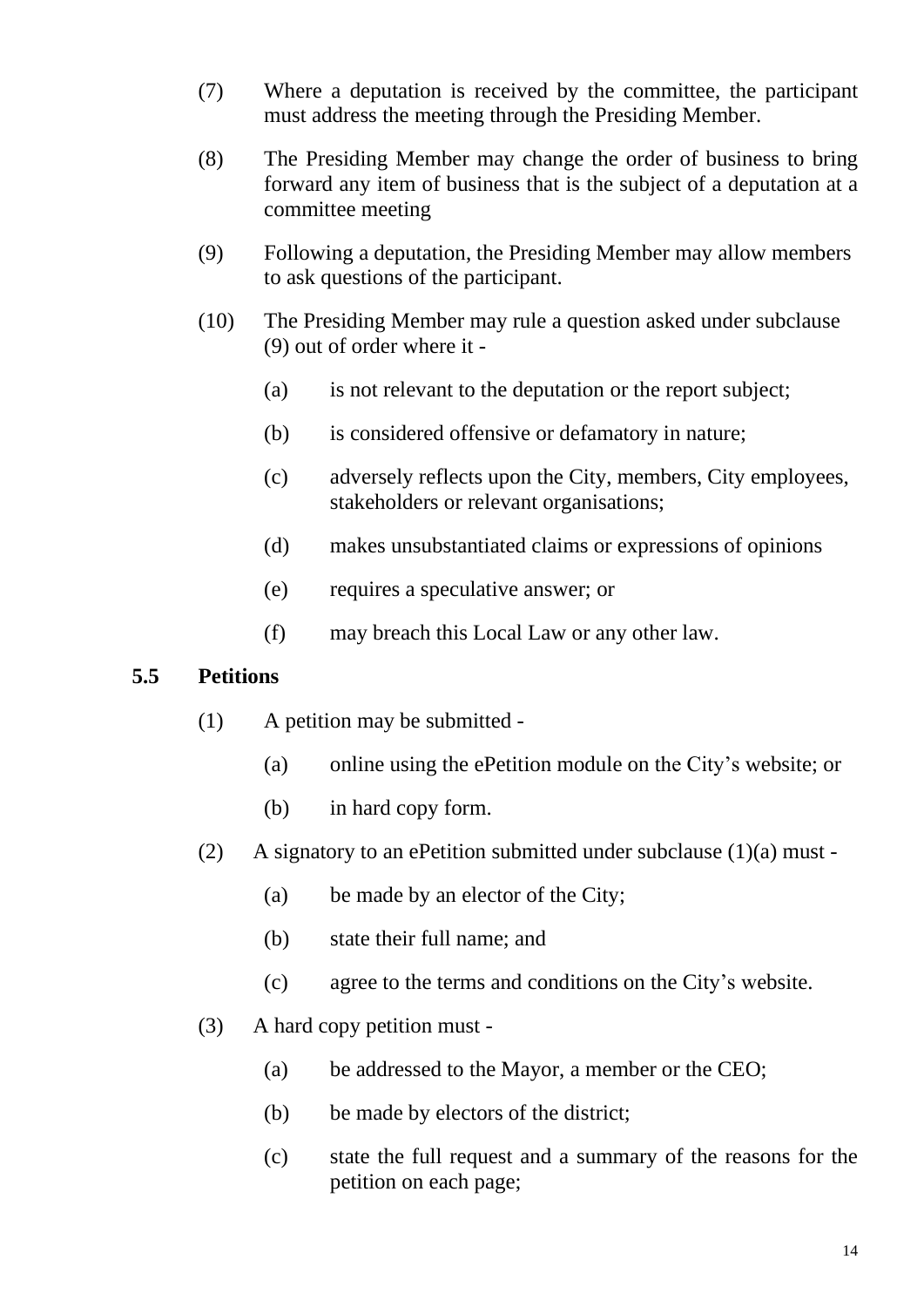- (d) contain the legible names, addresses and signatures of the electors making the request, and the date each elector signed;
- (e) state the name of the person upon whom, and an address at which, notice to the petitioners can be given;
- (f) be respectful and temperate in its language; and
- (g) comply with any form prescribed by the *Act* or any other written law.
- (4) A member must not table a petition dealing with a matter wholly or substantially outside of their Ward unless they have obtained the written agreement of -
	- (a) one Ward member from the Ward to which the matter relates; and
	- (b) the remaining Ward member or the Presiding Member.
- (5) On the presentation of a petition
	- (a) the member is confined to reading a summary of the petition; and
	- (b) the only motion that is in order is that the petition be received and that it be referred to the CEO for the appropriate action.
- (6) At any meeting, the Council must not vote on any matter that is the subject of a petition presented to that meeting, unless -
	- (a) the matter is the subject of a report included in the agenda; and
	- (b) the Council has considered the issues raised in the petition.

#### <span id="page-21-0"></span>**5.6 Confidentiality of information withheld**

- (1) Information withheld by the CEO from the public in accordance with the Regulations must be -
	- (a) identified in the agenda of a meeting under the item "Matters behind closed doors"; and
	- (b) marked "Confidential" in the agenda.
- <span id="page-21-1"></span>(2) A member or an employee who has -
	- (a) confidential information under subclause [\(1\);](#page-21-0) or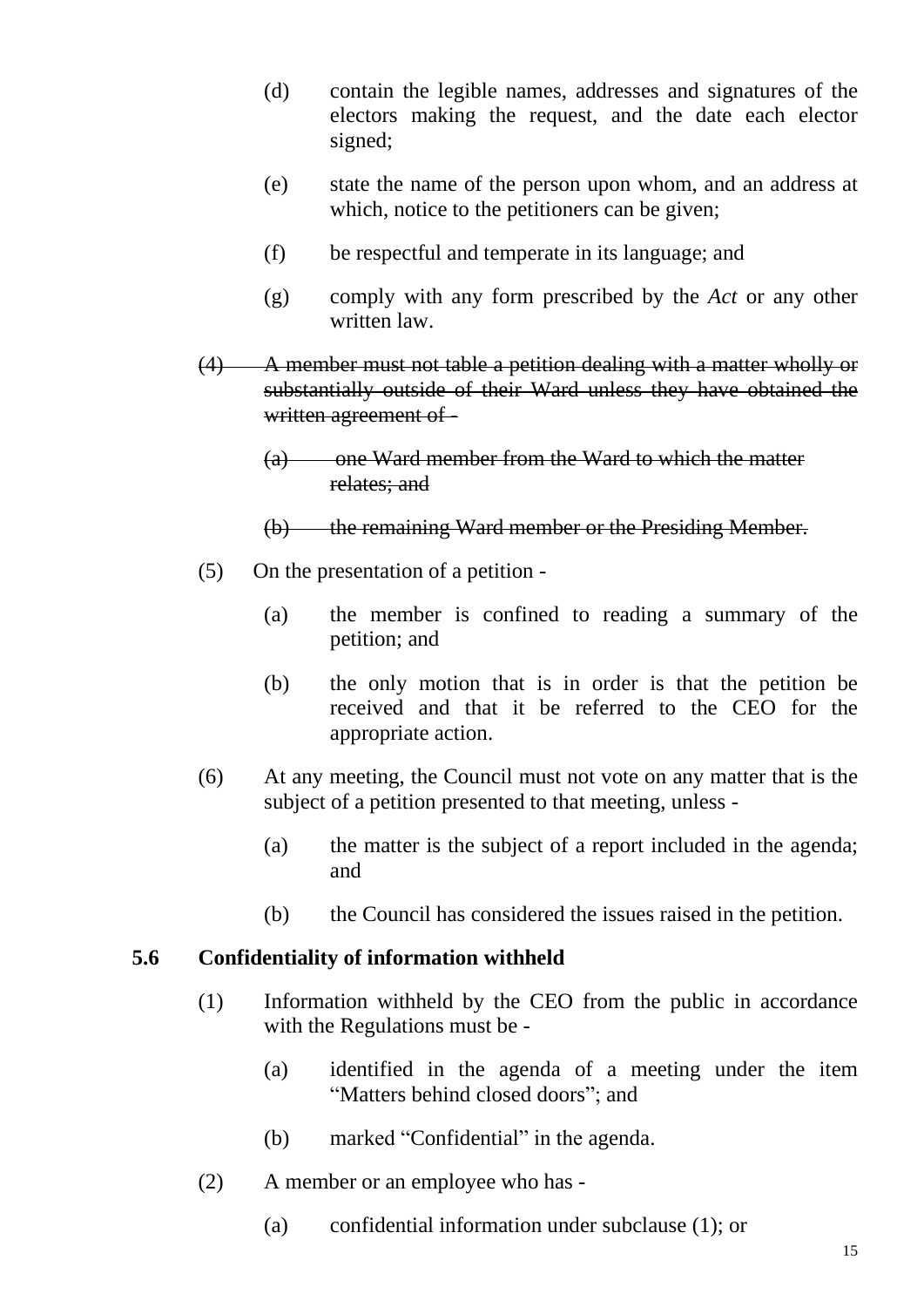(b) information that is provided or disclosed for the purposes of a meeting or part of a meeting that is closed to the public,

must not disclose any of that information to any person other than another member or an employee to the extent necessary for the purpose of carrying out the member's or employee's duties.

- (3) Subclause [\(2\)](#page-21-1) does not prevent a member or employee from disclosing information -
	- (a) at a closed meeting;
	- (b) in order to implement the decision of Council and subject to any conditions as Council decides;
	- (c) that is already in the public domain;
	- (d) to an officer of the Department;
	- (e) to the Minister;
	- (f) to a legal practitioner for the purpose of obtaining legal advice; or
	- (g) if the disclosure is required or permitted by law.

## **5.7 Recording of proceedings**

- (1) Unless otherwise ruled by the Presiding Member
	- (a) the CEO must ensure that an audio recording is taken of the proceedings of each meeting; and
	- (b) the CEO may also record and publish the proceedings of a meeting in any other way considered to be appropriate, including the audio or video broadcast of meetings.
- (2) Unless with the written authorisation of the Presiding Member, a person must not use any electronic, visual or audio recording device or instrument to record the proceedings of a meeting.
- (3) The City is not liable to an action for defamation in relation to a matter published through or linked on its website as part of the broadcast, audio recording or video recording proceedings of a meeting.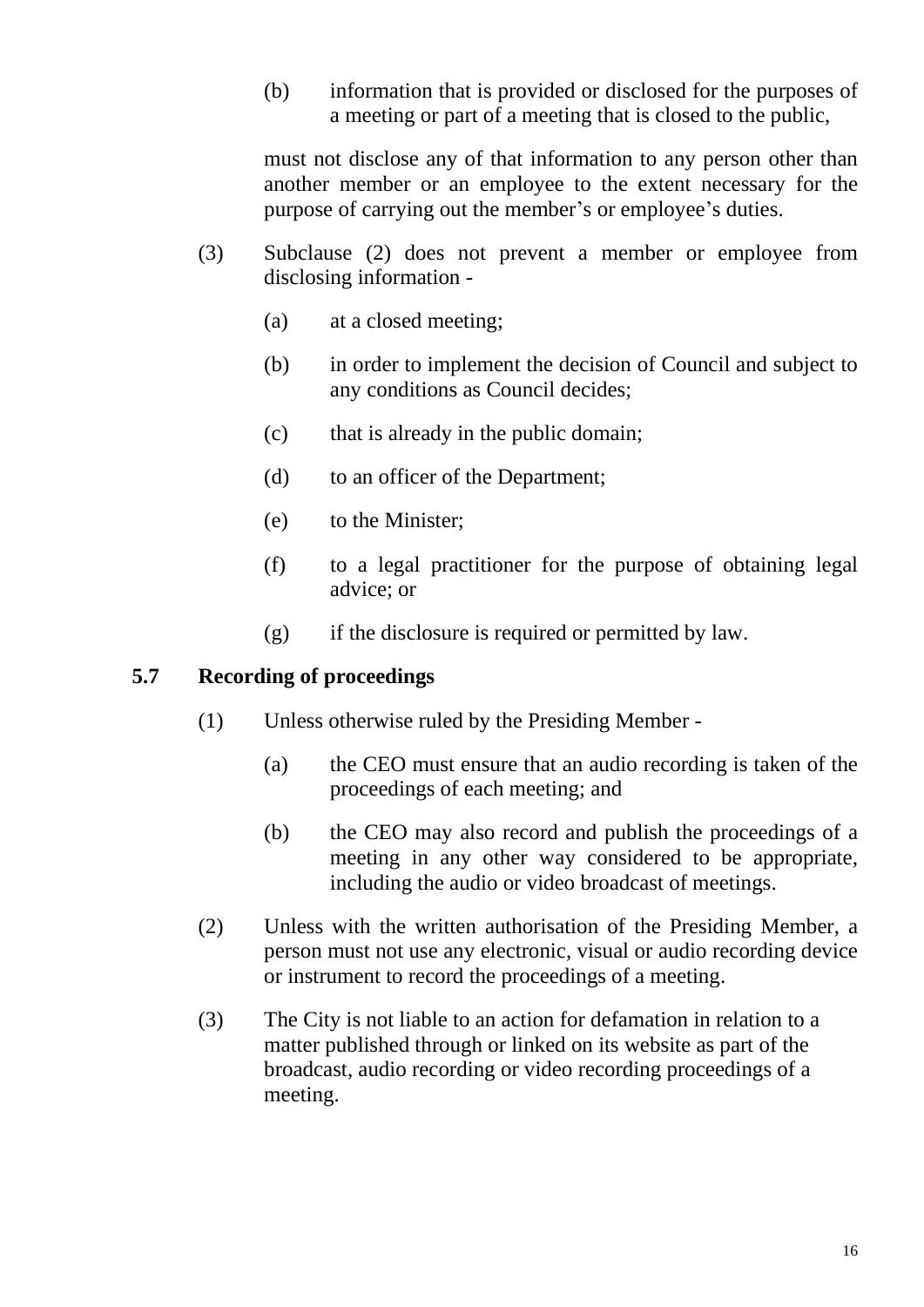#### **5.8 Prevention of disturbance**

- (1) A reference in this clause to a "person" is to a person other than a member.
- (2) A person must ensure that mobile telephones or electronic devices do not disrupt any meeting of the Council or a committee.
- (3) A person addressing the Council or a committee must
	- (a) extend due courtesy and respect to the Council or committee and the processes under which it operates; and
	- (b) comply with any direction by the Presiding Member.
- (4) A person must not create a disturbance by interrupting or interfering with the orderly conduct of the proceedings of a meeting, whether by expressing approval or dissent, by conversing or by any other means.
- (5) The Presiding Member may warn a person who fails to comply with this clause.
- $(6)$  If -
	- (a) after being warned, the person again acts in a manner contrary to this clause, or to this Local Law; or
	- (b) a person refuses or fails to comply with a direction by the Presiding Member,

the Presiding Member may expel the person from the meeting by ordering the person to leave the meeting room.

(7) A person who is ordered to leave the meeting room and fails to do so may, by order of the Presiding Member, be removed from the meeting room and, if the Presiding Member rules, from the premises.

# **Part 6 - Questions by members**

#### **6.1 Questions on Notice**

- (1) A member who wishes to submit a Question on Notice at a meeting of the Council must give to the CEO written notice of the question at least five clear working days before the meeting.
- (2) With the agreement of the CEO, the Mayor may rule a Question on Notice out of order that -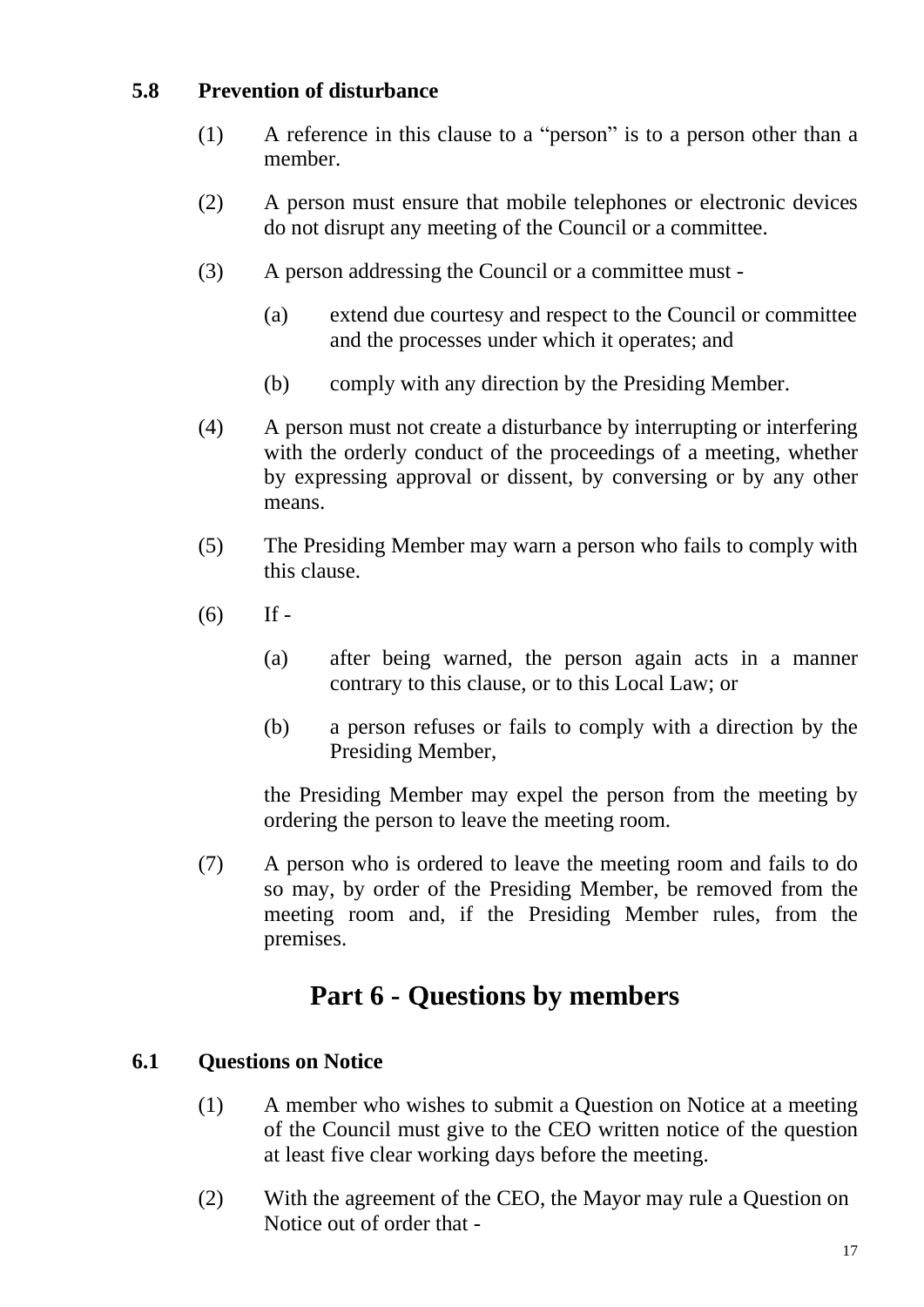- (a) is considered offensive or defamatory in nature;
- (b) makes unsubstantiated claims regarding the City, members, City employees, stakeholders or relevant organisations;
- (c) relates to matters that are administrative or operational;
- (d) requires a speculative answer; or
- (e) may breach this Local Law or any other law.
- (3) A ruling made under subclause (2) may be overturned with the written agreement of a majority of members.
- (4) A Question on Notice that is not withdrawn or excluded under subclauses (1) or (2) must be included in the agenda of the meeting along with an answer from the CEO.
- (5) Every question and answer is to be submitted as briefly and concisely as possible and no discussion is to be allowed, unless with the consent of the Presiding Member*.*

#### **6.2 Questions during debate**

- (1) At any time during the debate on a motion before the motion is put, a member may ask questions with the consent of the Presiding Member.
- (2) The Presiding Member may decide that a question is not to be responded to where -
	- (a) a response to the question has been previously provided; or
	- (b) it is in the form of a statement, provided that the Presiding Member has taken reasonable steps to assist the member to phrase the statement as a question.
- (3) The Presiding Member may rule a question out of order that
	- (a) is considered offensive or defamatory in nature;
	- (b) makes unsubstantiated claims regarding the City, members, City employees, stakeholders or relevant organisations;
	- (c) relates to matters that are administrative or operational;
	- (d) requires a speculative answer; or
	- (e) may breach this Local Law or any other law.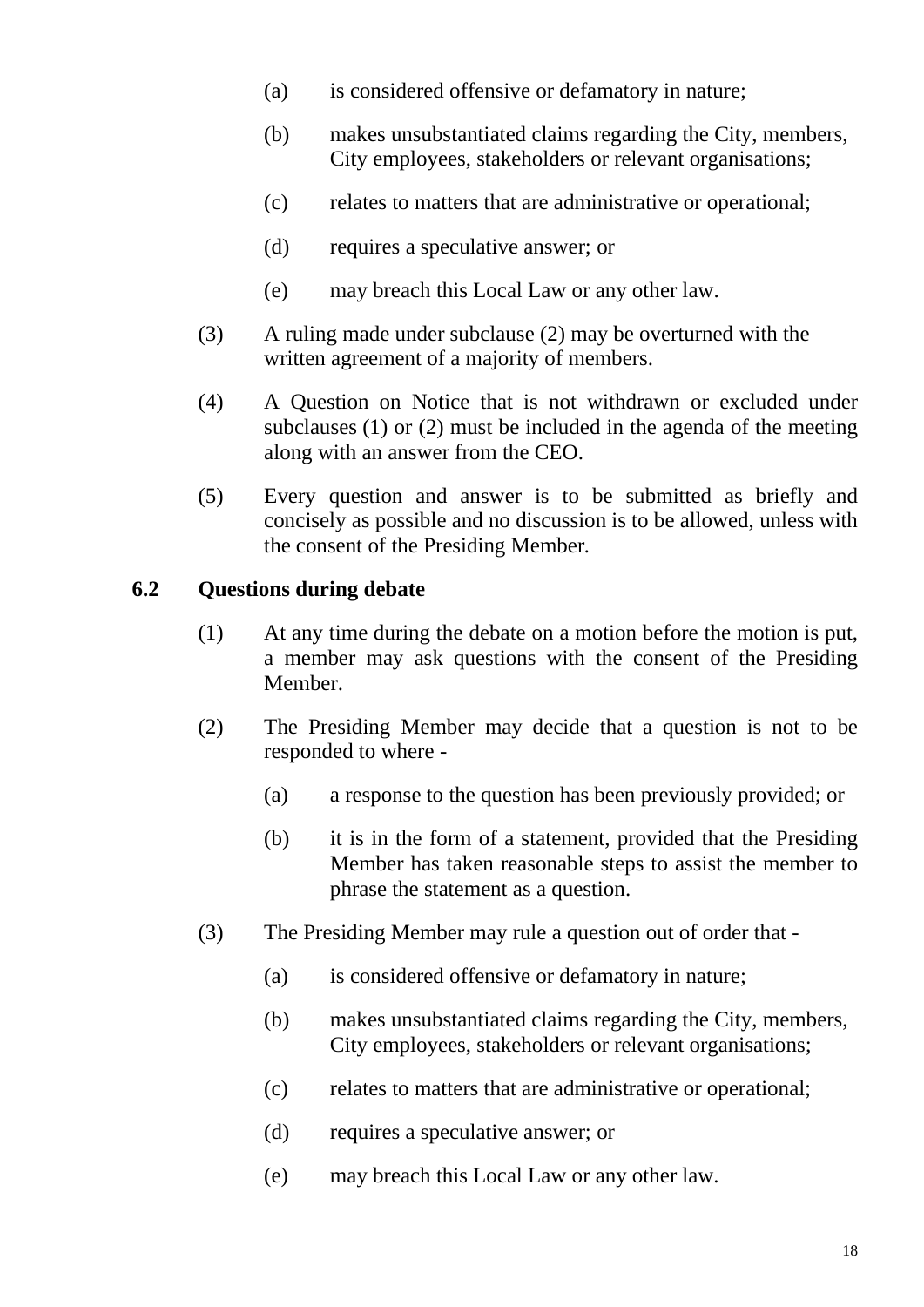#### **6.3 Restrictions on questions and answers**

- (1) Questions asked by a member, and responses given must
	- (a) be brief and concise;
	- (b) not be accompanied by expressions of opinion; and
	- (c) not be accompanied by any discussion or further question, except with the consent of the Presiding Member.
- (2) In answering any question, a member or an employee may qualify an answer and may at a later time in the meeting or at a later meeting alter, correct, add to or otherwise amend the original answer.

# **Part 7 - Conduct of members**

#### **7.1 Members to occupy own seats**

- (1) At Council meetings, members must be seated in the order as determined by Council following each ordinary election.
- (2) At committee meetings, committee members must be seated in their designated positions.

## **7.2 Official titles to be used**

A speaker, when speaking or referring to the Mayor or Deputy Mayor, or to a member employee, must use the title of that person's office.

## **7.3 Entering or leaving a meeting**

- (1) A member must not enter or leave a meeting, or take or leave their seat, after the Presiding Member has put a motion to the meeting.
- (2) When permitted under subclause (1), a member may enter or leave a meeting by first giving an appropriate indication, in order to facilitate the recording in the minutes of the time of entry or departure.

## <span id="page-25-0"></span>**7.4 Members who wish to speak**

- (1) A member who wishes to speak at a Council meeting
	- (a) must indicate an intention to speak by raising their hand, or by any other method determined by the Presiding Member; and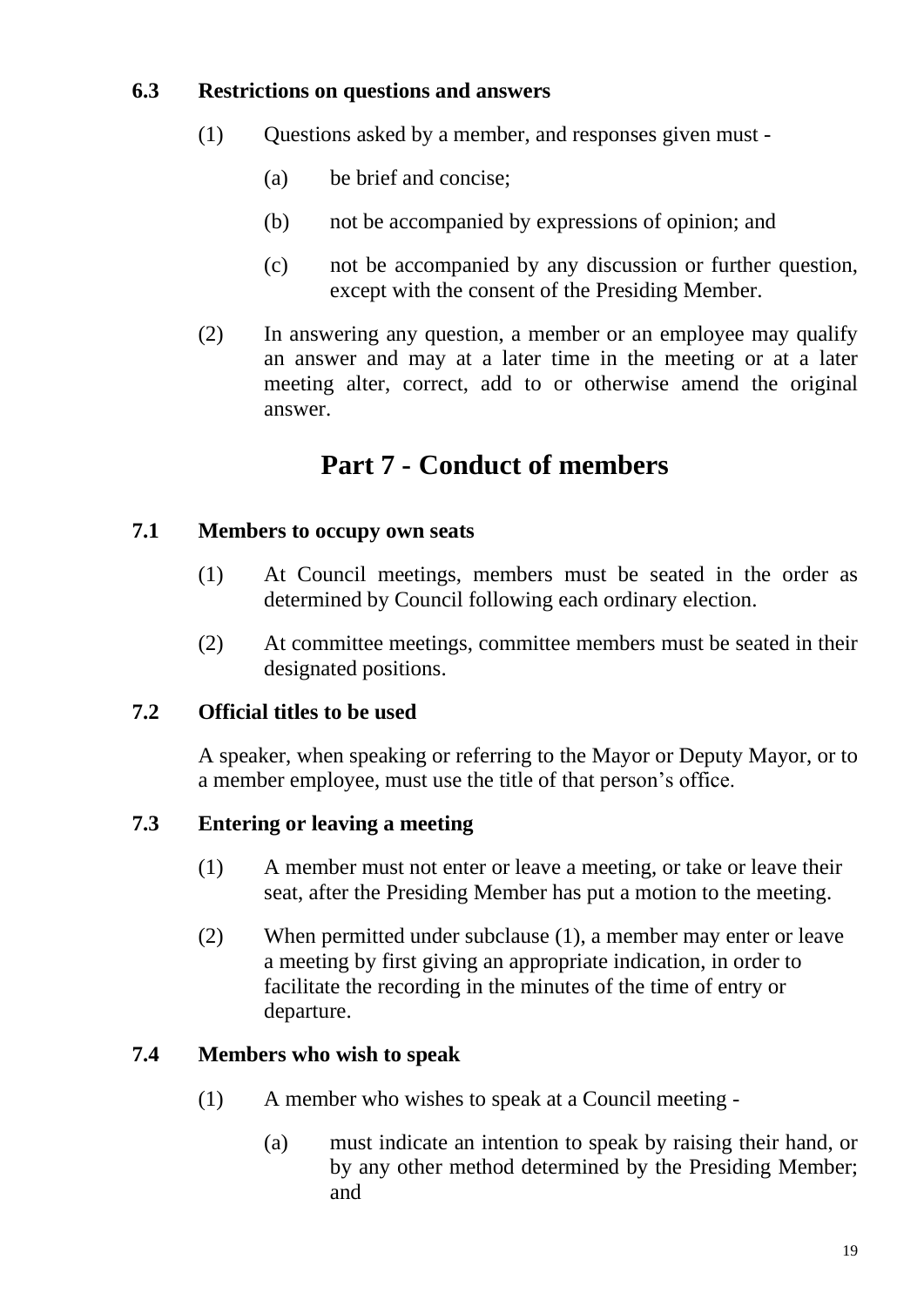- (b) when invited by the Presiding Member to speak, and unless otherwise determined by the Council, must stand and address the meeting through the Presiding Member.
- (2) A member who is unable to stand may sit while speaking.

## **7.5 Priority of speaking**

- (1) At a Council meeting, where two or more members indicate, at the same time, their intention to speak, the Presiding Member is to decide which member is to be heard first.
- (2) At a committee meeting, the Presiding Member is first to invite committee members to speak followed, at the discretion of the Presiding Member, by other members and attendees.
- (3) A decision of the Presiding Member under this clause is not open to discussion or dissent.

## <span id="page-26-1"></span>**7.6 The Presiding Member may take part in debate**

- (1) Subject to compliance with procedures for the debate of motions contained in this Local Law, the Presiding Member may take part in a discussion of any matter before the meeting.
- (2) The Presiding Member must vacate the chair to move or second a motion in relation to any matter before the meeting.
- (3) In the absence of the Deputy Presiding Member another member elected by the meeting shall preside while the Presiding Member takes part in a discussion of which the Presiding Member has moved or seconded a motion.

## **7.7 Relevance**

- (1) A member must restrict remarks to the motion or amendment under discussion, or to a personal explanation or point of order.
- <span id="page-26-0"></span>(2) The Presiding Member, at any time, may -
	- (a) call the attention of the meeting to any irrelevant or repetitious remarks by a member; or
	- (b) direct that member, if speaking, to discontinue doing so.
- (3) A member must comply with the direction of the Presiding Member under subclause [\(2\)](#page-26-0) by immediately ceasing to speak.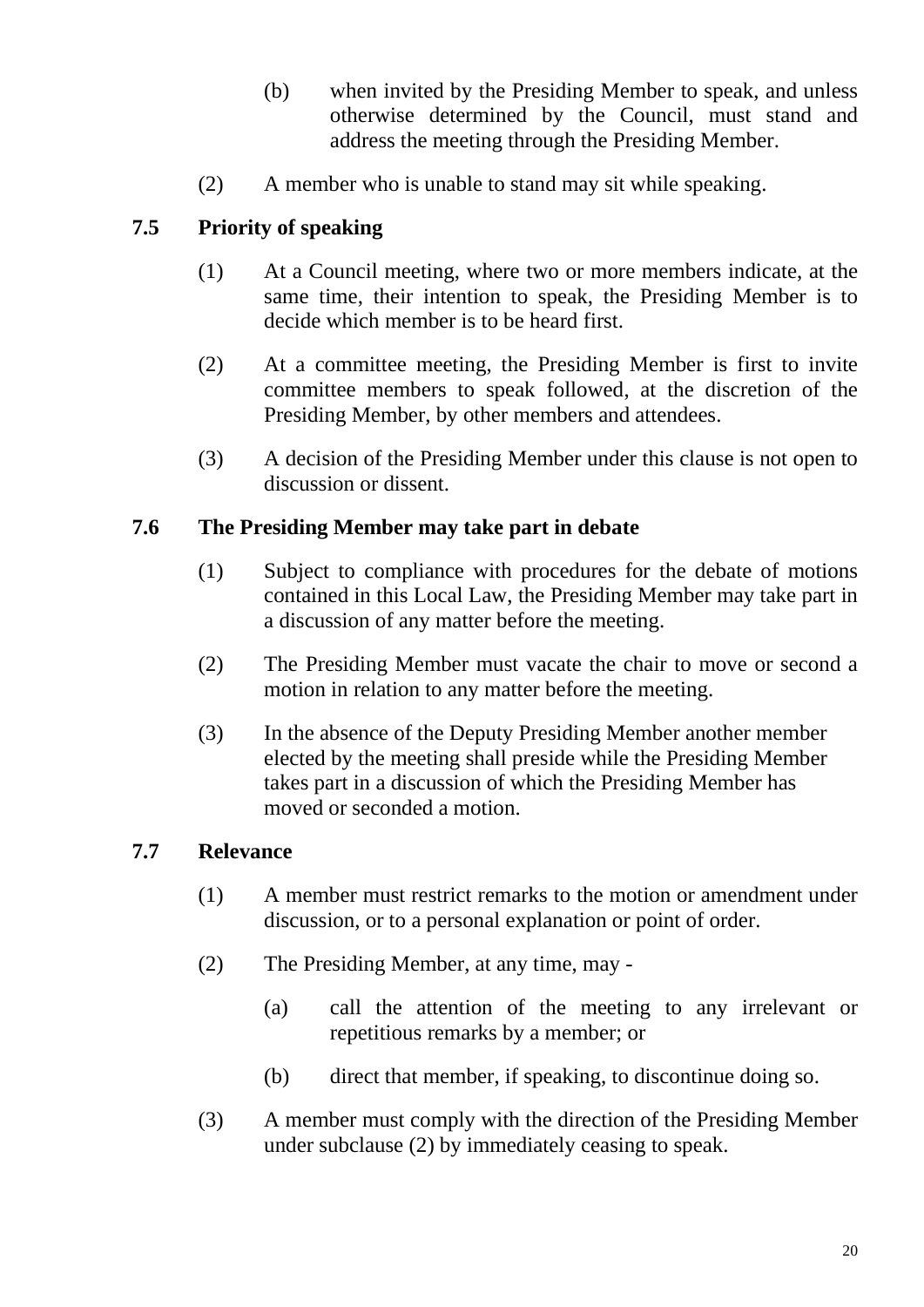#### **7.8 Duration of speeches**

- (1) A member must not speak on any matter for more than five minutes without the consent of the Presiding Member which, if given, is to be given without discussion.
- (2) The Presiding Member may allow the member to speak for a further five minutes.
- (3) No member shall speak for more than 10 minutes without resolution of the Council by absolute majority.

## **7.9 Speaking twice**

- (1) A member must not address the Council or a committee more than once on any motion or amendment except -
	- (a) as the mover of a substantive motion, to exercise a right of reply;
	- (b) to raise a point of order;
	- (c) to address a minor amendment to a substantive motion that has been adopted with the consent of the mover and the seconder; or
	- (d) to make a personal explanation.
- (2) A member who asks a question before speaking has not addressed the meeting for the purposes of this clause.

#### **7.10 No speaking after conclusion of debate**

A member must not speak on any motion or amendment -

- (a) after the mover has replied; or
- (b) after the motion has been put.

#### **7.11 No interruption**

A member must not interrupt another member who is speaking unless -

- (a) to raise a point of order;
- (b) to call attention to the absence of a quorum;
- (c) to make a personal explanation; or
- (d) to move a procedural motion that the member be no longer heard.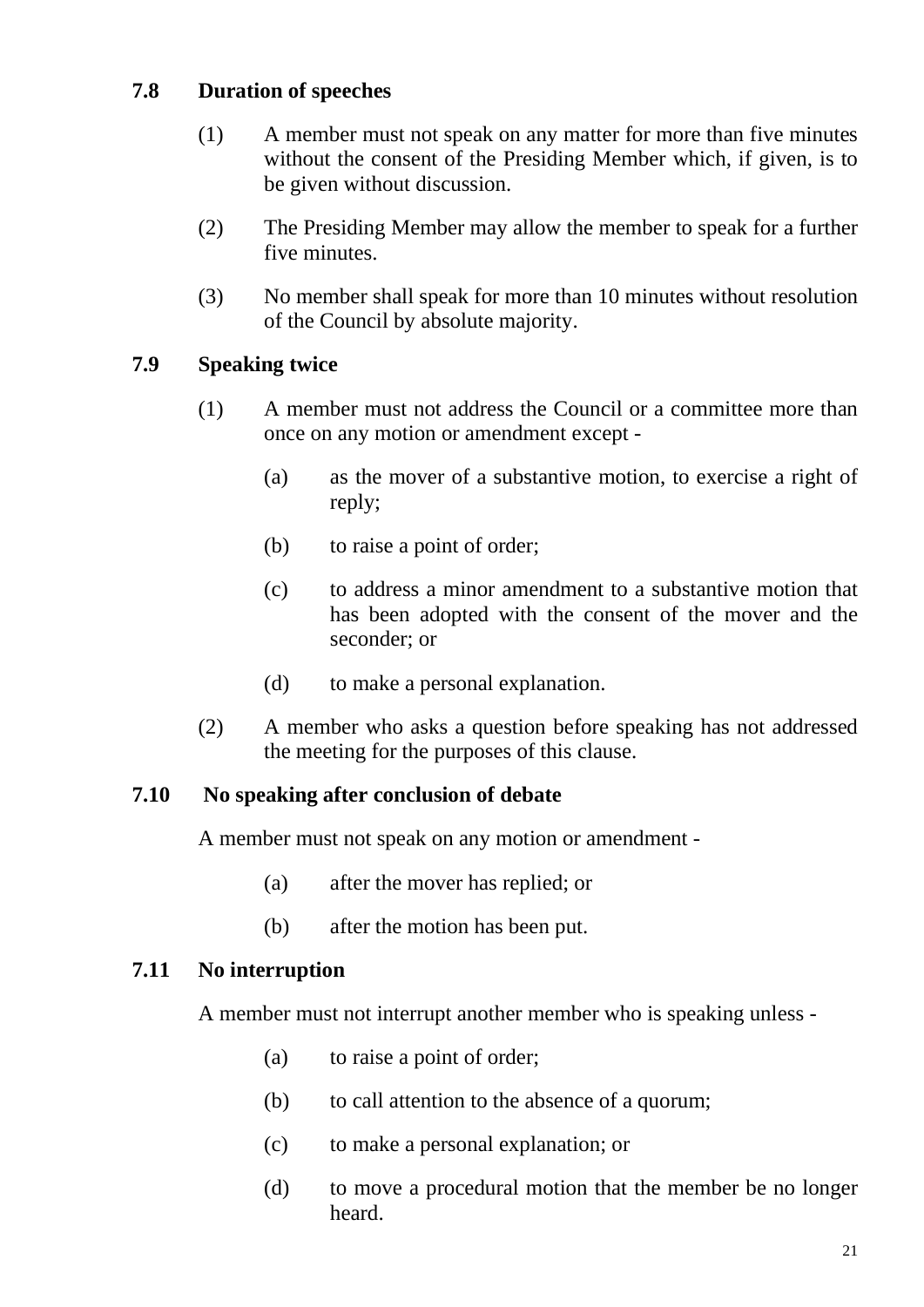#### **7.12 No reopening of discussion**

A member must not reopen a discussion on any Council or committee decision, including by raising a Notice of Motion for consideration at a future meeting, except to move that the decision be revoked or changed.

## **7.13 Offensive language**

- (1) A member must not disparage a decision of the Council or a committee. *(except on a motion that the decision be revoked or changed)*
- (2) A member must not
	- (a) disparage the character or actions of another member, employee or person;
	- (b) impute any motive to a member or employee; or
	- (c) use an expression that is offensive or objectionable.

## **7.14 Withdrawal of offensive language**

A member who, in the opinion of the Presiding Member, has infringed clause 7.13 must withdraw a reflection, imputation or expression and, if required, make a satisfactory apology.

## **7.15 Personal explanation**

- (1) A member who wishes to make a personal explanation relating to a matter referred to by another member who is then speaking must indicate to the Presiding Member an intention to make a personal explanation.
- (2) The Presiding Member is to determine whether the personal explanation is to be heard immediately or at the conclusion of the speech by the other member.
- (3) A member making a personal explanation must confine observations to a succinct statement relating to the specific part of the speech at which the member may have been misunderstood.

## **7.16 No disturbance**

A member must not create a disturbance, by interrupting or interfering with the orderly conduct of the proceedings, by conversing or by any other means.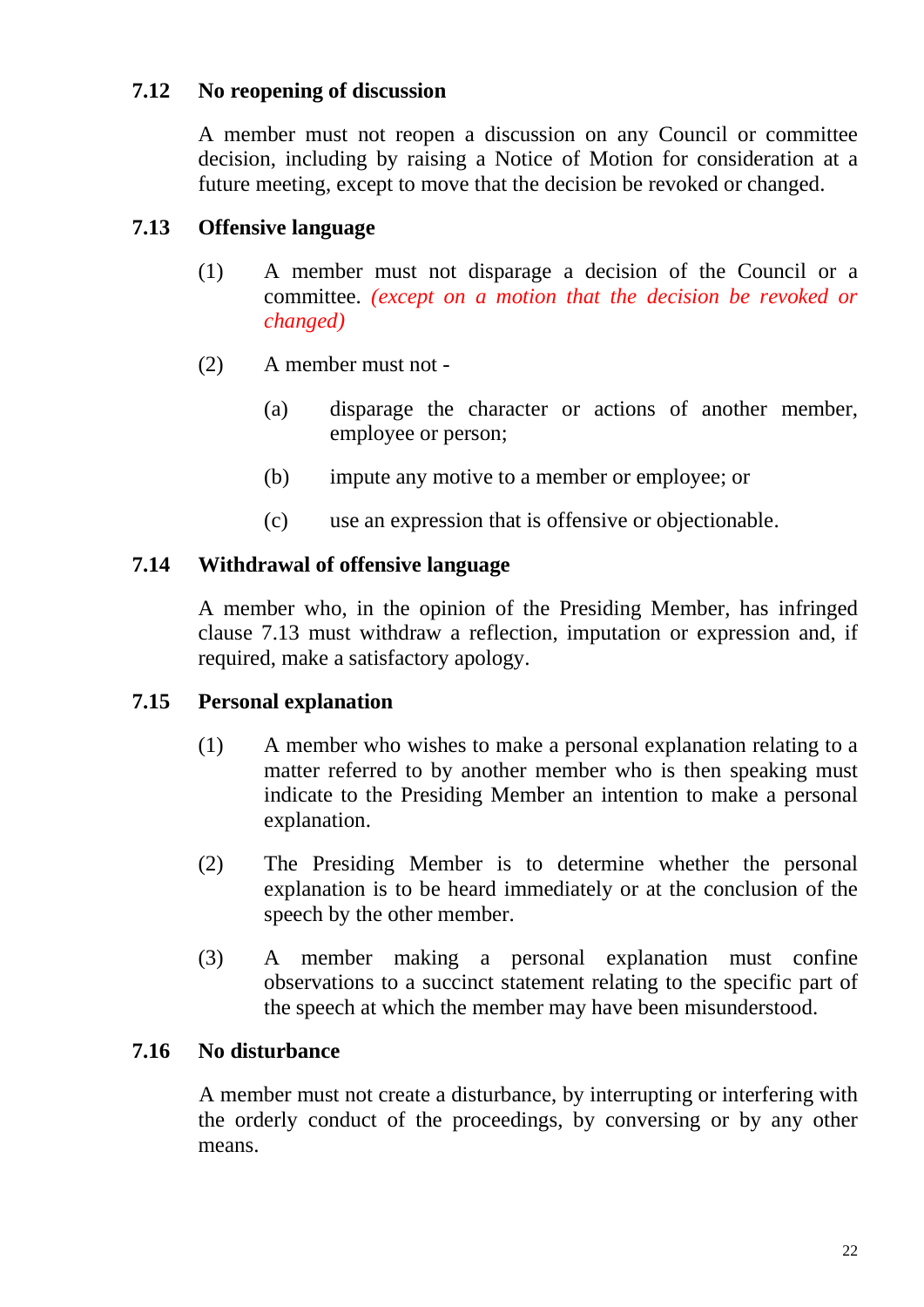# **Part 8 - Preserving order**

#### **8.1 Presiding Member to preserve order**

- (1) The Presiding Member is to preserve order and, whenever considered necessary, may call any member to order.
- <span id="page-29-0"></span>(2) When the Presiding Member rises or speaks during a debate, any member then speaking, or indicating an intention to speak, is immediately to sit down and every member present must preserve strict silence so that the Presiding Member may be heard without interruption.
- (3) Subclause [\(2\)](#page-29-0) is not to be used by the Presiding Member to exercise the right provided in clause [7.6,](#page-26-1) but to preserve order.

#### **8.2 Point of order**

- (1) A member may object, by way of a point of order, only to a breach  $of -$ 
	- (a) any clause in this Local Law; or
	- (b) any other written law.
- (2) A point of order
	- (a) takes precedence over any discussion; and
	- (b) until determined, suspends the consideration or discussion of any other matter.
- (3) A member who is addressing the Presiding Member must not be interrupted except on a point of order.
- (4) A member interrupted on a point of order must resume sitting until
	- (a) the member raising the point of order has been heard; and
	- (b) the Presiding Member has ruled on the point of order,

and, if permitted, the member who has been interrupted may then proceed.

#### **8.3 Ruling by the Presiding Member**

(1) The Presiding Member is to rule on any point of order which is raised by either upholding or rejecting the point of order.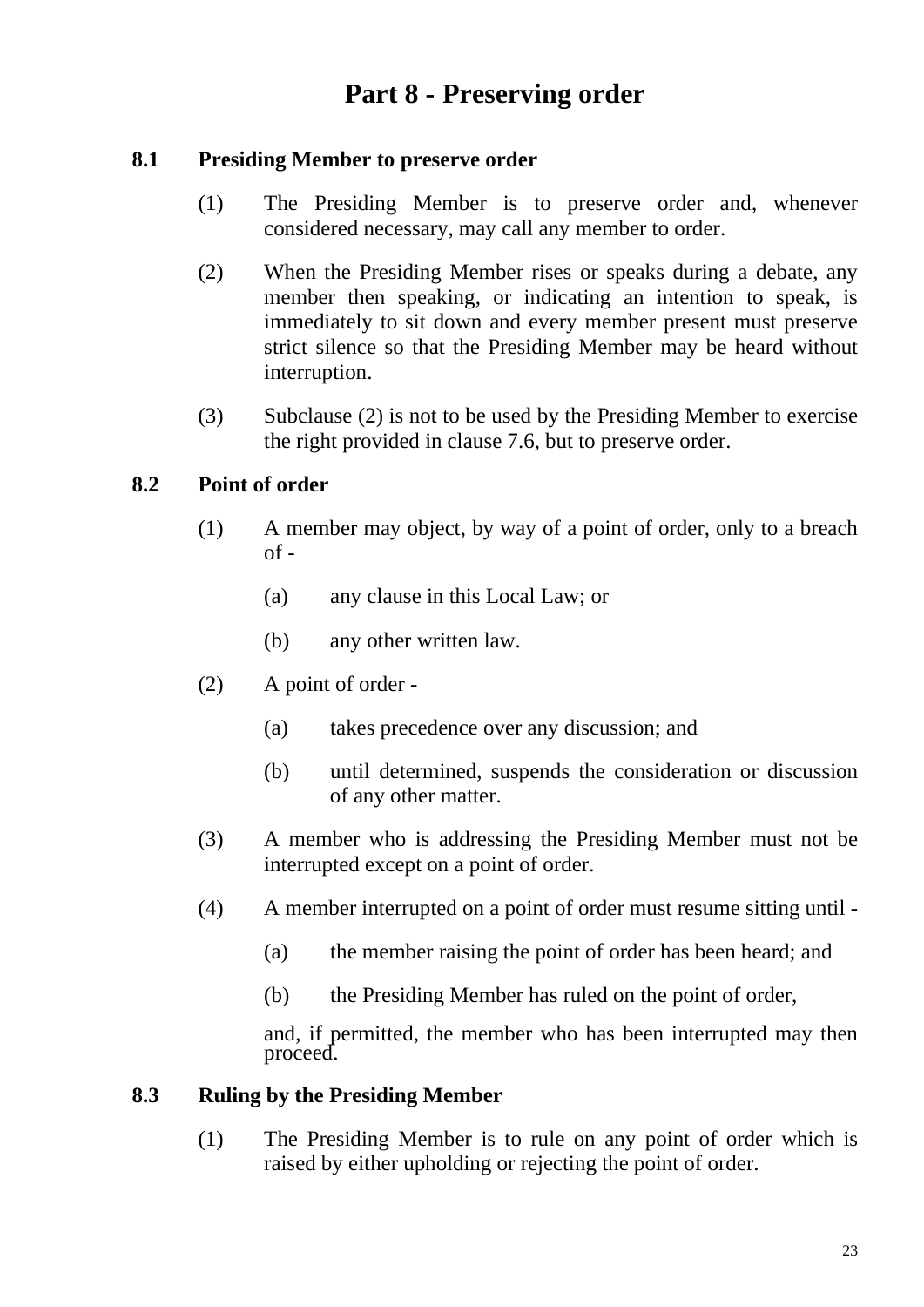- (2) A ruling by the Presiding Member on a point of order is final except where a motion of dissent is moved and carried under subclause 10.10.
- (3) Unless a procedural motion of dissent is carried, the Presiding Member may rule that -
	- (a) any motion, amendment or other matter before the meeting that is out of order must not be considered further; and
	- (b) if a statement or act by a member is out of order, the member makes an explanation, retraction or apology.

#### **8.4 Continued breach of order**

If a member -

- (a) persists in any conduct that the Presiding Member has ruled is out of order; or
- (b) fails or refuses to comply with a direction from the Presiding Member,

the Presiding Member may direct the member to refrain from taking any further part in the debate of that item, other than by voting, and the member must comply with that direction.

## **8.5 Presiding Member may adjourn meeting**

- (1) For the purpose of preserving or regaining order, the Presiding Member may adjourn the meeting for a period of up to 15 minutes.
- (2) On resumption, the debate must continue at the point at which the meeting was adjourned.
- (3) If, at any one meeting, the Presiding Member adjourns the meeting more than once for the purpose of preserving or regaining order, the second or subsequent adjournment may be to a later time on the same day or to another day.

# **Part 9 - Debate of substantive motions**

#### **9.1 Substantive Motions to be stated and in writing**

- (1) A member who wishes to move a substantive motion, or an amendment to a substantive motion -
	- (a) must state the substance of the motion before speaking to it; and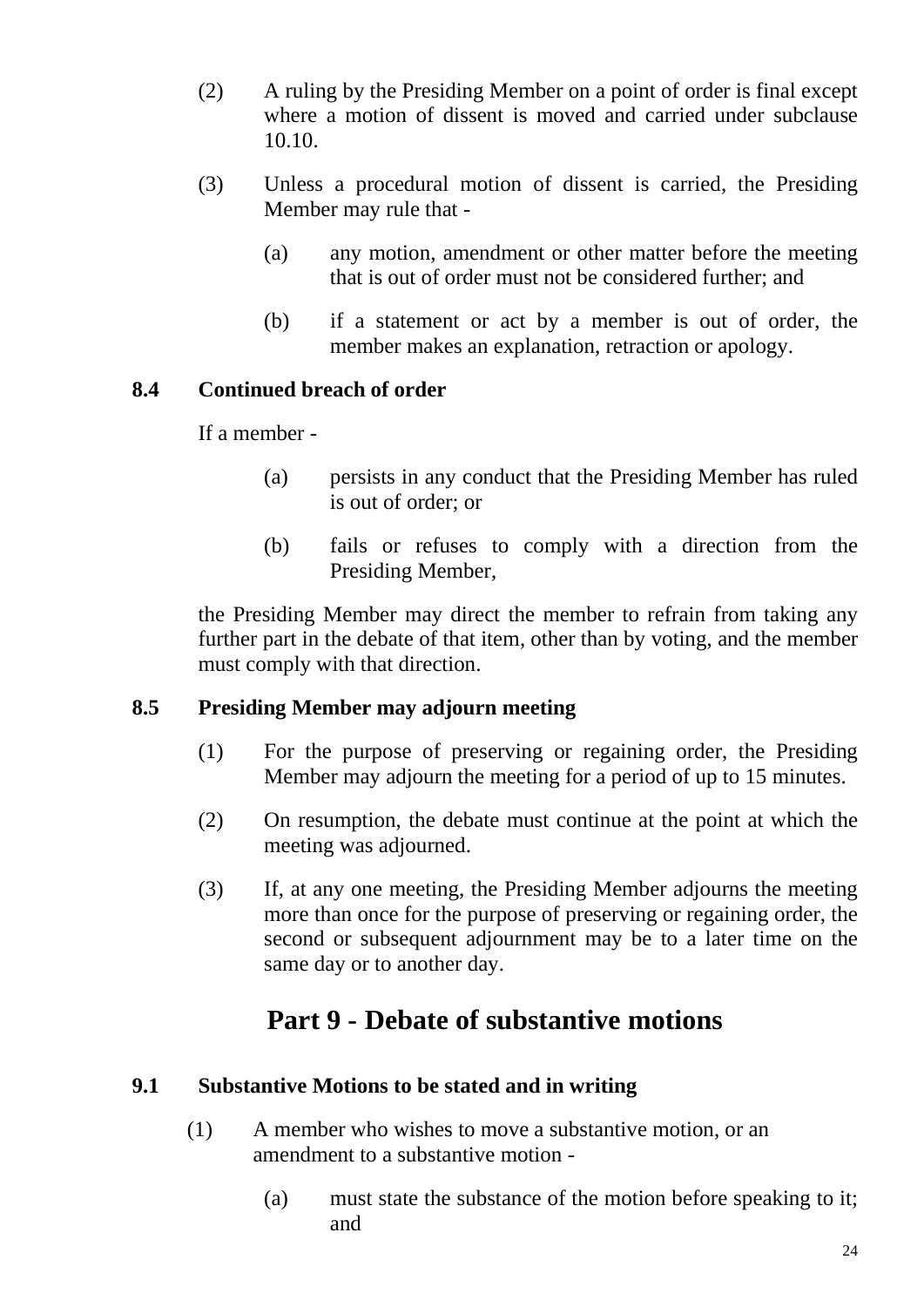- (b) must put the motion or amendment in writing if required to do so by the Presiding Member.
- (2) The written terms of the motion or amendment are to be recorded in the minutes.

#### **9.2 Motions to be supported**

A substantive motion or an amendment to a substantive motion is not open to debate until it has been seconded.

#### **9.3 Unopposed business**

- (1) Immediately after a substantive motion has been moved and seconded, the Presiding Member may ask the meeting if any member opposes it.
- (2) If no member opposes the motion, the Presiding Member may put the motion to the vote without debate.
- (3) If a member opposes a motion, the motion must be dealt with under this Part.
- (4) This clause does not apply to a motion or decision to revoke or change a decision which has been made at a Council or committee meeting.

#### **9.4 Only one substantive motion at a time**

The Council or a committee must not -

- (a) accept a substantive motion while another substantive motion is being debated; and
- (b) consider more than one substantive motion at any time.

#### **9.5 Complex motions**

The Presiding Member may require that a complex substantive motion, or a complex amendment to a substantive motion, is to be broken down and put in the form of more than one motion, each of which is to be put in sequence.

#### **9.6 Order of call in debate**

The Presiding Member must call speakers to a substantive motion in the following order -

(a) the mover to state the motion;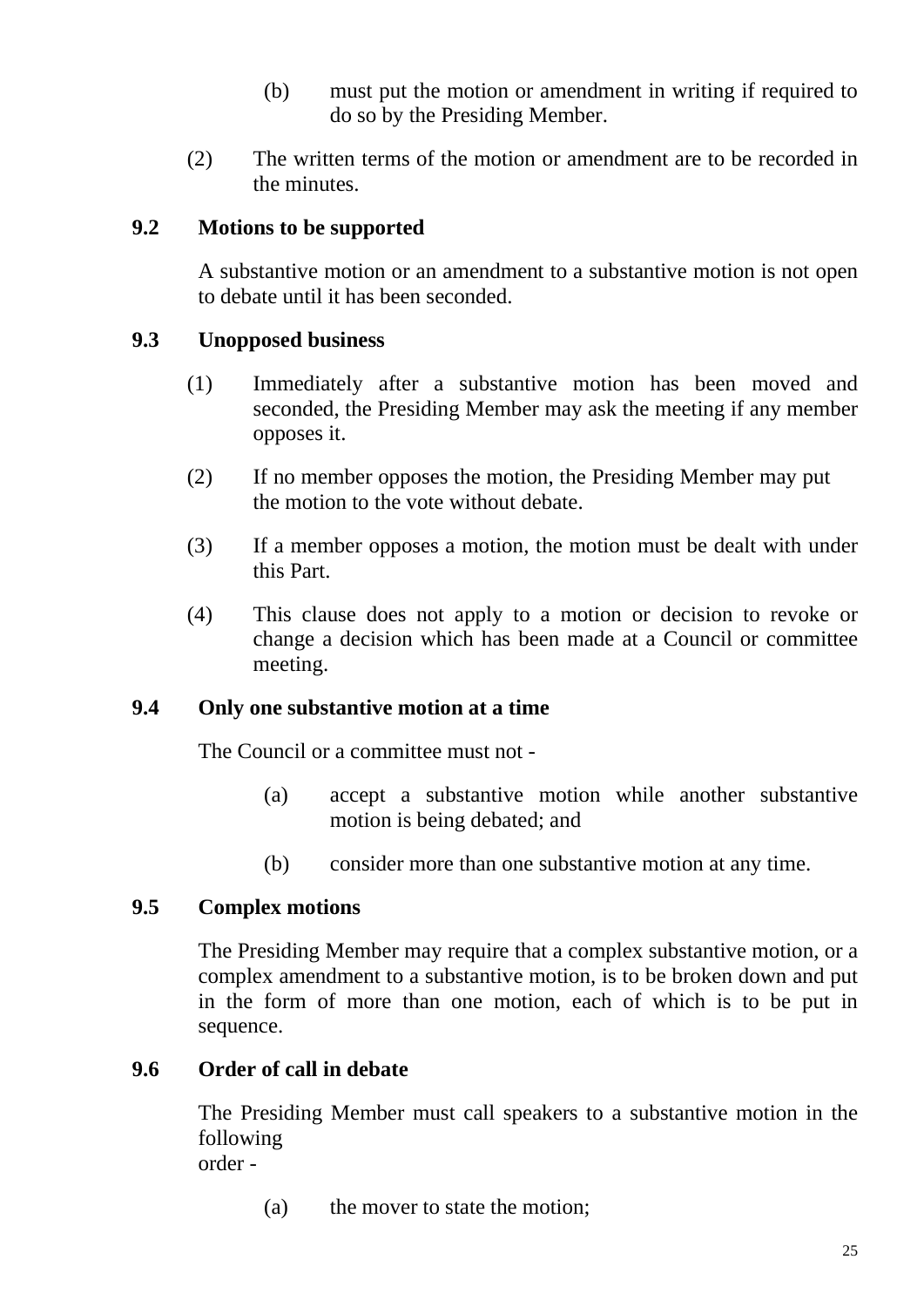- (b) a seconder to the motion;
- (c) the mover to speak to the motion;
- (d) the seconder to speak to the motion;
- (e) other speakers against and for the motion; and
- (f) mover takes right of reply which closes debate.

#### **9.7 Limit of debate**

The Presiding Member may offer the right of reply and put a substantive motion to the vote if the Presiding Member believes that sufficient discussion has taken place even though all members may not have spoken.

#### **9.8 Member may require motion to be read**

A member may require the motion under discussion to be read at any time during a debate, but not so as to interrupt any other member who is speaking.

#### **9.9 Order of amendments**

Any number of amendments may be proposed to a substantive motion, but no second or subsequent amendment is to be moved or considered until the first amendment has been withdrawn, lost or carried.

#### **9.10 Amendments must not negate original motion**

An amendment to a substantive motion cannot negate the original motion or the substantive intent of the original motion.

## **9.11 Relevance of amendments**

An amendment must be relevant to the motion in respect of which it is moved.

## **9.12 Moving an amendment**

A member may amend a motion by -

- (a) stating the amendment, and with the agreement of the mover and seconder of the original motion, the amendment becomes part of the substantive motion without the need to put the amendment in accordance with this Part; or
- (b) moving the amendment and having it considered and resolved in accordance with this Part.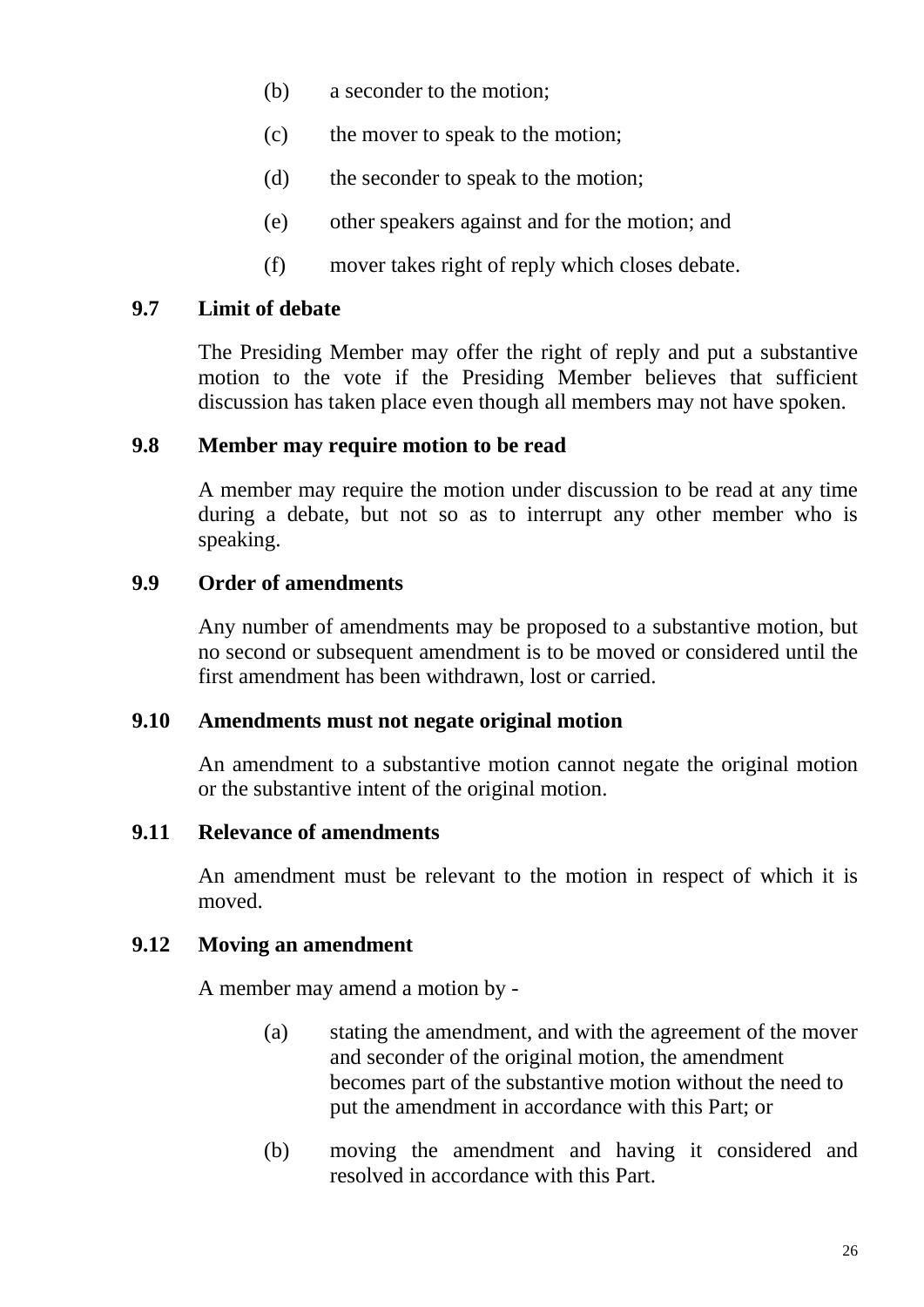#### **9.13 Debate of amendment**

In relation to a motion moved under clause 9.12(b) -

- (a) any member may participate in the debate of an amendment; and
- (b) following conclusion of debate of an amending motion, the amendment is to be put and decided by simple majority.

#### **9.14 Effect of an amendment and debate on substantive motion**

If an amendment to a motion is accepted then -

- (a) the motion as amended then becomes the substantive motion; and
- (b) any member may speak to the amended substantive motion and any further amendment may be moved.

#### **9.15 Withdrawal of substantive motion and amendments**

- (1) The Presiding Member may, without debate, accept the withdrawal of a substantive motion or amendment at the request of the mover of the motion or amendment if -
	- (a) it has the approval of the seconder; and
	- (b) there is no other opposition from any other member.
- (2) If either paragraph (a) or (b) of subclause (1) does not apply, the discussion on the motion or amendment is to continue.
- (3) Where an amendment has been proposed to a substantive motion, the substantive motion is not to be withdrawn, except by consent of the majority of members present, until the amendment proposed has been withdrawn or lost.

#### **9.16 Right of reply**

- (1) The mover of a substantive motion has the right of reply.
- (2) The right of the reply may be exercised only
	- (a) where no amendment is moved to the substantive motion at the conclusion of the discussion on the motion; or
	- (b) where one or more amendments have been moved to the substantive motion at the conclusion of the discussion on the substantive motion and any amendments.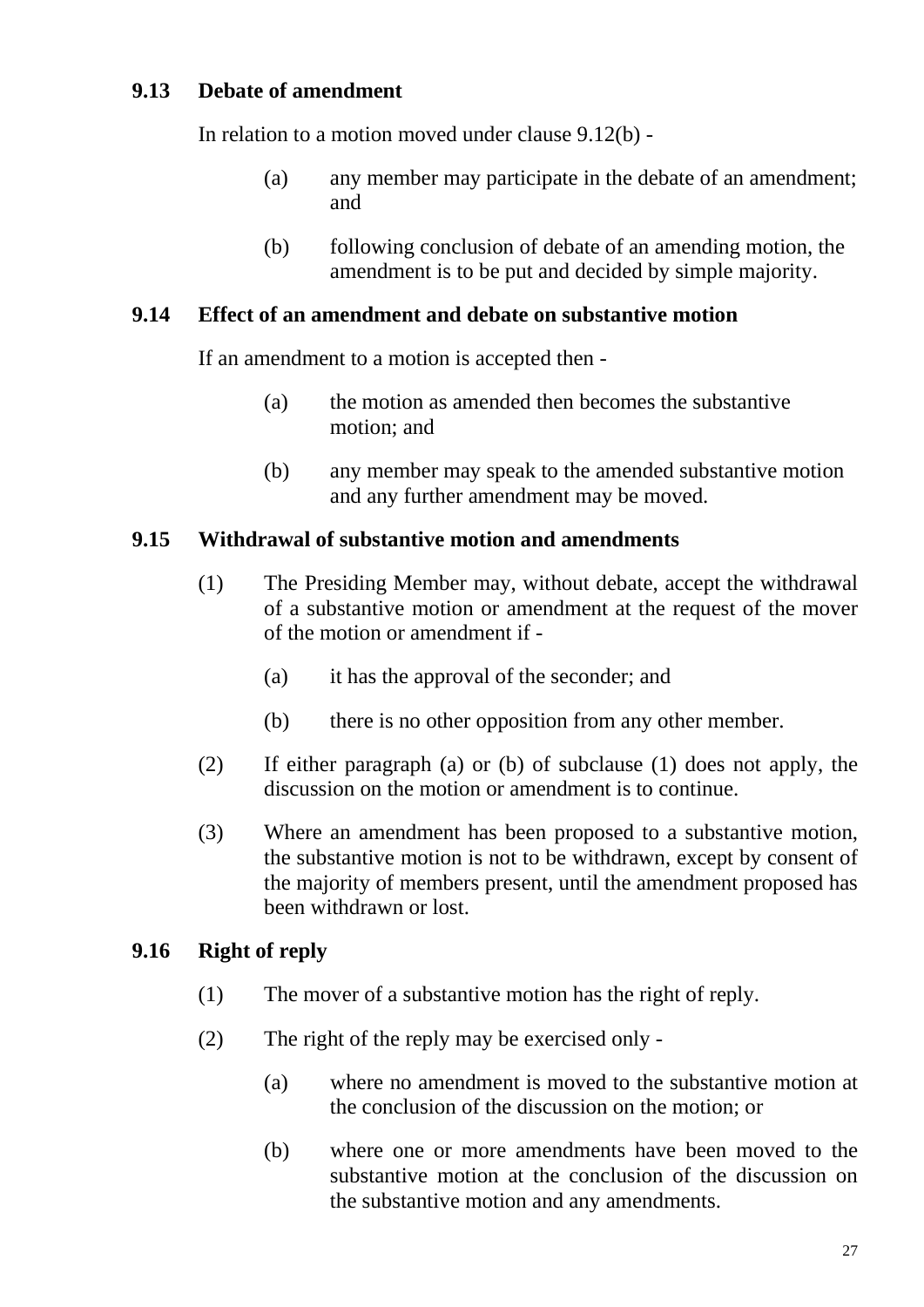- (3) After the mover of the substantive motion has commenced the reply -
	- (a) no other member is to speak on the motion; and
	- (b) there is to be no further discussion on, or any further amendment to, the motion.
- (4) The right of the reply must be confined to rebutting arguments raised by previous speakers and no new matter is to be introduced.
- (5) At the conclusion of the right of reply, the substantive motion, or the substantive motion as amended, must immediately be put to the vote.

# **Part 10 - Procedural motions**

#### <span id="page-34-0"></span>**10.1 Permissible procedural motions**

- (1) In addition to the right to move an amendment to a substantive motion, a member may move any of the following procedural motions -
	- (a) that the meeting proceed to the next item of business;
	- (b) that the item be referred;
	- (c) that the meeting now adjourn;
	- (d) that the motion be now put;
	- (e) that the member be no longer heard;
	- (f) that the ruling of the Presiding Member be disagreed with; and
	- (g) that the meeting be closed to members of the public (see clause [5.1\)](#page-16-0).
- (2) A procedural motion requires a seconder.
- (3) Prior to any procedural motion being put, the CEO may provide advice on any implications of the procedural motion.
- (4) The Presiding Member must put a procedural motion which is raised by asking if there is any dissent to the procedural motion.
- (5) If the Presiding Member rules there is no dissent then the procedural motion is carried.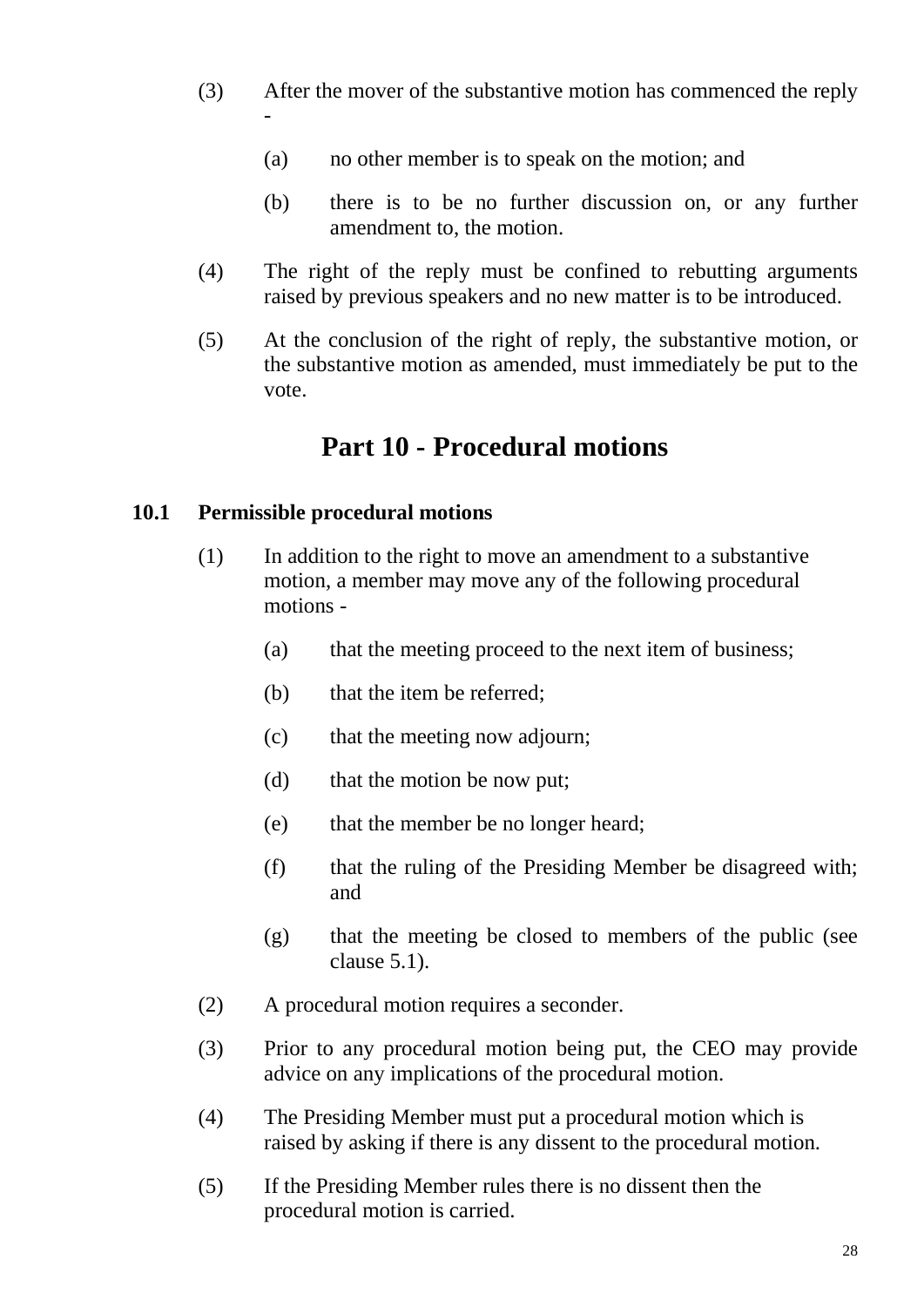- (6) If there is dissent to the procedural motion, the motion must immediately be put for decision by simple majority.
- (7) A ruling by the Presiding Member on a procedural motion
	- (a) must not be the subject of debate or comment; and
	- (b) is to be final unless the majority of members then present and voting dissent from the ruling.

#### **10.2 No debate**

The mover of a motion stated in clause [10.1](#page-34-0) may not speak to the motion, the seconder is not to speak other than to formally second the motion, and there is to be no debate on the motion.

#### **10.3 Who may move**

A member who has moved, seconded, or spoken for or against the substantive motion, or any amendment to the substantive motion, cannot move any procedural motion which, if carried, would close the debate on the substantive motion or amendment.

#### **10.4 Right of reply on substantive motion**

The carrying of a procedural motion which closes debate on the substantive motion or amendment and forces a decision on the substantive motion or amendment does not deny the right of reply to the mover of the substantive motion.

## **10.5 Meeting to proceed to the next business**

The motion "that the meeting proceed to the next item of business", if carried has the effect that -

- (a) the debate on the substantive motion or amendment ceases immediately;
- (b) no decision is made on the substantive motion;
- (c) the meeting moves to the next item of business; and
- (d) there is no requirement for the matter to be raised again for consideration.

## **10.6 Item to be referred**

Unless otherwise stated in the motion, a motion "that the item be referred" has the effect, if carried, of -

(a) discontinuing debate of the item at the meeting; and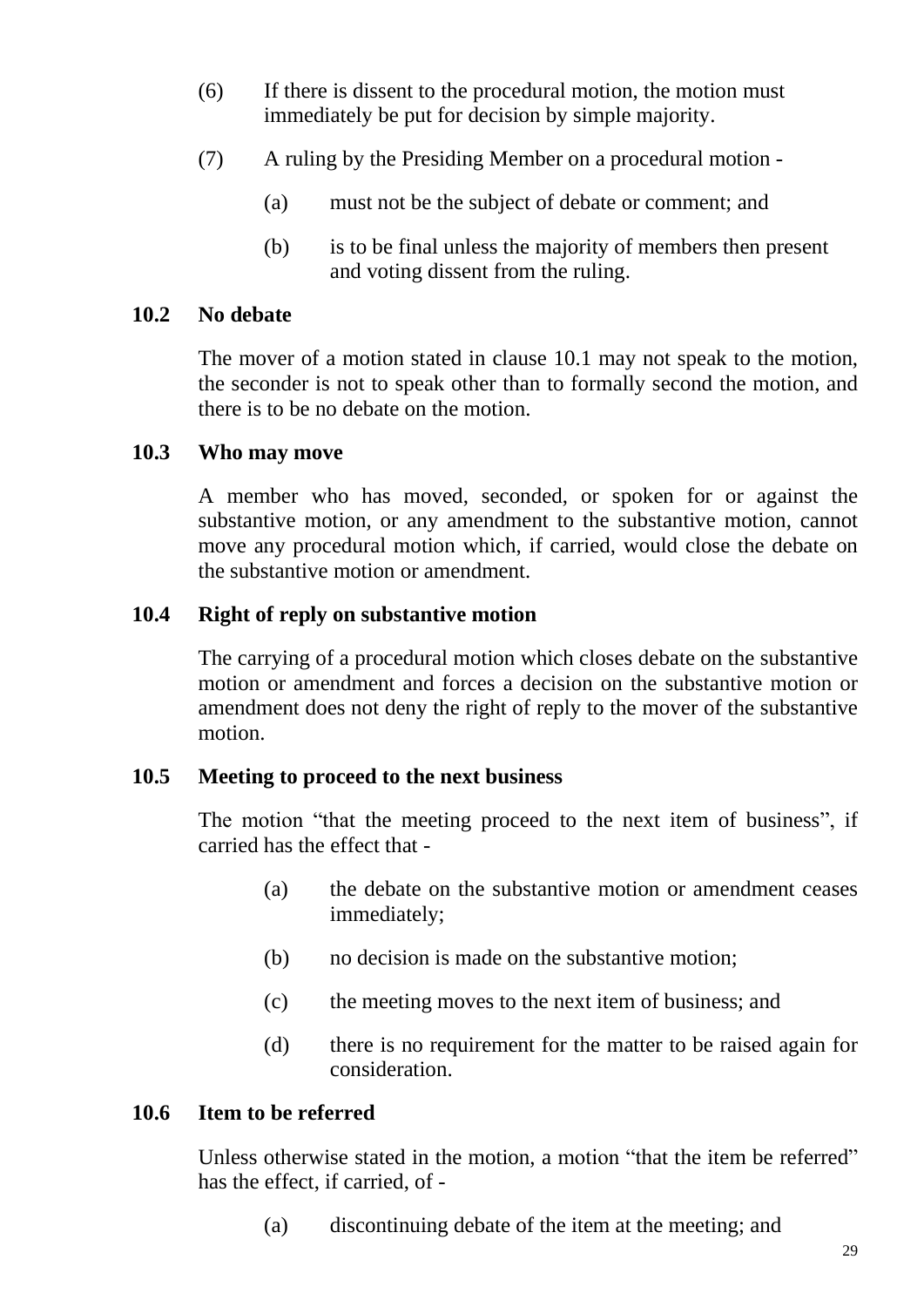(b) referring discussion of the item to the next meeting of the same type.

#### **10.7 Meeting now adjourn**

- (1) A member must not move or second more than one motion of adiournment during the same meeting.
- (2) Before putting the motion for the adjournment, the Presiding Member may seek leave of the meeting to deal first with matters that may be subject of an adoption by exception resolution under clause [4.7.](#page-15-0)
- (3) A motion "that the meeting now adjourn"
	- (a) must state the time and date to which the meeting is adjourned; and
	- (b) if carried, has the effect that the meeting is adjourned to the time and date specified in the motion.
- (4) A meeting adjourned under subclause (3) is to continue from the point at which it was adjourned, unless the Presiding Member or the meeting determines otherwise.

#### **10.8 Motion to be put**

- (1) If the motion "that the motion be now put", is carried during discussion on a substantive motion without amendment, the Presiding Member must offer the right of reply and then immediately put the motion to the vote without further debate.
- (2) If the motion "that the motion be now put" is carried during debate of the amendment, the Presiding Member must put the amendment to the vote without further debate.
- (3) This motion, if lost, causes debate to continue.

#### **10.9 Member to be no longer heard**

If the motion "that the member be no longer heard", is carried, the speaker against whom the motion has been moved cannot speak further on the current substantive motion, or any amendment relating to it, except to exercise the right of reply if the speaker is the mover of the substantive motion.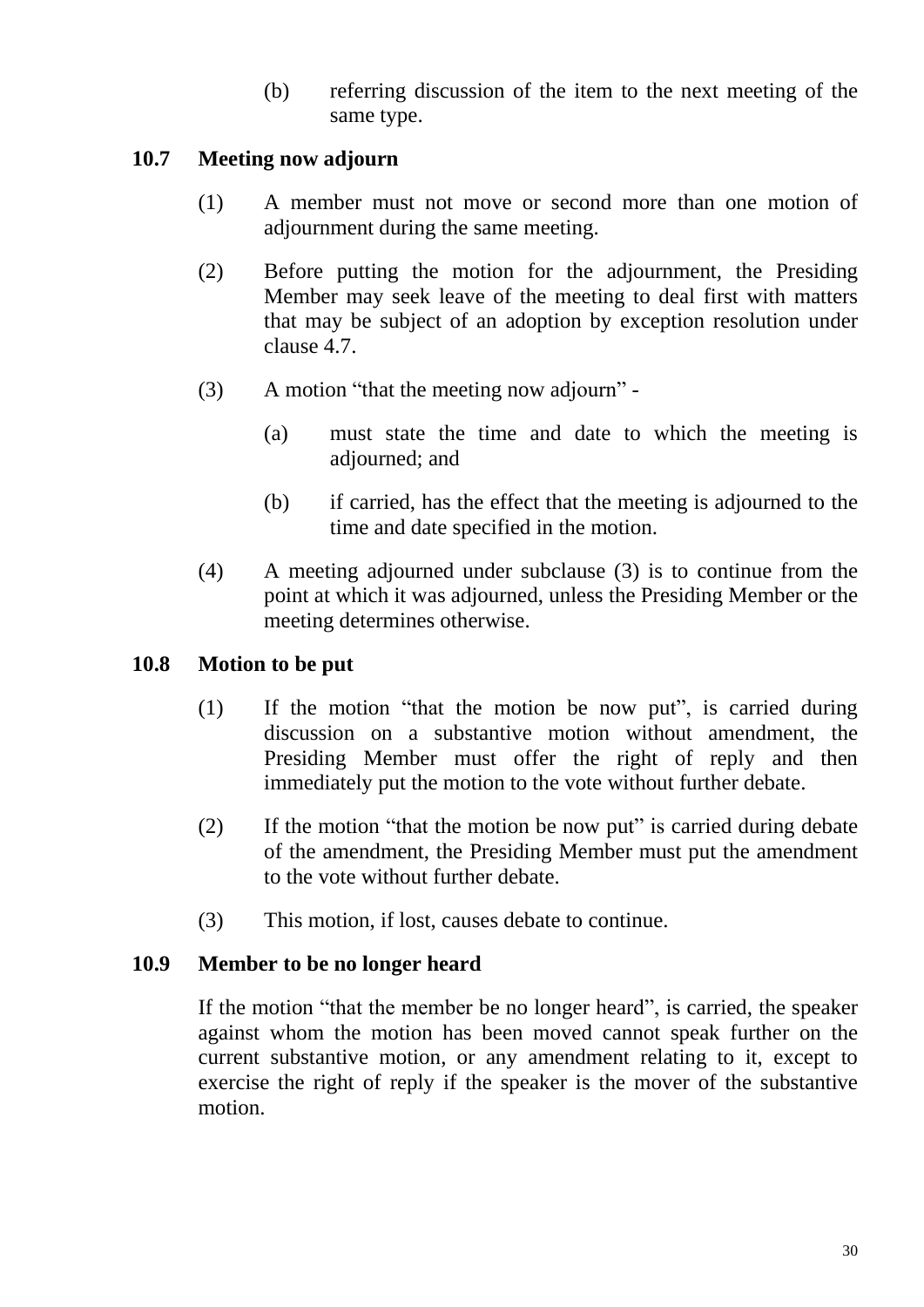#### **10.10 Ruling of the Presiding Member be disagreed with**

If the motion "that the ruling of the Presiding Member be disagreed with" is carried, that ruling is to have no effect and the meeting is to proceed accordingly.

## **Part 11 - Disclosure of interests**

#### **11.1 Separation of committee recommendations**

Where, at a committee meeting, a member discloses a financial interest in a matter, and the matter is included in the recommendations (or part of the recommendations) of the committee to a Council or committee meeting that will or may be attended by the member, the agenda of that Council or committee meeting is to separate the relevant recommendation (or the relevant part of the recommendation) from other recommendations of the committee.

## **Part 12 - Voting**

#### **12.1 Motion - when put**

Immediately after the debate on any motion is concluded and the right of reply has been exercised, the Presiding Member -

- (a) must put the motion to the meeting; and
- (b) if requested by a member, is again to state the terms of the motion.

#### **12.2 Question – method of taking vote**

In taking the vote on any motion, the Presiding Member -

- (a) must put the motion in the affirmative;
- (b) may, if necessary, put the motion in the negative;
- (c) may put the motion in this way as often as may be necessary to enable him or her to determine whether the affirmative or the negative has the majority of votes;
- (d) must count and determine the votes of members in any way that enables a record to be taken of each member's vote; and
- (e) subject to this clause, must declare the result.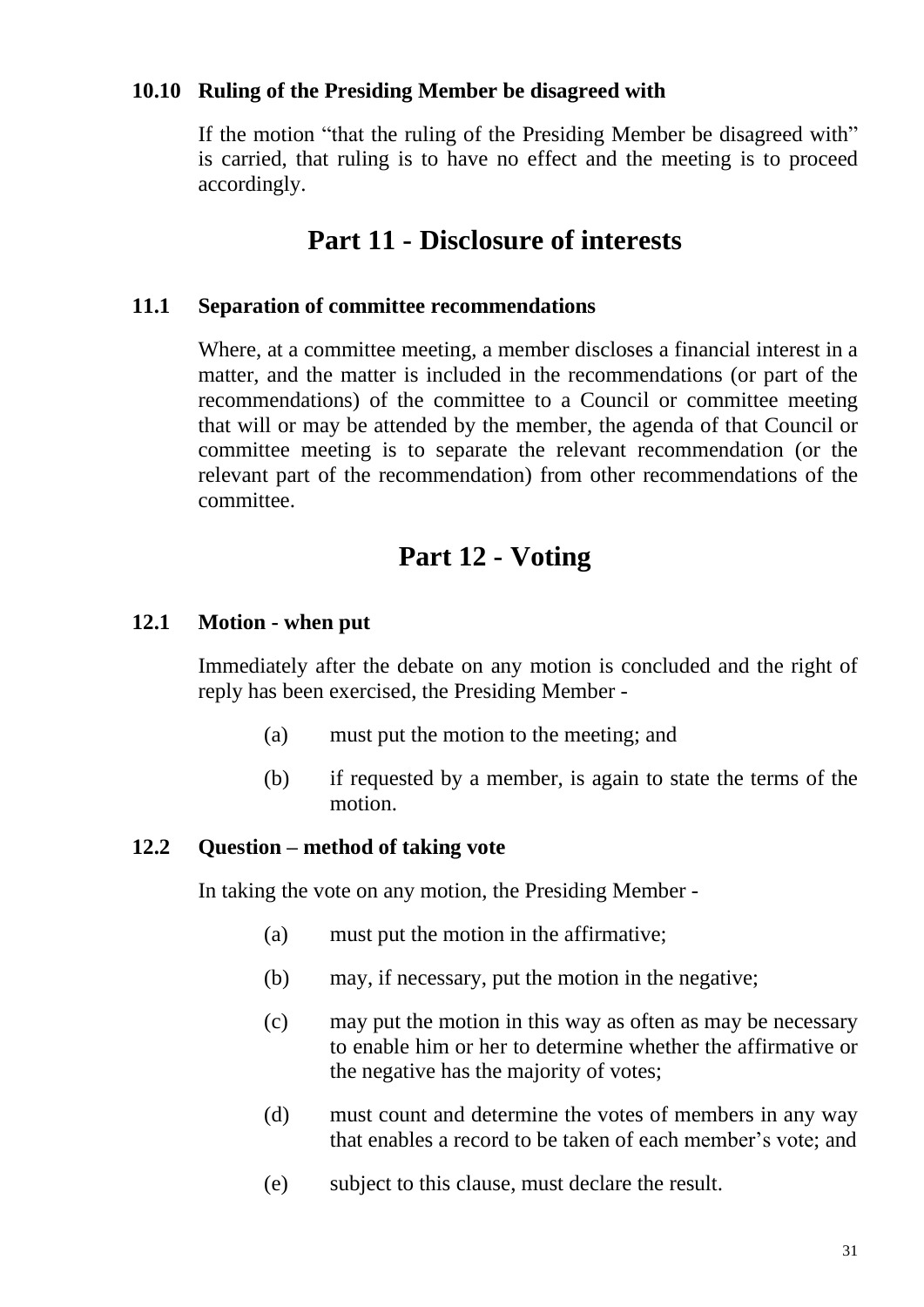# **Part 13 - Minutes**

#### **13.1 Content of minutes**

In addition to the matters required by the Regulations, the minutes of a meeting are to include, where an application for approval is refused or the authorisation of a licence, permit or certificate is otherwise withheld or cancelled, the reasons for the decision.

#### **13.2 Confirmation of minutes**

- (1) The CEO must publish
	- (a) the unconfirmed minutes of each Council meeting within 10 clear working days after the meeting; and
	- (b) the unconfirmed minutes of a committee meeting within five clear working days after the meeting.
- (2) If a member is dissatisfied with the accuracy of the draft minutes, the member must provide to the CEO a written copy of the alternative wording to amend the draft minutes no later than three clear working days before the meeting where the minutes are to be confirmed.
- (3) At that meeting, the member who provided the alternative wording must, at the time for confirmation of minutes -
	- (a) state the item or items with which the member is dissatisfied; and
	- (b) propose a motion clearly outlining the alternative wording to amend the minutes.

# **Part 14 - Implementing decisions**

#### **14.1 Meaning of terms**

In this Part -

"**authorisation**" means a licence, permit, approval or other means of authorising a person to do anything;

"**implement**", in relation to a decision, includes -

(a) communicate notice of the decision to a person affected by, or with an interest in, the decision; and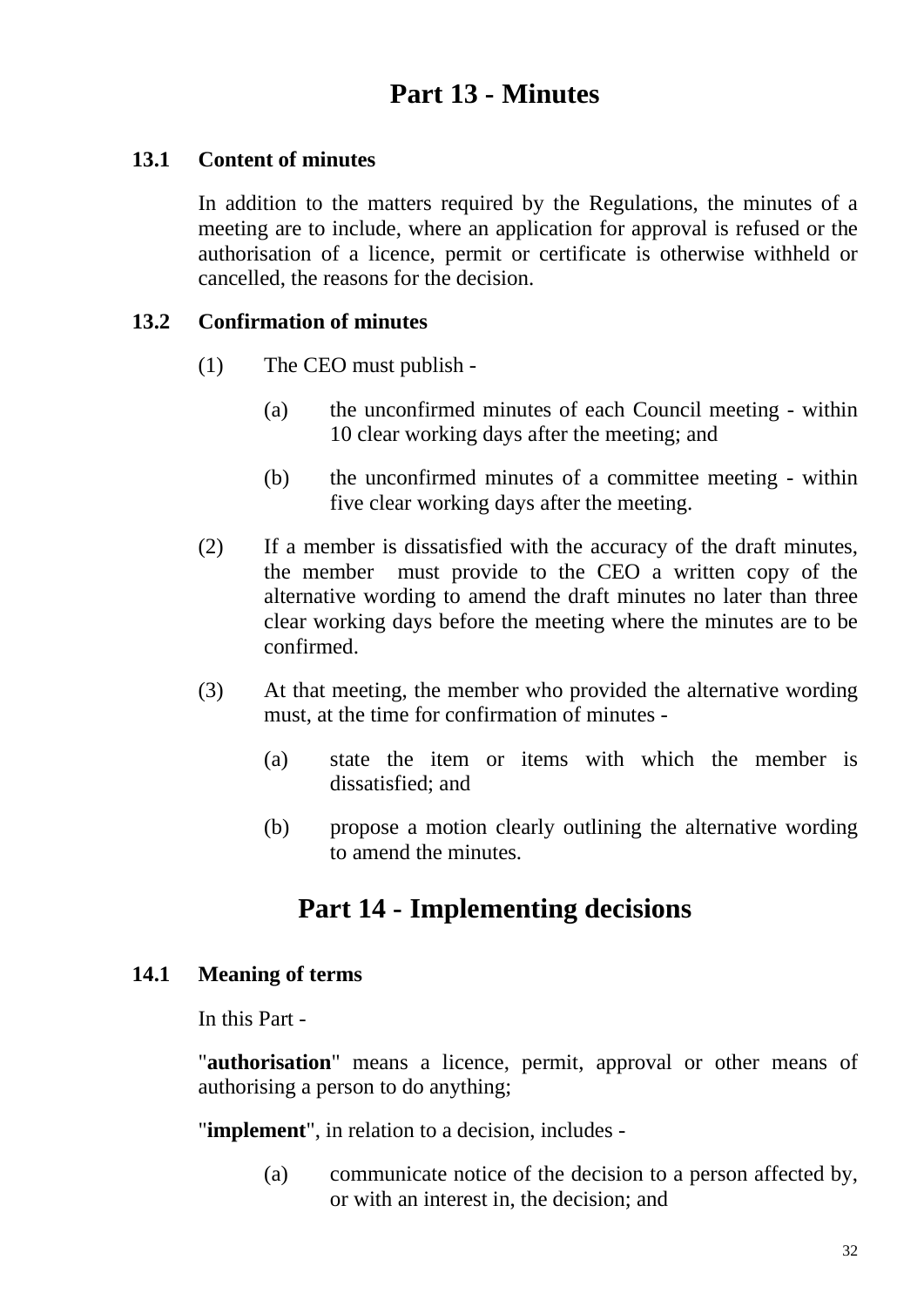(b) take any other action to give effect to the decision; and

"**valid notice of revocation motion**" means a notice of a motion to revoke or change a decision that -

- (a) complies with the requirements of the *Act*, Regulations and this Local Law and may be considered, but has not yet been considered, by the Council or a committee as the case may be; and
- (b) if carried and implemented, would result in the decision being revoked or being substantially different.

#### **14.2 Limitations on powers to revoke or change decisions**

- (1) Subject to subclause (2), the Council or a committee must not consider a motion to revoke or change a decision -
	- (a) where, at the time the motion is moved or notice is given, any action has been taken under clause [14.3](#page-39-0) to implement the decision;
	- (b) where the decision concerns the grant of an authorisation, and where that authorisation has been communicated in writing by the City to the applicant; or
	- (c) where the decision is procedural in its form or effect.
- (2) The Council or a committee may consider a motion to revoke or change a decision of the kind described in subclause (1)(a) or (b) if the motion is accompanied by a written statement, by or on behalf of the CEO, of the legal and financial consequences of the motion being carried.

#### <span id="page-39-0"></span>**14.3 Implementing a decision**

- (1) Subject to subclause [\(](#page-40-0)3), and unless a resolution is made under subclause [\(2\),](#page-39-1) a decision made at a meeting must not be implemented by the CEO or any other person until after 12 noon of the first clear working day after the commencement of the meeting at which the decision was made.
- <span id="page-39-1"></span>(2) The Council or a committee may, by resolution carried at the same meeting at which a decision was made, request the CEO to take immediate action to implement the decision.
- (3) A decision made at a meeting must not be implemented by the CEO or any other person -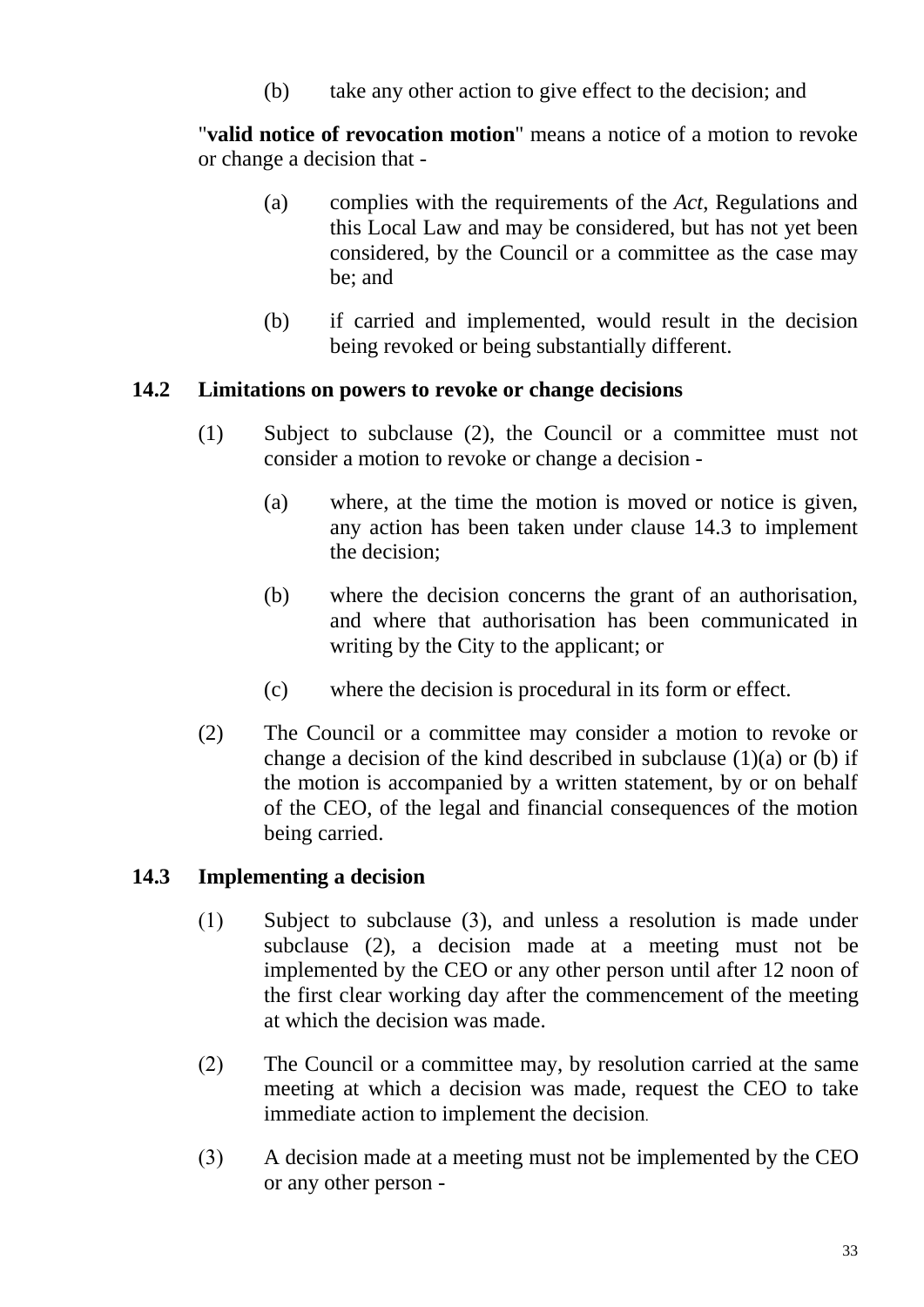- (a) if, before commencing any implementation action, the CEO or that person is given a valid notice of revocation motion; and
- (b) unless and until the valid notice of revocation motion has been determined by the Council or the committee as the case may be.
- <span id="page-40-0"></span>(4) The CEO must ensure that members of the public attending a meeting are informed, by an appropriate notice, that a decision to grant an authorisation -
	- (a) is to take effect only in accordance with this clause; and
	- (b) cannot be acted upon by the person who has been granted the authorisation unless and until the decision has been implemented in accordance with this clause.

# **Part 15 - Suspension and non-application of Meeting Procedures**

#### **15.1 Suspension of Meeting Procedures**

- (1) A member may, at any time, move that the operation of one or more of the clauses of this Local Law be suspended.
- (2) A member moving a motion under subclause (1) may identify the clause or clauses to be suspended, and state the reasons for the motion, but no other discussion is to take place.
- (3) If the member moving the motion under subclause (1) does not identify the clause or clauses to be suspended, a motion under subclause (1) has the effect of suspending clauses 7.4(1)(b), 7.8, 7.9, and 9.6.
- (4) A motion under subclause (1) which is carried suspends the operation of the clause or clauses to which the motion relates for the duration of the meeting, unless the meeting earlier resolves otherwise.

#### **15.2 Where Meeting Procedures do not apply**

- (1) In situations where
	- (a) clauses of this Local Law have been suspended; or
	- (b) a matter is not regulated by the *Act*, the Regulations or this Local Law,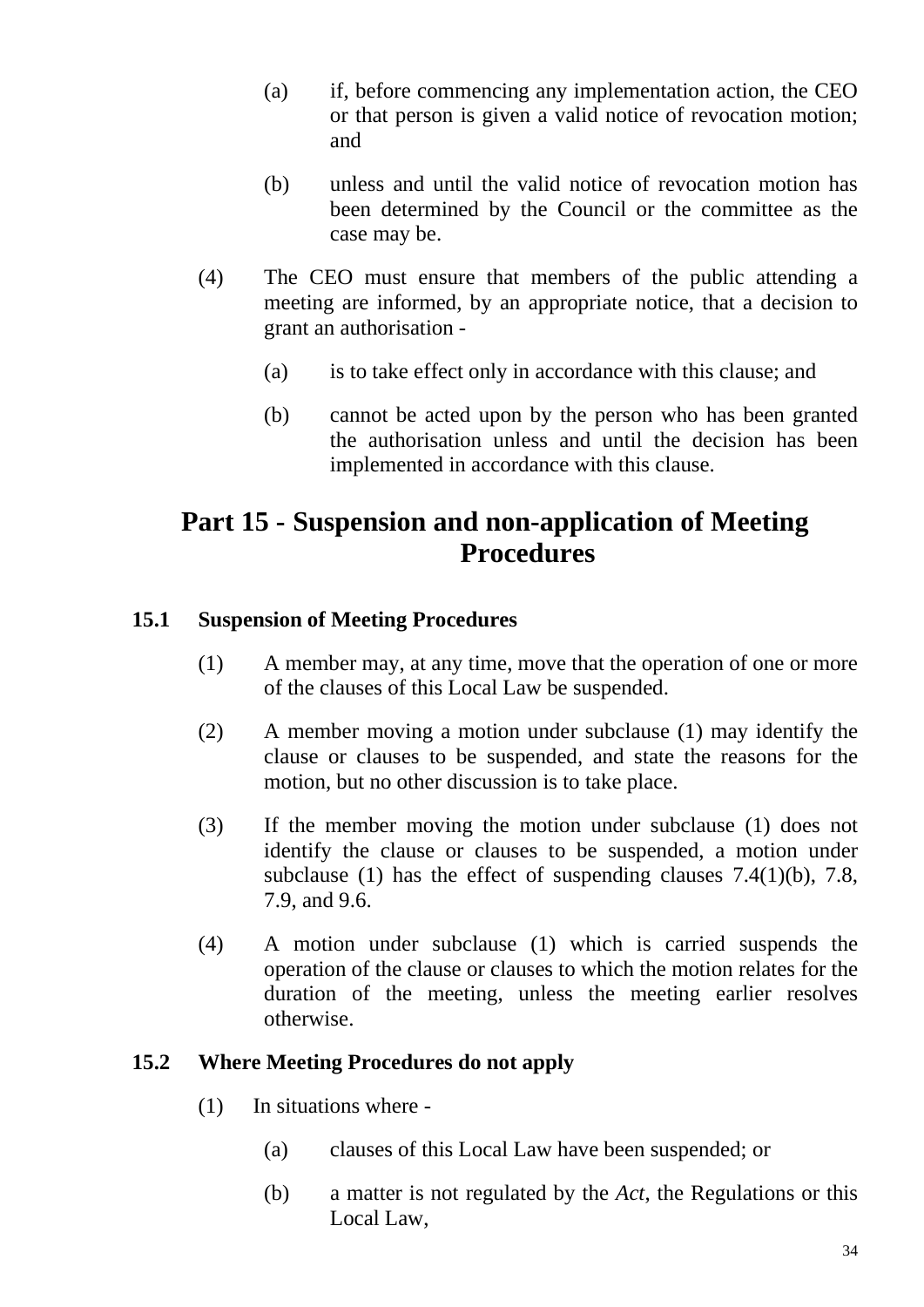the Presiding Member must rule on questions relating to the conduct of the meeting.

(2) The decision of the Presiding Member under subclause (1) is final, except where a motion of dissent is moved and carried under clause10.10.

## **Part 16 - Committees**

#### **16.1 Establishment and appointment of committees**

- (1) A Council resolution to establish a committee in accordance with the *Act* is to include -
	- (a) the terms of reference or functions of the committee;
	- (b) either
		- (i) the names or titles of the members, City employees and any other persons to be appointed to the committee; or
		- (ii) the number of members, City employees and any other persons to be appointed to the committee and a provision that they be appointed under a separate resolution; and
	- (c) details of the delegation of any powers or duties to the committee in accordance with the *Act*.

#### **16.2 Meeting Procedures to apply**

This Local Law applies generally to committees except for clause [7.4,](#page-25-0) in respect of the requirement to stand when speaking.

#### **16.3 Participation at committee meetings**

- (1) In this clause a reference to a "person" is to a person who
	- (a) is entitled to attend a committee meeting under subclause  $(2)$ ;
	- (b) attends a committee meeting; and
	- (c) is not a member of that committee.
- (2) A person who is not a committee member or deputy of a committee member may attend a meeting as an observer but is to sit in an area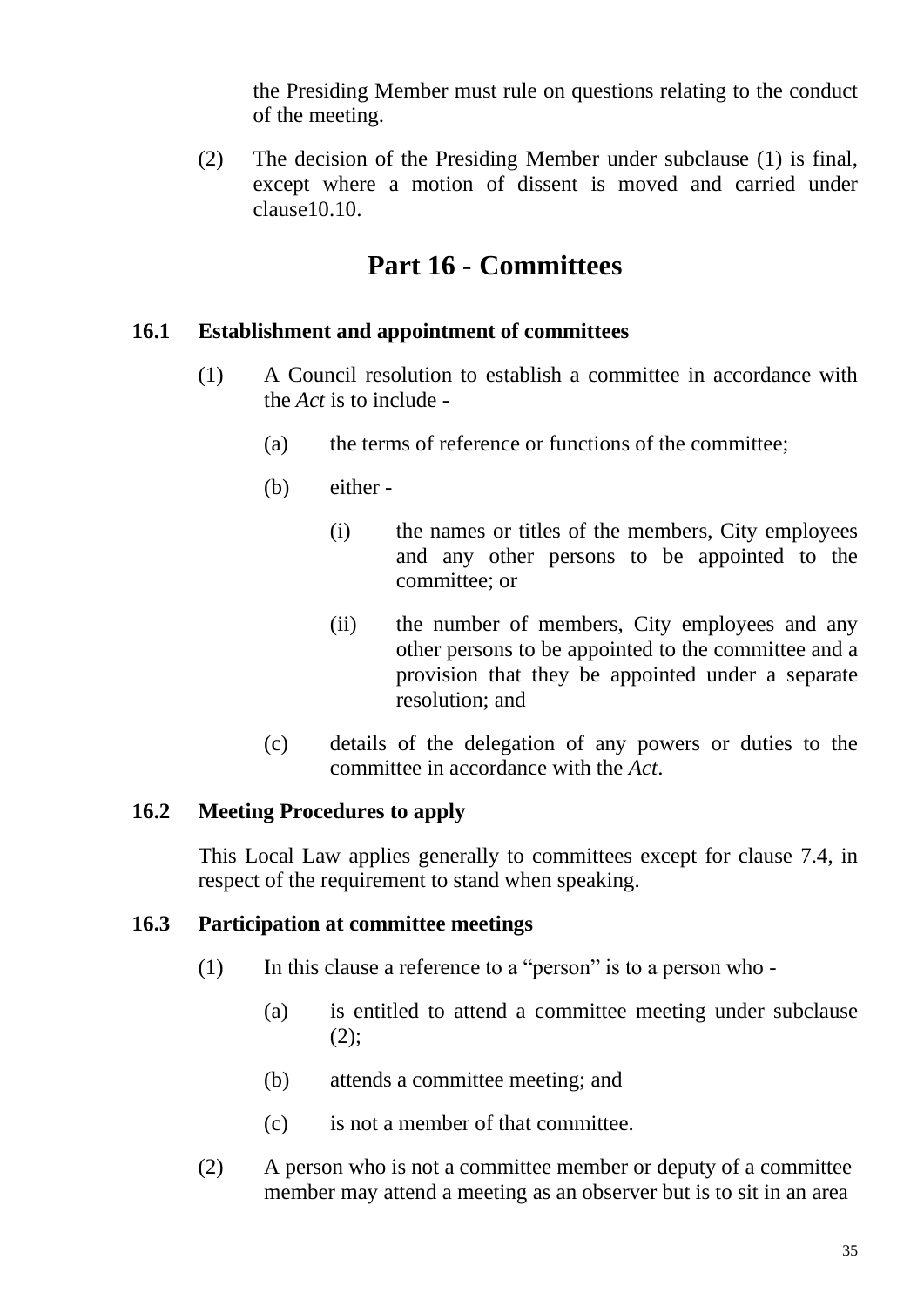set aside by the CEO for observers separated from the committee members.

- (3) A person may participate in the committee meeting with the consent of the Presiding Member including asking questions and speaking.
- (4) A person may address the committee for up to three minutes with the consent of the Presiding Member.
- (5) A person addressing the committee with the consent of the Presiding Member must cease that address immediately after being directed to do so by the Presiding Member.
- (6) A person must not move or second any motion, raise a point of order or vote.
- (7) A person must disclose any interests they may have in any item considered at a meeting as if they were member of a committee.
- (8) A person who fails to comply with a direction of the Presiding Member under subclause (5) may, by order of the Presiding Member, be removed from the committee room.
- (9) The Council may make a policy dealing with the circumstances in which a person may be given consent to address a committee meeting.

#### **16.4 Questions without debate**

- (1) Prior to a motion being moved, the Presiding Member may ask for questions without debate.
- (2) Any member, followed by any other persons, may ask a question without debate or discussion.

## **16.5 Committee to report**

A committee -

- (a) is answerable to the Council;
- (b) must report on its activities when, and to the extent, required by the Council; and
- (c) must prepare and submit to the Council a report containing recommendations.

#### **16.6 Presentation of committee reports**

(1) A committee recommendation to Council must be moved -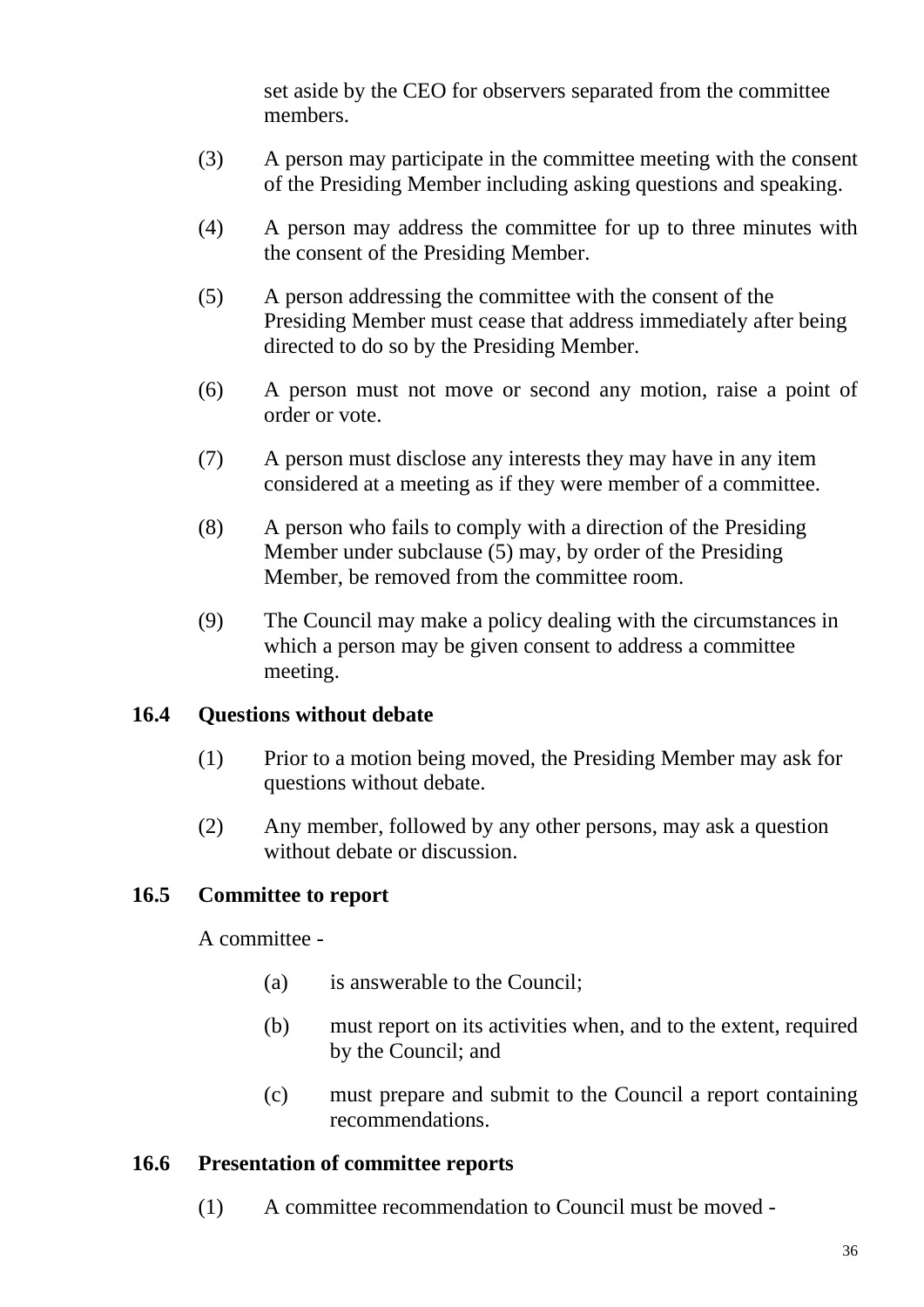- (a) by the person who presided at the meeting of the committee; or
- (b) if the person who presided at the meeting of the committee is not a Council member or is absent – by a member of the committee who was present at the committee meeting and is also a Council member; or
- (c) otherwise by a Council member who is not a member of the committee.
- (2) Notwithstanding subclause (1), with the consent of both the Presiding Member of Council and the Presiding Member of the committee at which the committee recommendation was made, a member may move an alternative motion to that which was recommended by the committee.

#### **16.7 Reports of committees - questions**

Where a recommendation of a committee is submitted for adoption by the Council, any Council member may ask questions directly relating to the recommendation, through the Presiding Member, to the Presiding Member of the committee or to any member of the committee in attendance.

#### **16.8 Permissible motions on committee recommendations**

A recommendation made by a committee may be -

- (a) adopted by the Council without amendment;
- (b) replaced by an alternative motion; or
- (c) amended, and adopted as amended, by the Council.

## **Part 17 - Meeting of electors**

#### **17.1 Electors' meetings**

In exercising discretion to determine the procedure to be followed at an electors' meeting, the Presiding Member is to have regard to this Local Law.

#### **17.2 Participation of non-electors**

A person who is not an elector or ratepayer of the City must not take part in any discussion at an electors' meeting unless permitted by the Presiding Member.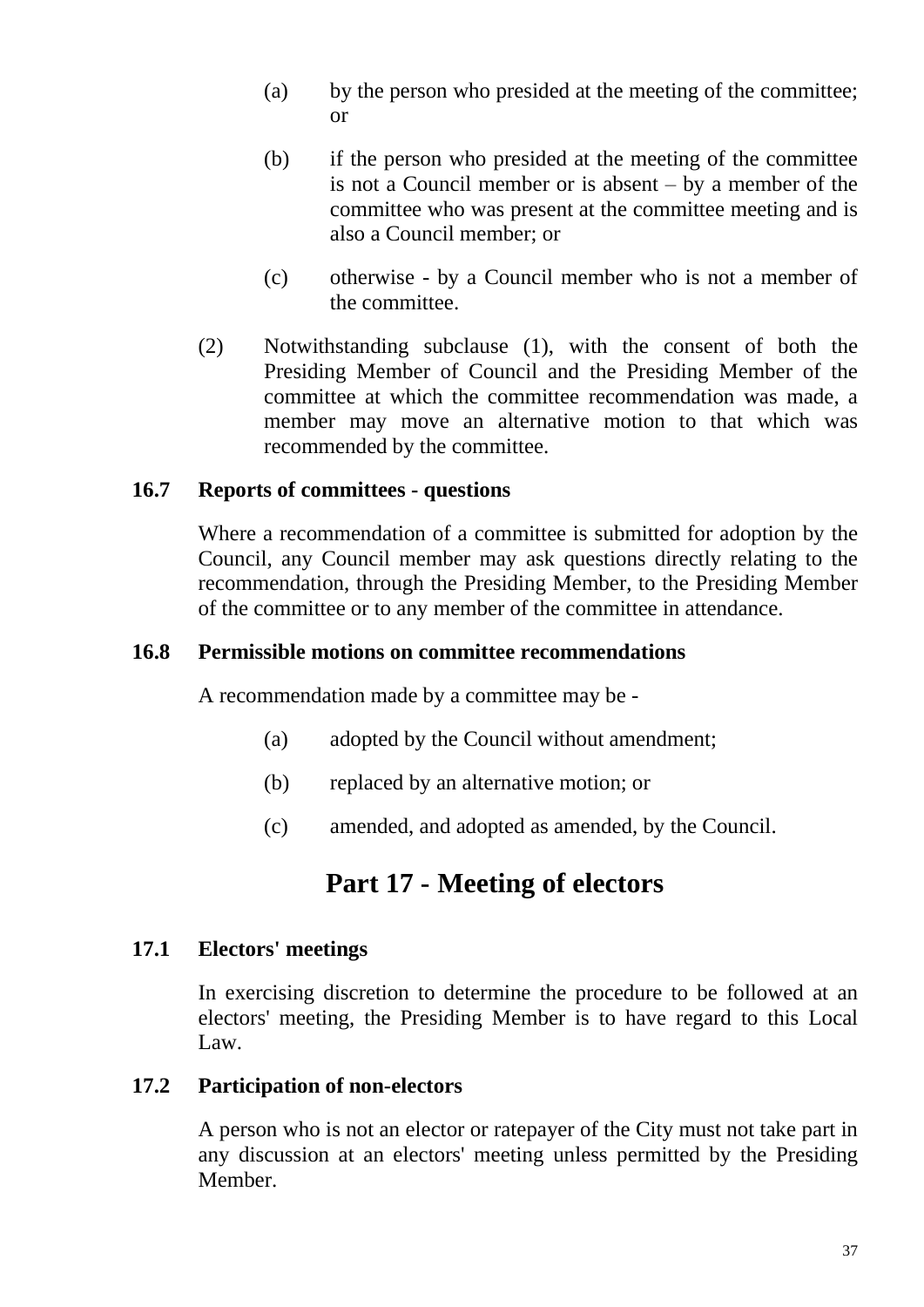## **Part 18 - Enforcement**

#### **18.1 Penalty for breach**

A person who breaches a provision of this Local Law commits an offence.

**Penalty – as listed in the First Schedule or if not otherwise provided: \$1,000, and a daily penalty of \$100 if the offence continues.**

## **Part 19 - Common Seal**

#### **19.1 Custody of the Common Seal**

The CEO is to have charge of the common seal of the City and is responsible for the safe custody and proper use of it.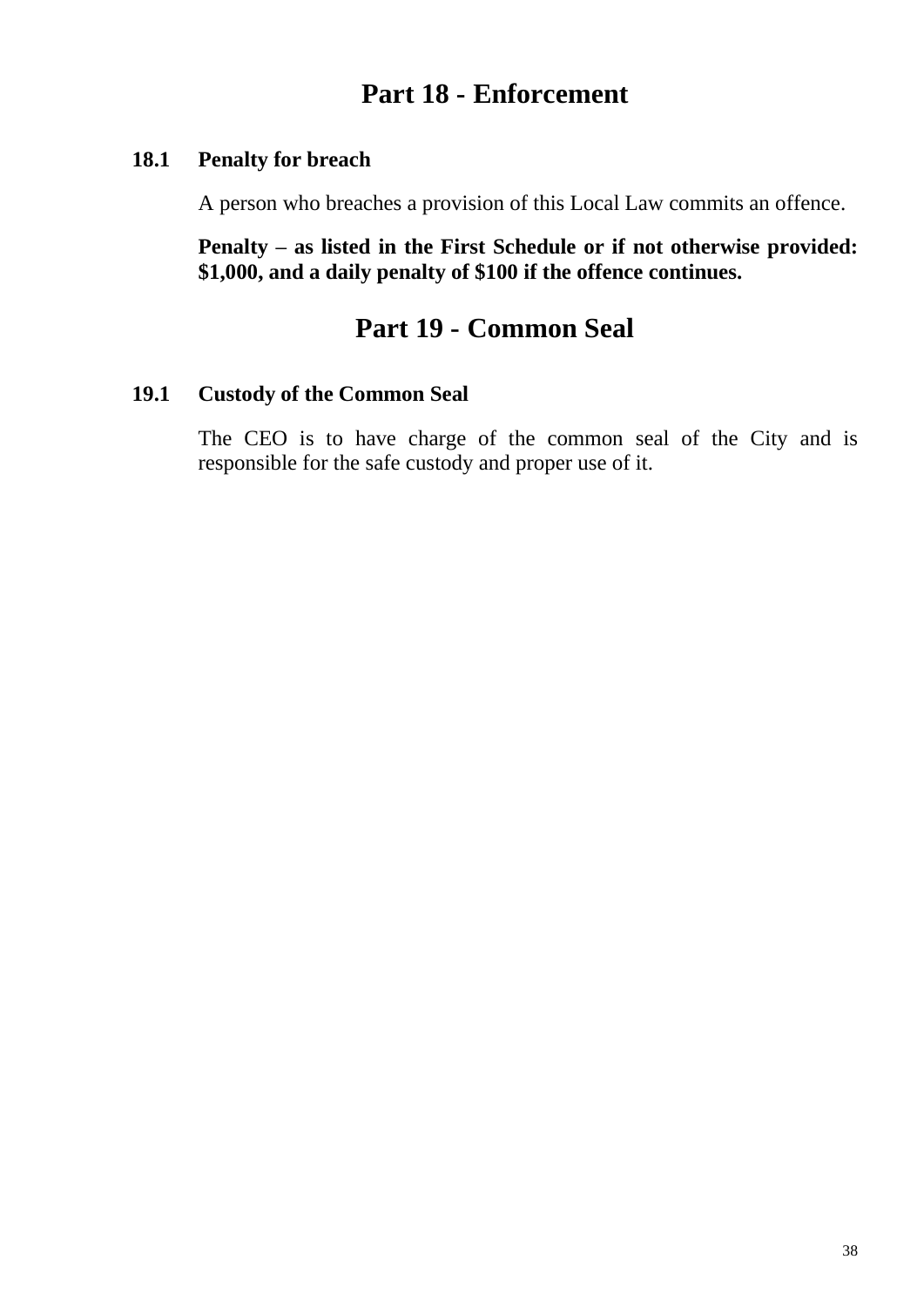## **FIRST SCHEDULE - PENALTIES**

# **(Refer subclause 18.1)**

| <b>Item</b><br>No. | <b>Clause</b><br>No. | <b>Nature of offence</b>                                                                                                                                                                                                                                                                                                                                                                     | <b>Maximu</b><br>m<br>$\sim$ naltr $\Phi$ |
|--------------------|----------------------|----------------------------------------------------------------------------------------------------------------------------------------------------------------------------------------------------------------------------------------------------------------------------------------------------------------------------------------------------------------------------------------------|-------------------------------------------|
| $\mathbf{1}$       | 5.6(2)               | Disclosure of confidential information<br>under<br>clause $5.6(1)$ or;-disclosure of information that is<br>provided or disclosed for the purposes of or during a<br>meeting or part of a meeting that is closed to the<br>public to any person other than another member<br>or an employee to the extent necessary for the<br>purpose of carrying out the member's or employee's<br>duties. | \$1000                                    |
| $\overline{2}$     | 5.8(3)               | Failure to extend due courtesy and respect to the<br>Council or committee and the processes under which<br>it operates and to comply with any direction by the<br><b>Presiding Member</b>                                                                                                                                                                                                    | \$1000                                    |
| 3                  | 5.8(4)               | Creating disturbance, by interrupting or interfering<br>with the orderly conduct of the proceedings, whether<br>by expressing approval or dissent, by conversing or<br>by any other means.                                                                                                                                                                                                   | \$1000                                    |
| $\overline{4}$     | 7.13(2)              | Disparaging the character or actions of another<br>member or employee; imputing any motive to a<br>member or employee; or using an expression that is<br>offensive or objectionable.                                                                                                                                                                                                         | \$1000                                    |
| 5                  | 7.16                 | A member present at a meeting must not create a<br>disturbance, by interrupting or interfering with the<br>orderly conduct of the proceedings, by conversing or<br>by any other means.                                                                                                                                                                                                       | \$1000                                    |
| 6                  | 8.1(2)               | When the Presiding Member rises or speaks during a<br>debate, any member then speaking, or indicating an<br>intention to speak, is immediately to sit down and<br>every member present must preserve strict silence so<br>that the Presiding Member may be heard without<br>interruption.                                                                                                    | \$500                                     |